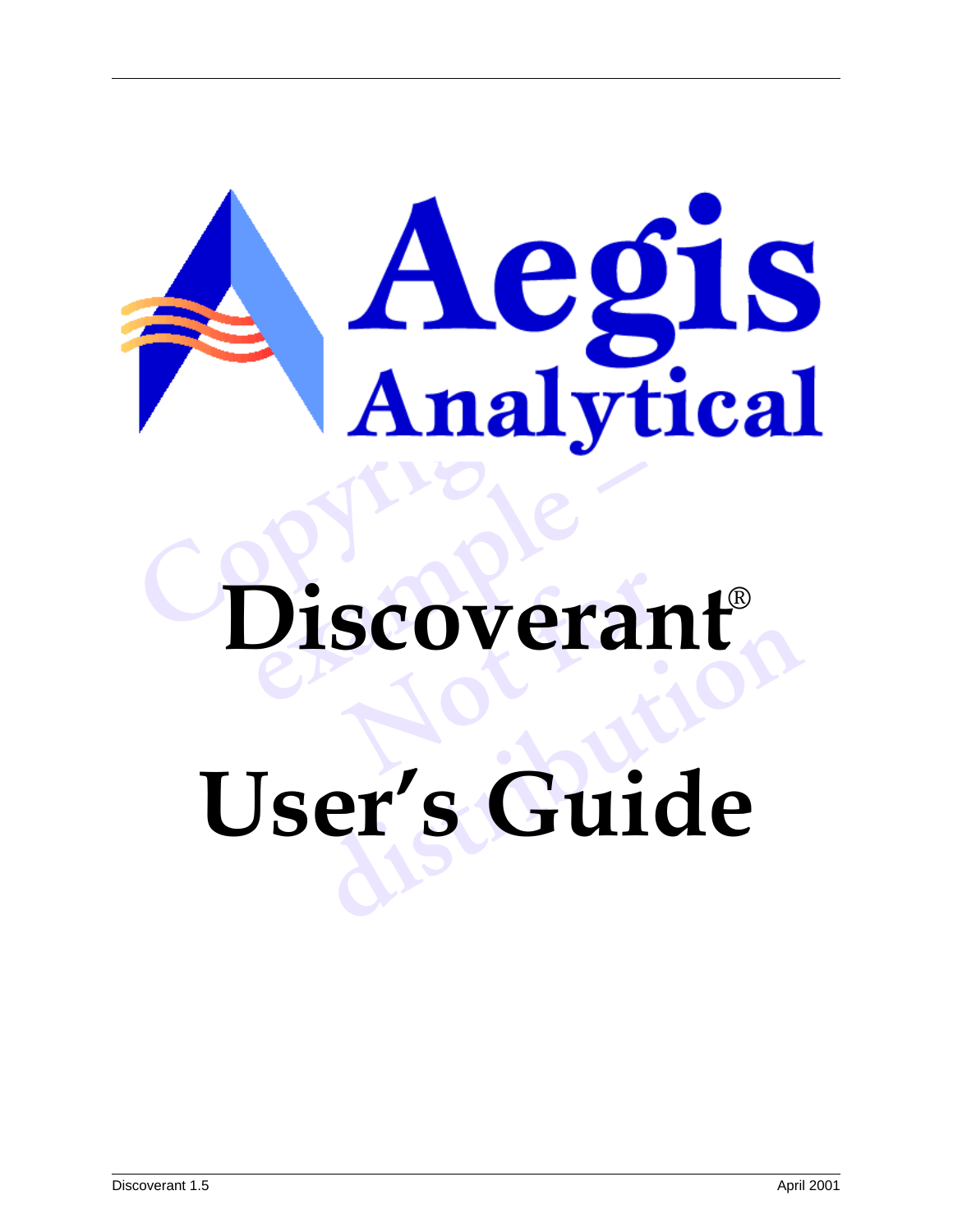© 2001, Aegis Analytical Corporation. All rights reserved.

Discoverant is a registered trademark of Aegis Analytical Corporation.

Microsoft, Windows, and Windows NT are registered trademarks of Microsoft Corporation.

Printed in the United States of America.

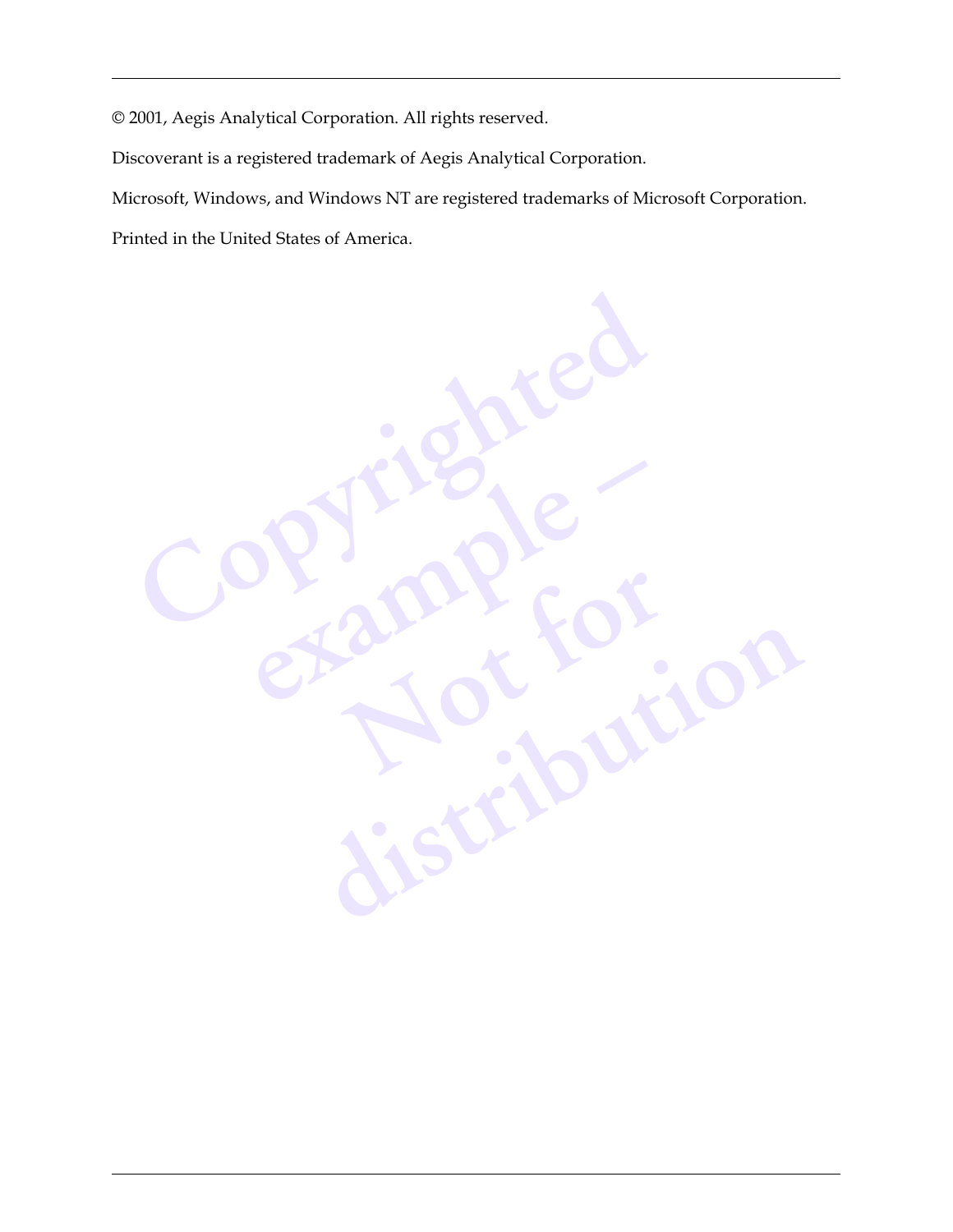## Contents

| User Guide (this manual) Manual Manual Manual Manual Manual Manual 1-3 |  |
|------------------------------------------------------------------------|--|
|                                                                        |  |
|                                                                        |  |
|                                                                        |  |
|                                                                        |  |
|                                                                        |  |
|                                                                        |  |
|                                                                        |  |
|                                                                        |  |
|                                                                        |  |
|                                                                        |  |
|                                                                        |  |
|                                                                        |  |
|                                                                        |  |
|                                                                        |  |
|                                                                        |  |
|                                                                        |  |
|                                                                        |  |
|                                                                        |  |
|                                                                        |  |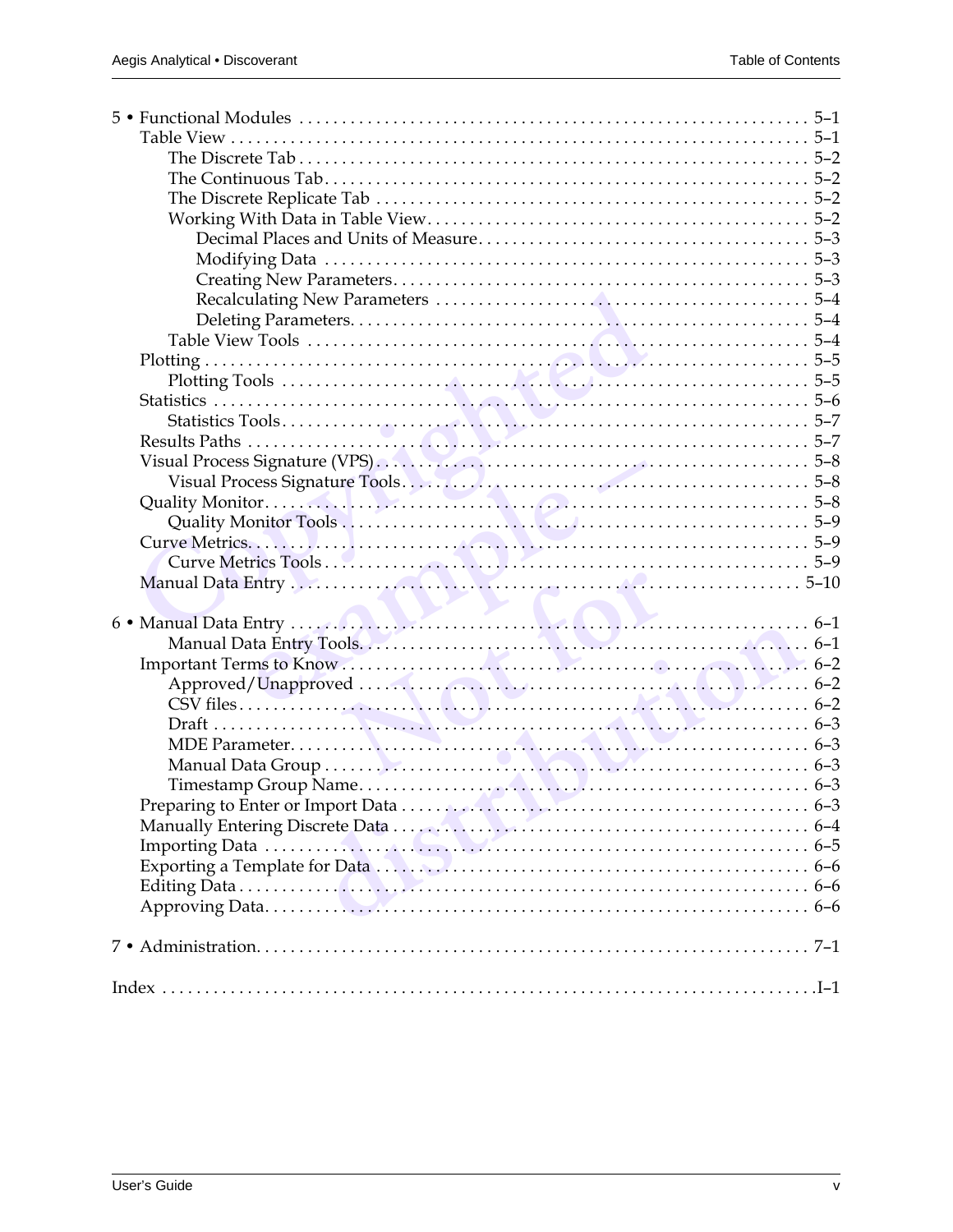## **1 • Introduction**

In this chapter you'll learn about some of the general features, functions, conventions and navigation of Discoverant's user interface. You'll also find ways other than this manual to learn more about Discoverant and how to use it.

## <span id="page-5-6"></span><span id="page-5-1"></span>**Windows™ Conventions**

<span id="page-5-0"></span>this chapter you'll learn about some of the general features, functions<br>vigation of Discoverant's user interface. You'll also find ways other the<br>pre about Discoverant and how to use it.<br>**Vindows** TM **Conventions**<br>scoveran Discoverant's user interface is much like the interface in most other Microsoft<sup>®</sup> Windows programs (except that there are no menus at the tops of the windows). Many of the same conventions in other Windows programs also work in Discoverant.

#### <span id="page-5-7"></span><span id="page-5-2"></span>*The Mouse*

Fundated as much like the interface in most other Michardthat there are no menus at the tops of the windows). There Windows programs also work in Discoverant.<br> **Example 18 Windows programs** also work in Discoverant.<br> **Solu** All of the functions and options in Discoverant are available by clicking (with the left button) or right-clicking (with the right button) on them with the mouse. To use the large icons on Discoverant's opening window, click them once.

#### <span id="page-5-9"></span><span id="page-5-3"></span>*Toolbars*

It is in Discoverant are available by clicking (valued) on them with the mouse. To use the  $\alpha$ , click them once.<br> **Note for the mouse of the mouse in that window**<br>
The a row of tools you can use in that window<br>
<u>The mouse</u> **dow, click them once.**<br>
Is are a row of tools you can use in that window. Sometimes one can grey and will not do anything when you click it. This means the<br>
ith your current selections in the window.<br>
The window.<br>
The too At the top of most windows are a row of tools you can use in that window. Sometimes one or more of the tools will appear grey and will not do anything when you click it. This means that the tool will not function with your current selections in the window.

For more information on the tools available in the various Discoverant functions and their explanations and uses, see Chapter 5, *Functional Modules*.

#### <span id="page-5-8"></span><span id="page-5-4"></span>**Tool Tips**

If you hold the cursor over a tool in Discoverant, a "tool tip" will appear after a moment, giving you the name of the tool or the function it performs.

#### <span id="page-5-5"></span>*User Interface*

Discoverant's user interface is very similar to the interface in most other Window's programs. In this manual and other Discoverant documentation, the individual user interfaces are called windows or dialog boxes.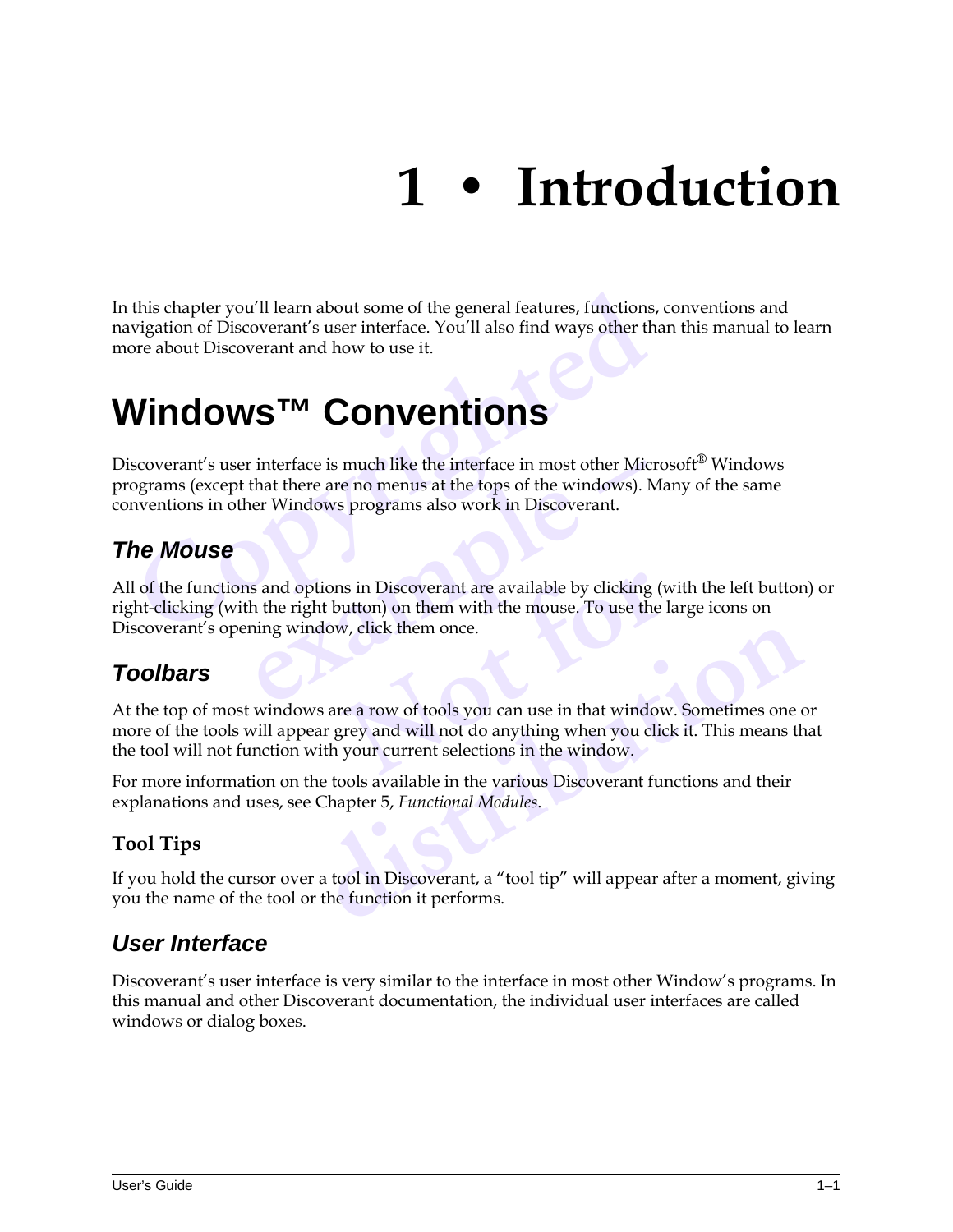#### <span id="page-6-0"></span>**Selecting Data or Parameters**

<span id="page-6-5"></span>In most Discoverant windows and functions, you must select data from external databases or parameters from Analysis Groups (explained later). Simply click on the data or parameter, then click a "move" button (see table below).

| <b>Function</b><br><b>Buttons</b> |  |                                                                                                                                                                                       |
|-----------------------------------|--|---------------------------------------------------------------------------------------------------------------------------------------------------------------------------------------|
|                                   |  | Add a Parameter                                                                                                                                                                       |
|                                   |  | Remove a Parameter                                                                                                                                                                    |
|                                   |  | Remove all selected Parameters                                                                                                                                                        |
|                                   |  | Move a Parameter up in the selected list                                                                                                                                              |
|                                   |  | Move a Parameter down in the selected list                                                                                                                                            |
|                                   |  | "Move" buttons in Discoverant                                                                                                                                                         |
|                                   |  | noosing Analysis Options                                                                                                                                                              |
|                                   |  | the analysis windows, the analysis options are on the lower left side of the window, bel<br>ea where you select the parameters. Most of the options are selectable by clicking the ra |
| tton $\left  \mathbf{e} \right $  |  | or by choosing an option from drop-down lists.                                                                                                                                        |

#### <span id="page-6-4"></span><span id="page-6-1"></span>**Choosing Analysis Options**

<span id="page-6-9"></span><span id="page-6-8"></span>In the analysis windows, the analysis options are on the lower left side of the window, below the area where you select the parameters. Most of the options are selectable by clicking the radio

button  $\bullet$  or by choosing an option from drop-down lists.

#### <span id="page-6-7"></span><span id="page-6-2"></span>**Displaying Results**

"Move" buttons in Discoverant<br>prioris<br>the analysis options are on the lower left side of the window, below<br>arameters. Most of the options are selectable by clicking the radio<br>an option from drop-down lists.<br>malysis options After you've chosen your analysis options, click **Display**. The resulting plot or graph will appear on the right side of the window. You may also choose to have the results displayed in a separate window by selecting **Use New Window for each Plot**.

#### <span id="page-6-6"></span><span id="page-6-3"></span>**Using the Preferences**

Click the preferences icon to change display properties such as labels, fonts and colors.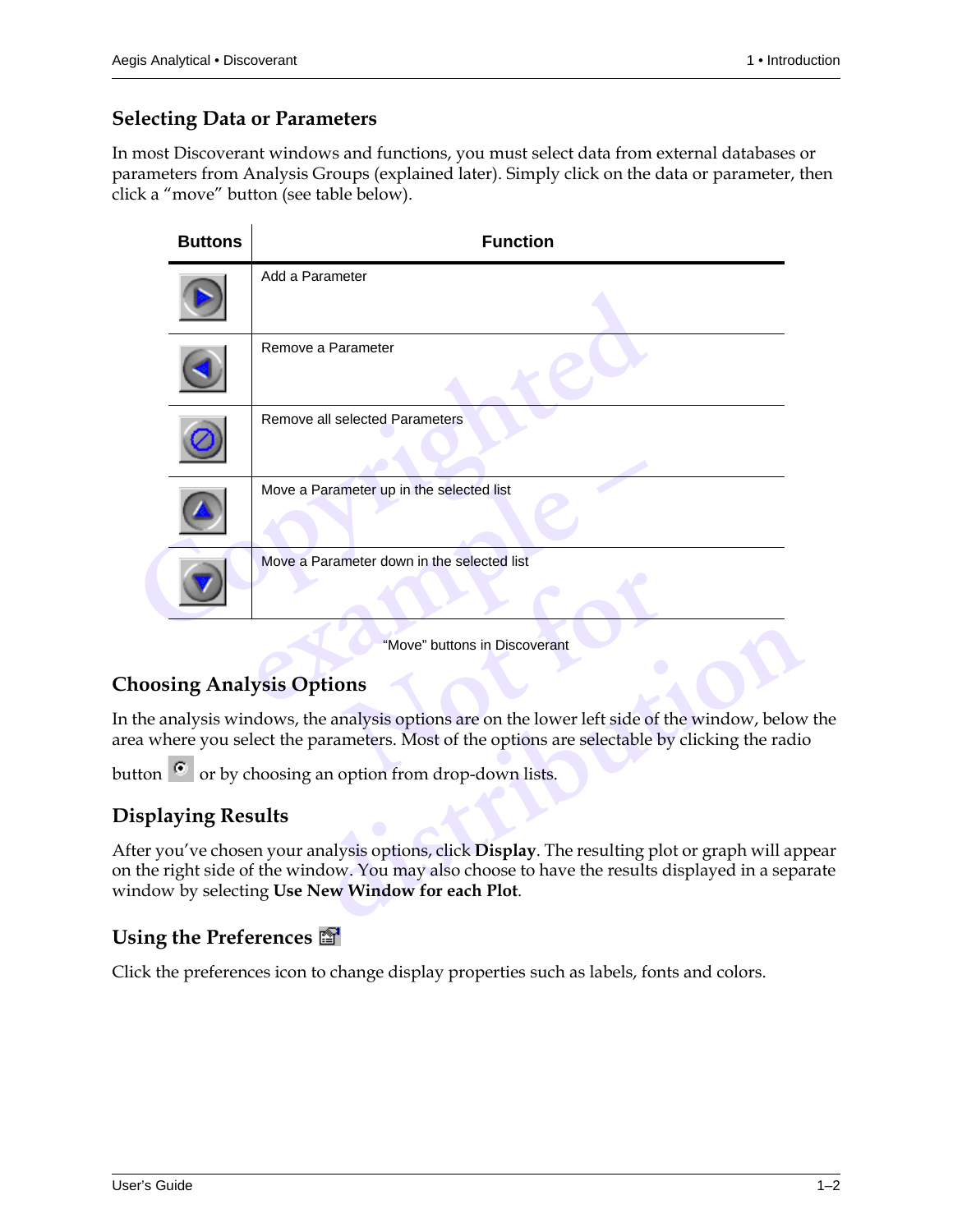## <span id="page-7-7"></span><span id="page-7-0"></span>**Guidance and Help**

Aegis Analytical provides you with a number of resources to help you use the Discoverant software.

#### <span id="page-7-1"></span>*User Guide (this manual)*

This User Guide explains how the Discoverant software works and illustrates the major functions it provides you. It also explains terms and concepts Discoverant uses that may be unfamiliar to you but are used to facilitate and simplify data analysis.

#### <span id="page-7-8"></span><span id="page-7-2"></span>*Online Reference Manual*

<span id="page-7-3"></span>The online Reference Manual gives you specific help for the major windows in the software. In any window, click the Help  $\mathscr G$  tool for help and information specific to that window.

<span id="page-7-9"></span>

**NOTE PATTS**<br>
low of the Discoverant software gives you a<br>
unctions in the software.<br>
Lical Corp. for customer support either by e-Final<br>
vindow of the Discoverant software gives you access to six tutorial<br>
or functions in the software.<br>
<u>distribution</u><br>
distribution of the software support either by e-mail or phone:<br>
distribution of the software suppo This icon on the opening window of the Discoverant software gives you access to six tutorials to guide you through the major functions in the software.

#### <span id="page-7-6"></span><span id="page-7-4"></span>*Customer support*

You may contact Aegis Analytical Corp. for customer support either by e-mail or phone:

<span id="page-7-5"></span>support@aegiscorp.com

(303) 926-0317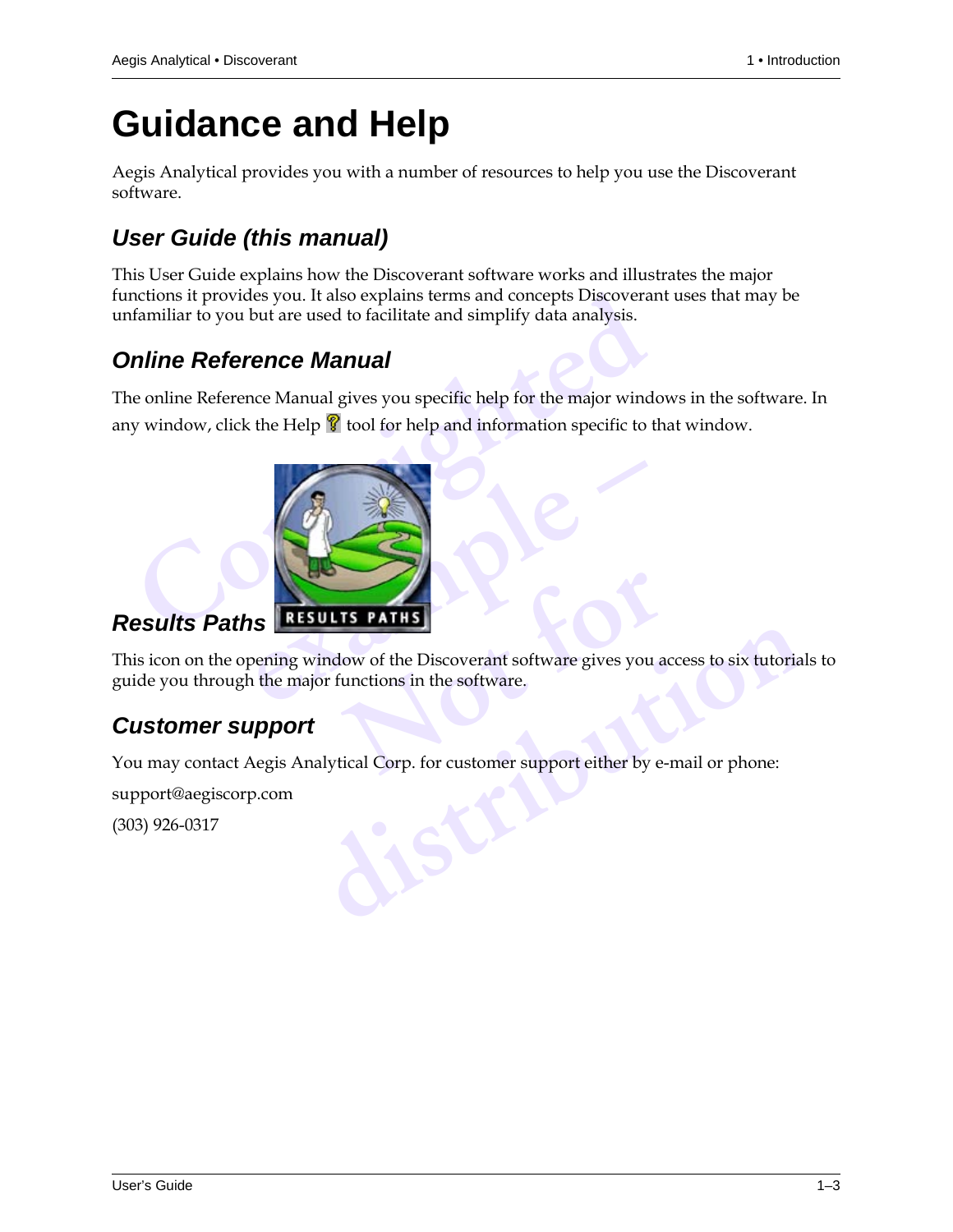## **2 • Overview of the Discoverant Software**

<span id="page-8-0"></span>expected with your manufacturing process and communicating your sociated with your manufacturing process and communicating your nenects to your source data giving you seamless access to different, ph tabases. Your view of Aegis Analytical's Discoverant software solves a number of problems with analyzing the data associated with your manufacturing process and communicating your results. First, it directly connects to your source data giving you seamless access to different, physically remote databases. Your view of the databases is grouped however your system administrator sets it up—by product or raw material, for example—and the data is further identified by batch number. Discoverant then lets you extract only the data you need for a single analysis. This data is combined into an Analysis Group, which simplifies and focuses your analysis even further.

Discoverant provides you a variety of ways to view, analyze and compare your data, with charts and graphs, using both traditional and proprietary analysis methods. These visual results are easily shared with others.

Find then lets you extract only the data you need for a n Analysis Group, which simplifies and focuses your des you a variety of ways to view, analyze and compability that the method of the methods. The others. **Not for distribution**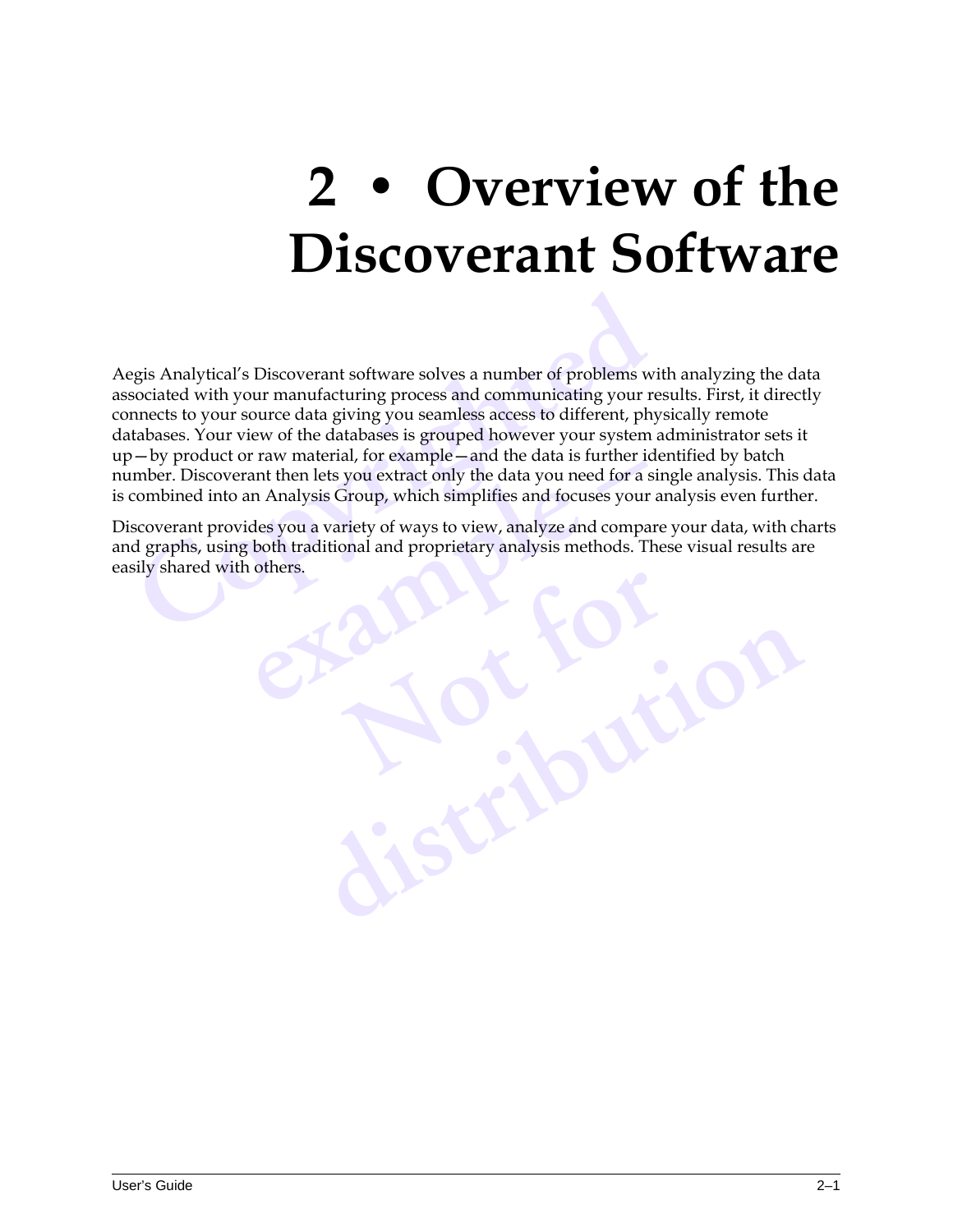## <span id="page-9-0"></span>**System Architecture**

The Discoverant software and its required hardware form a 3-tiered structure. Most of this is invisible to you, the user, but it may help you to understand how Discoverant connects to the data sources and how it handles the data.



Discoverant's Three-Tiered Architecture

Tier 1 contains the end-user application. In this illustration, the application is broken down into four parts, but all are combined in the Discoverant software.

Tier 2 contains the application and business logic server. This provides session and logging services, caches the Analysis Group(s) in use, and connects the user to the compute server(s) and data server(s).

Tier 3 contains the JWave compute server(s) and ECI data server(s). The compute server performs both analytical processing and generates graphic results for the user. The data server connects the various data sources to the rest of the system and creates a single, comprehensive view of the data sources.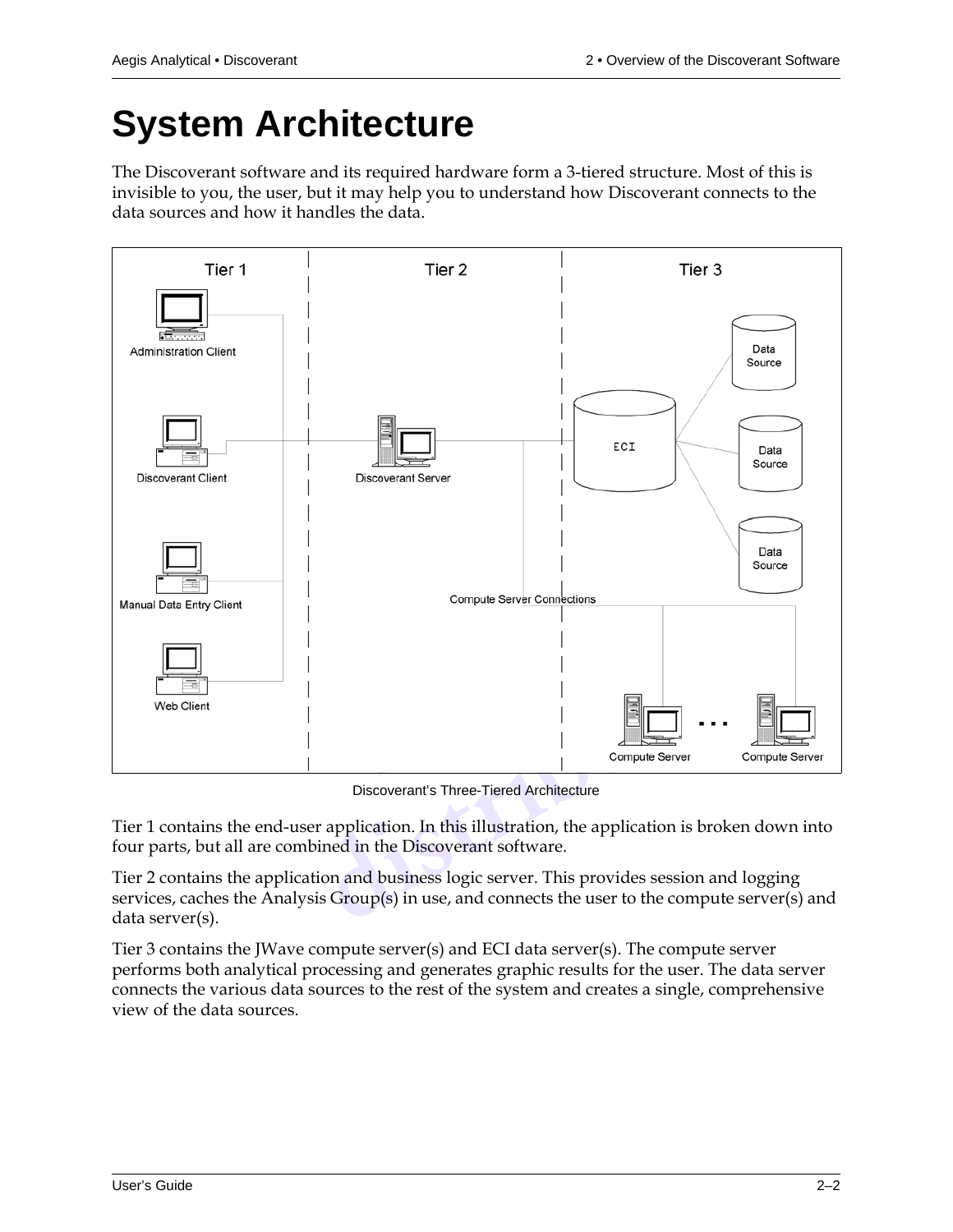## <span id="page-10-0"></span>**Basic Theory of Operation**

Aegis Analytical's Discoverant is integrated information discovery software for batch process data review, statistical analysis, pattern recognition and data visualization. Discoverant helps you examine your existing manufacturing data to troubleshoot manufacturing problems and improve productivity and quality.

Discoverant helps you extract, analyze, display and report data associated with a specific manufactured material. It lets you:

- locate and extract data stored in various databases,
- perform functions or analyses on this data without altering the original data,
- analyze the data using a variety of statistical methods, and
- produce graphic representations of trends and correlations.

The data Discoverant uses can be from raw and intermediate materials records, testing information, production process data, yield information and most other continuous, discrete, and replicate data associated with your manufacturing process.

Begin by grouping related data into an Analysis Group, then use Discoverant's Functional Modules to compare and analyze the data. Afterwards, you can export or print your results so that others can see them.

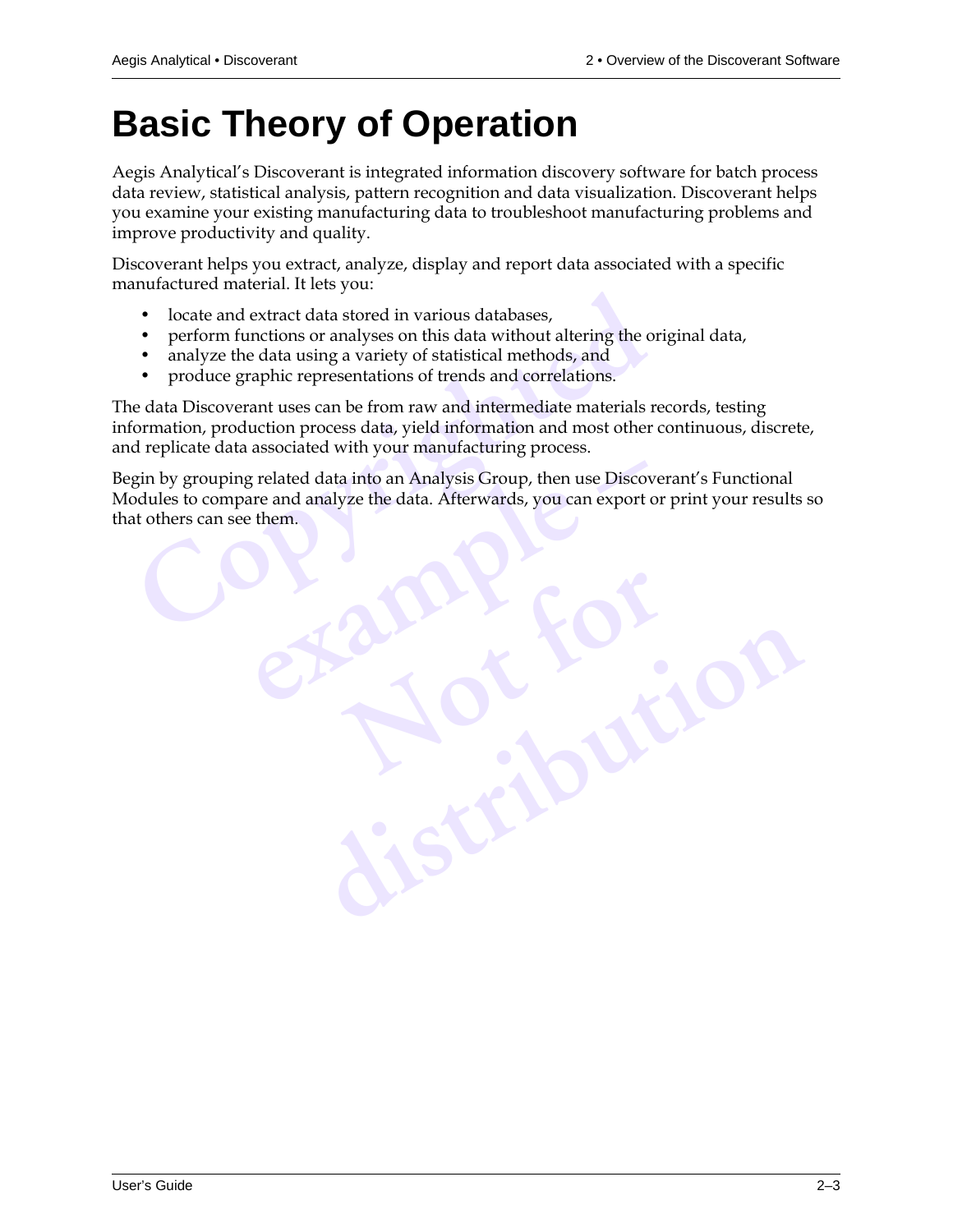## <span id="page-11-3"></span><span id="page-11-2"></span><span id="page-11-0"></span>**The Analysis Group Central Window**

Analysis Group Central is the opening window of the Discoverant software and is the gateway to all of Discoverant's major functions or modules.



Opening window of the Discoverant software

### <span id="page-11-4"></span><span id="page-11-1"></span>*Analysis Group Central*

Analysis Groups are the beginning and most basic tool in the Discoverant software. Analysis Groups let you organize and simplify the vast amount of data available to you so that, at any time, you work with only the data you want to analyze and no more. For example, if you're interested in analyzing all 3<sup>rd</sup> Quarter processes in which the yield was 75% percent of the ideal yield, you would create an Analysis Group that included only the relevant data from those processes, restricted to only the timeframe you want to analyze.

On the left side of the window—under Analysis Group Central—are users' folders containing Analysis Groups (see *[Analysis Groups](#page-14-1)* on page 3-1). Within your personal folder you can structure the contents to best suit your needs.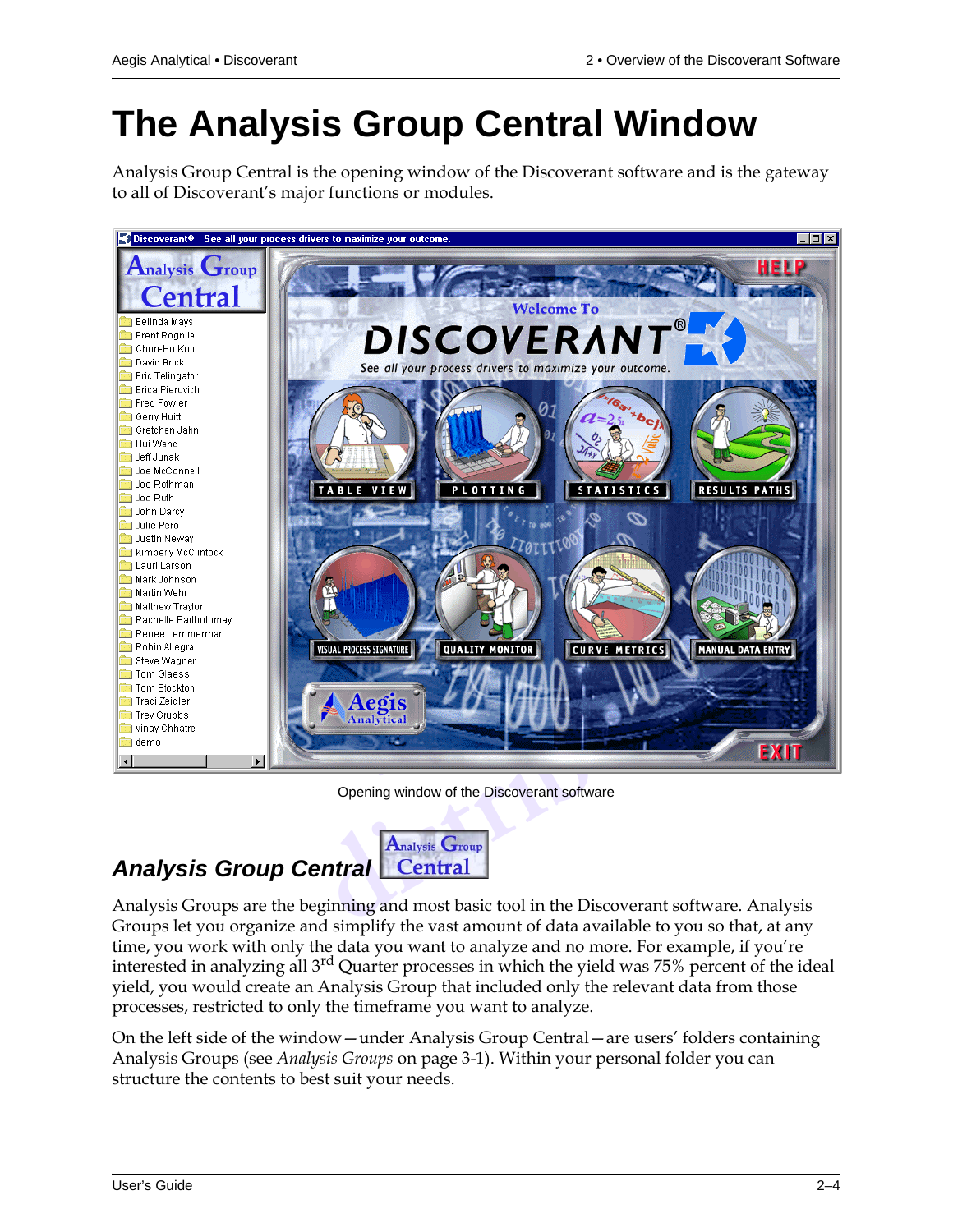Within Analysis Group Central, you can create Analysis Groups (see *[Creating an Analysis Group](#page-19-2)* [on page 3-6\)](#page-19-2), and perform functions on Analysis Groups (see *[Analysis Groups in Analysis Group](#page-15-3)  Central* [on page 3-2](#page-15-3)). Right-click on any folder or Analysis Group to see what functions you can perform.

#### <span id="page-12-0"></span>**Folders**

Each user has their own folder in which they keep their own Analysis Groups. This is an important feature in Discoverant; it helps keep individual users' data separate. You can only work with Analysis Groups you "own" (those in your folder) and not with anyone else's.

You will only see your own folder and the folders of others who have shared Analysis Groups available for you to copy. Within the folders of others, you will see only the Analysis Groups they have made shared, though you cannot work with these Analysis Groups until you have copied them to your own folder.

Right-click on the folders or Analysis Groups to see the options you have for them. You will have different options available depending on the status of the folder or group and your permissions. For more detailed information, see *Folder and Analysis Group Options* on page 3-2.

#### <span id="page-12-4"></span><span id="page-12-1"></span>*Functional Modules*

The with Analysis Groups you "own" (those in your folder) and not w<br>u will only see your own folder and the folders of others who have slailable for you to copy. Within the folders of others, you will see only<br>explore the **hodules**<br>**follogies**<br>**example 5**<br>**example 5**<br>**example 5**<br>**example 5**<br>**example 5**<br>**example 5**<br>**example 5**<br>**example 5**<br>**example 5**<br>**example 5**<br>**example 5**<br>**example 5**<br>**example 5**<br>**example 5**<br>**example 5**<br>**example 5**<br>**example** In statistical analyses and comparisons on the of the data or use the Results Paths to work<br>In the data or use the Results Paths to work<br>In the data of these Functional Modules, see Chapter<br>Our parameters and the data cont The icons on the right side of the Analysis Group Central window allow you to access Discoverant's Functional Modules. After you've created or selected an Analysis Group, click these functions once to perform statistical analyses and comparisons on the data in your Analysis Group, prepare plots of the data or use the Results Paths to work your way through analyses.

For more complete descriptions of these Functional Modules, see Chapter 5, *Functional Modules*.

#### <span id="page-12-6"></span><span id="page-12-2"></span>**Table View**

**t[ion](#page-29-2)s** of these Functional Modules, see Chapter 5, Functional Modu<br>w your parameters and the data contained therein. You can also de<br>sis Group, create categories for data, edit data, condition paramet<br>l on your parameters In Table View, you can view your parameters and the data contained therein. You can also delete parameters from an Analysis Group, create categories for data, edit data, condition parameters, and derive new data based on your parameters.

#### <span id="page-12-5"></span><span id="page-12-3"></span>**Plotting**

In Plotting, you can view your data in a number of ways. The following types of plots are available:

- Line
- Scatter
- Ribbon
- Bar
- Histogram
- Pie
- Surface
- Contour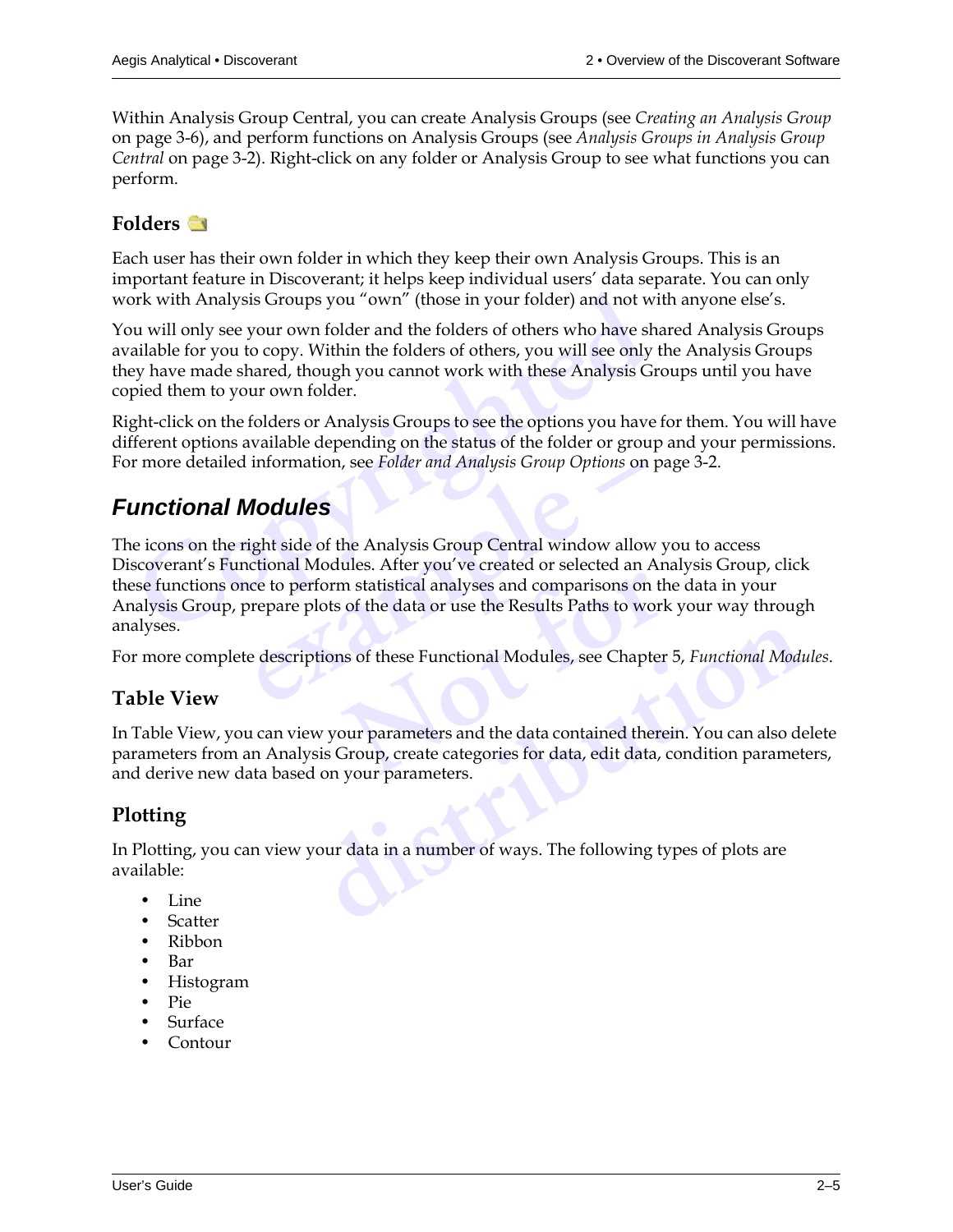#### <span id="page-13-10"></span><span id="page-13-0"></span>**Statistics**

The Statistics area lets you create and compare data using statistics to describe the data. Four kinds of statistics are available:

- Summary Statistics
- Regression
- Multivariate Analysis
- Comparisons

#### <span id="page-13-1"></span>**Results Paths**

The Results Paths are mini-tutorials for the most common functions available in Discoverant:

- Creating an Analysis Group
- Displaying summary statistics
- Statistically comparing groups of data
- Analyzing groups of data by plotting
- Finding correlations in groups of data
- Creating and using Visual Process Signatures

#### <span id="page-13-11"></span><span id="page-13-2"></span>**Visual Process Signature™ (VPS)**

<span id="page-13-9"></span>**Example 18 Paths**<br> **Compare Example 18 Analysis Group**<br> **Common functions ava**<br> **Comparistic and Analysis Group**<br> **Comparist Comparing groups of data**<br> **Comparist Analyzing groups of data by plotting**<br> **Comparist Comparis** Manuson Signatures<br> **example 1999**<br>
Signature<sup>TM</sup> (VPS)<br>
hot" of the relationship between key parameters in a<br>
d the VPS are complex, the resulting surface plot and<br>
ay to compare processes.<br> **pr**<br>
tor provides a number of A VPS is a "snapshot" of the relationship between key parameters in a process. While the calculations behind the VPS are complex, the resulting surface plot and animation give you an intuitive, visual way to compare processes.

#### <span id="page-13-12"></span><span id="page-13-8"></span><span id="page-13-3"></span>**Quality Monitor**

France Complex, the resulting surface plot and af<br>
the processes.<br> **A** number of standard Statistical Process Co<br>
CuSum and Pareto graphs – that help you g<br>
are common, standard methods to analyze<br>
Discoverant. des a number of standard Statistical Process Control (SPC) tools-<br>
Ind CuSum and Pareto graphs – that help you graphically view are<br>
see are common, standard methods to analyze your processes, ea<br>
ing Discoverant.<br>
Fork wi The Quality Monitor provides a number of standard Statistical Process Control (SPC) tools including Control Charts and CuSum and Pareto graphs—that help you graphically view and analyze your processes. These are common, standard methods to analyze your processes, easily understood and created using Discoverant.

#### <span id="page-13-6"></span><span id="page-13-4"></span>**Curve Metrics**

Curve Metrics helps you work with time-series data measured on different time scales. By smoothing curves, aligning curves, fitting equations to curves and extracting other features of digital strip charts, Curve Metrics helps you compare similar processes that took different lengths of time to run.

#### <span id="page-13-7"></span><span id="page-13-5"></span>**Manual Data Entry (MDE)**

Manual Data Entry allows you to input data that is not available in the databases Discoverant can access, such as manually collected data, data collected especially for statistical comparison, or data collected by instruments that don't save data to usable databases.

MDE also allows you to import spreadsheet data. For a more complete description of MDE, [see](#page-39-2)  Chapter 6, *[Manual Data Entry](#page-39-2)*.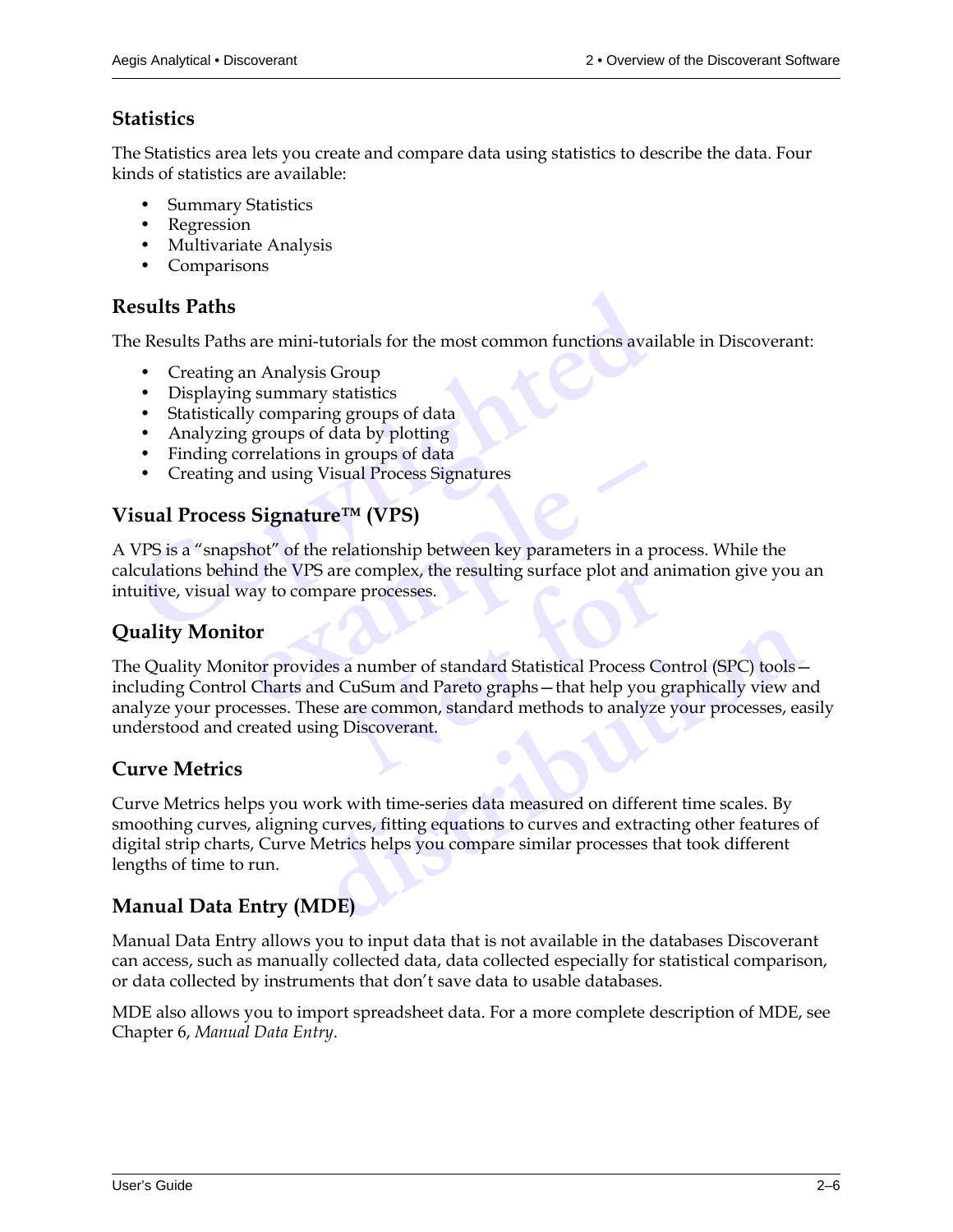## <span id="page-14-1"></span>**3 • Analysis Groups**

In this chapter you will learn more about Analysis Groups, how to work with them, and how to create and edit them.

Analysis Groups are the "center" of the Discoverant world. All functions in the Discoverant software require an Analysis Group. They are nothing more than a defined set of data (parameters) you create, and generally only include related parameters you want to analyze or compare.

Analysis Groups are the most basic tool in the software. They let you organize and simplify the vast amount of data available to you so that, at any time, you work with only the data you want

<span id="page-14-0"></span>this chapter you will learn more about Analysis Groups, how to worleate and edit them.<br>
halysis Groups are the "center" of the Discoverant world. All function<br>
halysis Groups are the "center" of the Discoverant world. All to analyze. For example, if you're interested in analyzing all 3<sup>rd</sup> Quarter processes in which the yield was 75% percent of the ideal yield, you would create an Analysis Group that included only the data you were interested in from those processes, restricted to the timeframe you want to analyze.

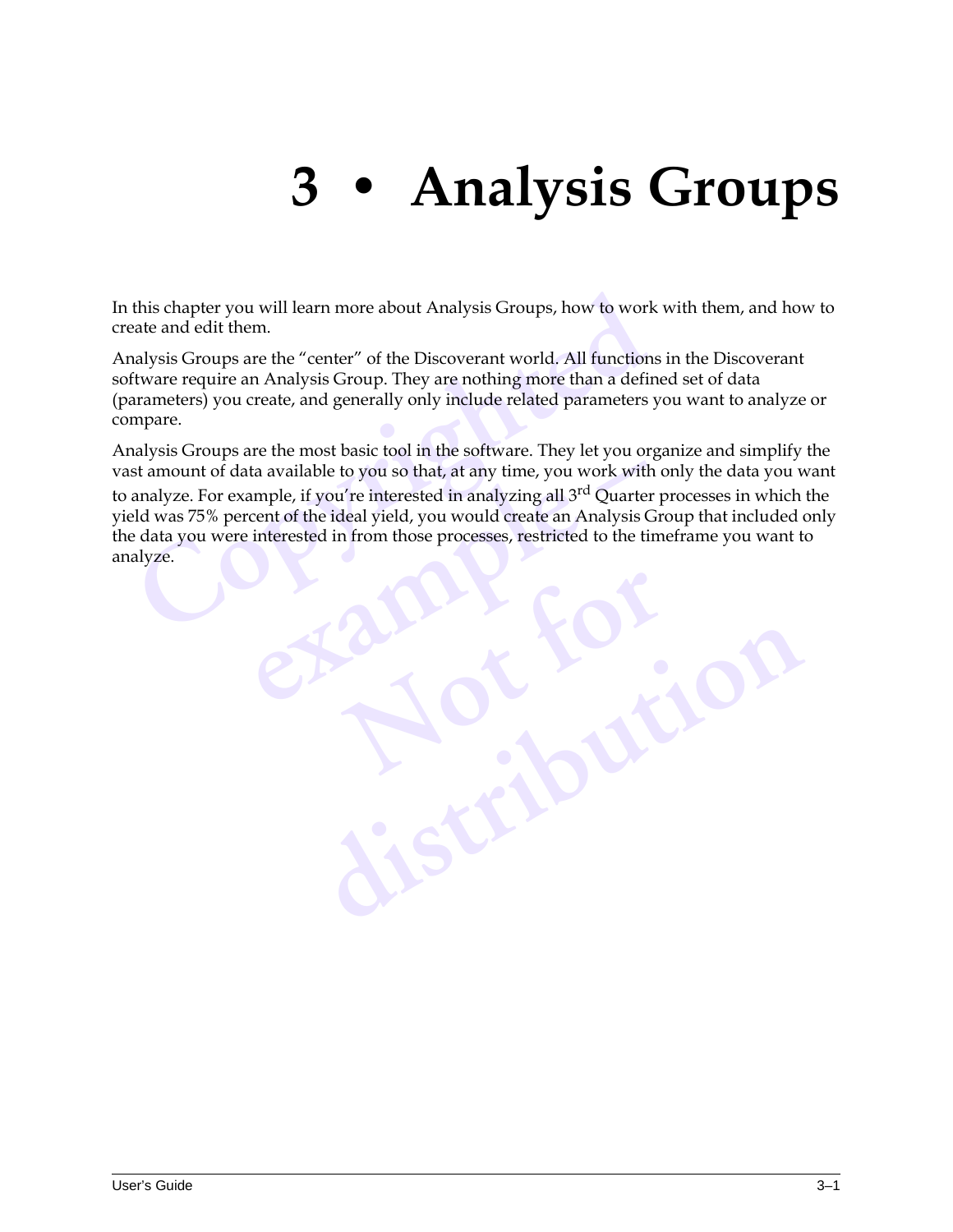## <span id="page-15-4"></span><span id="page-15-3"></span><span id="page-15-0"></span>**Analysis Groups in Analysis Group Central**

Analysis Groups appear under Analysis Group Central on the left side of Discoverant's opening window. The Analysis Groups are arranged within users' folders; you *own* the Analysis Groups in your folder but not the Analysis Groups in anyone else's folders. You can create your own Analysis Groups within your folder, copy Analysis Groups to your folder, and work only on Analysis Groups that appear within your folder and, therefore, you own.



Analysis Group Central with folders

#### <span id="page-15-2"></span><span id="page-15-1"></span>*Folder and Analysis Group Options*

<span id="page-15-7"></span><span id="page-15-5"></span>The symbols beside the Analysis Groups and the way the names of the Analysis Groups appear give you certain information about them:

<span id="page-15-8"></span><span id="page-15-6"></span>

|                                    | <b>INNAMILIAN LAI</b>                                                                                                                                                                                                                         |  |  |
|------------------------------------|-----------------------------------------------------------------------------------------------------------------------------------------------------------------------------------------------------------------------------------------------|--|--|
|                                    | Analysis Group Central with folders                                                                                                                                                                                                           |  |  |
| er and Analysis Group Options      |                                                                                                                                                                                                                                               |  |  |
| ou certain information about them: | mbols beside the Analysis Groups and the way the names of the Analysis Groups app                                                                                                                                                             |  |  |
| <b>Symbol/Name</b>                 | <b>Meaning</b>                                                                                                                                                                                                                                |  |  |
| Analysis Group 1                   | If this Analysis Group is in your own folder, it means it has not<br>been modified or it has already been committed.<br>If this Analysis Group is in someone else's folder, it means it is<br>shared and therefore available for you to copy. |  |  |
| <b>Analysis Group 1</b>            | If the name of the Analysis Group is in blue, the Analysis Group<br>is in use.                                                                                                                                                                |  |  |
| Analysis Group 1                   | If the name of the Analysis Group is in grey, the Analysis Group is<br>being created.                                                                                                                                                         |  |  |
| Analysis Group 1                   | This Analysis Group (in your folder) has been modified and not<br>yet committed or rolled back.                                                                                                                                               |  |  |
| <b>Analysis Group 1</b>            | If the name of an Analysis Group you own is bold, you have<br>marked it shared and made it available to others to copy.                                                                                                                       |  |  |
|                                    |                                                                                                                                                                                                                                               |  |  |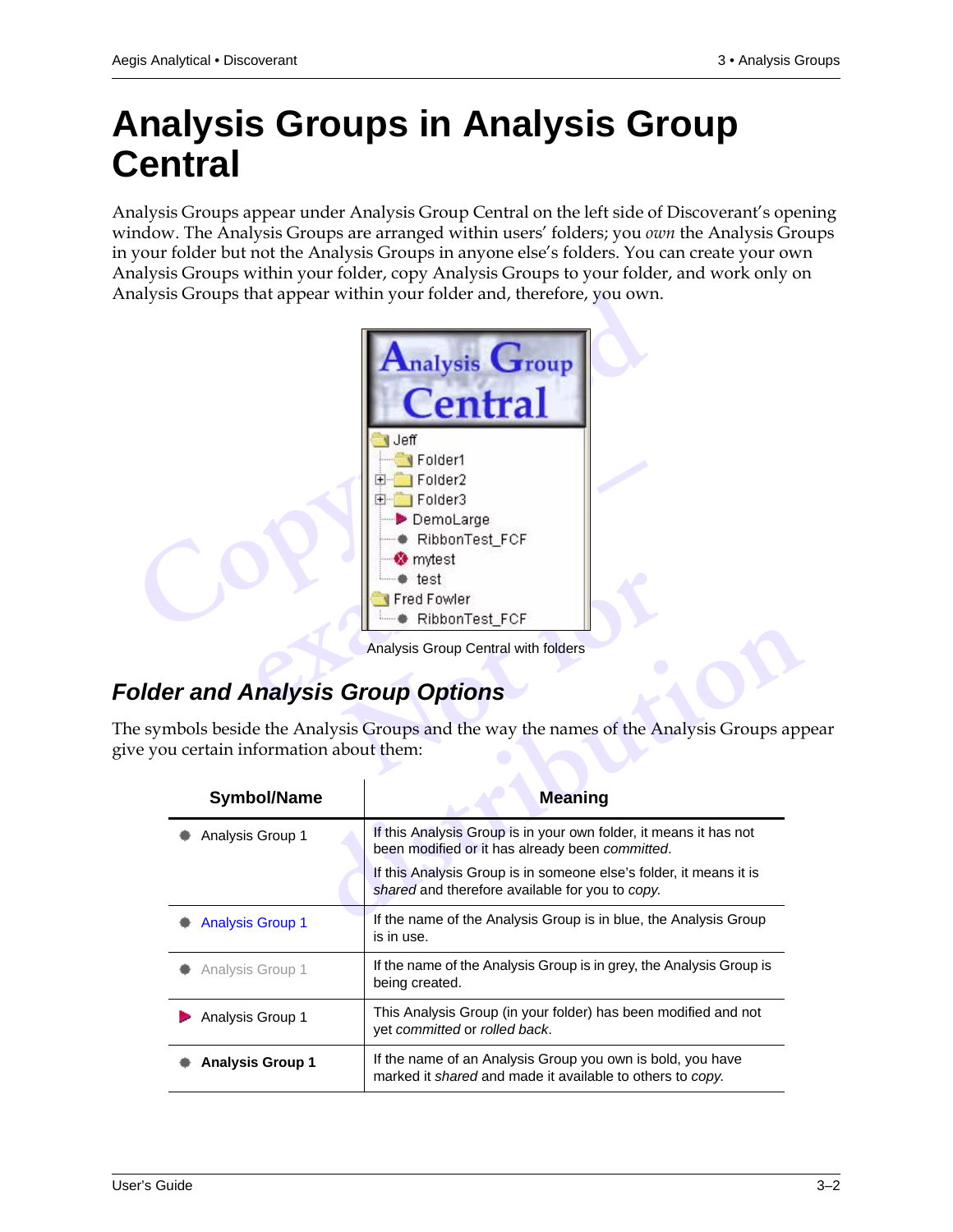| Symbol/Name      | <b>Meaning</b>                                                                                                                                                                                                                      |
|------------------|-------------------------------------------------------------------------------------------------------------------------------------------------------------------------------------------------------------------------------------|
| Analysis Group 1 | This symbol in front of the name means there was a problem<br>creating the Analysis Group, such as because of the absence of<br>data during the data range you specify. You cannot use this<br>group until you correct the problem. |

Right-click your own folder to access the following options:

- Create AG lets you to create a new Analysis Group
- Create Folder lets you to create a new folder
- Delete lets you delete the folder (except top-level folders)
- Workspaces lets you save, restore, rename and delete workspaces (for more information, see *Workspaces* on page 3-4).

You have no right-click options on top-level folders for which you have no permissions.

Create AG lets you to create a new Antaysis Group<br>
Create Folder lets you to create a new folder<br>
Delete the folder lets you delete the folder (except top-level folder<br>
Workspaces lets you save, restore, rename and delete Once you own or create an Analysis Group, you can perform certain functions on the Analysis Group within Analysis Group Central.

lysis Group, right-click it to access the following opti<br>nformation, see the explanations of these options beg<br>**example the set of the set of the set of the set of the set of the set of the set of the set of the set of the** If you *own* an Analysis Group, right-click it to access the following options for that Analysis Group (for more information, see the explanations of these options beginning on page [3-4\)](#page-17-1):

- Commit
- Rollback
- Delete
- Shared
- Rename
- Copy
- Move
- Refresh
- Use As Template
- **Properties**

**Note of the Second Second Second Second Second Second Second Second Second Second Second Second Second Second Second Second Second Second Second Second Second Second Second Second Second Second Second Second Second Second** You have the following right-click options for others' Analysis Groups they have *shared*:

- Copy
- Properties

**[dis](#page-19-0)tribution** To protect your data and the data of others, Discoverant will not allow you to work with others' Analysis Groups or someone else to work with yours. You can only work on Analysis Groups that you own, which appear in your folder under Analysis Group Central. You can either create new Analysis Groups in your folder (see *Creating an Analysis Group* on page 3-6) or *copy* someone else's Analysis Group into your folder.

<span id="page-16-1"></span><span id="page-16-0"></span>*Sharing* and *copying* Analysis Groups are critical options in Analysis Group Central. You may want to work with an Analysis Group that another user has created, but Discoverant won't allow you to. It will, however, allow that user to make their Analysis Group(s) available to other users by *sharing* them, after which you can *copy* to you own folders. For more information, see *[Shared](#page-17-4)* [on page 3-4](#page-17-4) and *Copy* [on page 3-4.](#page-17-6)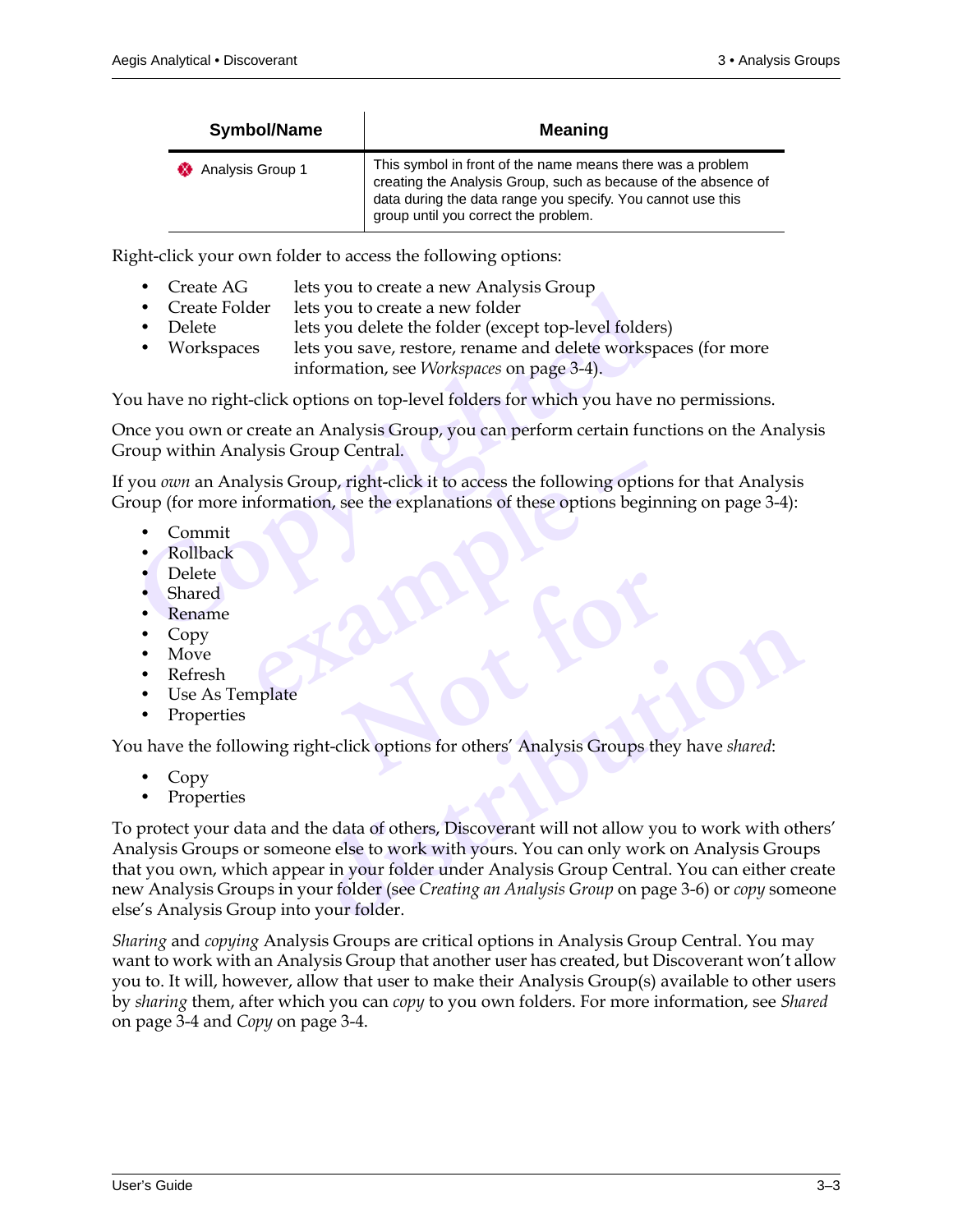#### <span id="page-17-15"></span><span id="page-17-0"></span>**Workspaces**

If you need to quit working in Discoverant and come back to it later, select **Workspaces** to save the details of your current work session, including all the Discoverant windows you have open and their placement on the computer screen, data you're working with, and all plots and results you've generated and have open. When you restore your workspace, all the windows will be reopened as they were. All plots and results will be regenerated based on the state of the Analysis Groups *when you restore your workspace.*

If you are already working in Discoverant and wish to save your current workspace and open a workspace you've previously saved, you may do this too. When you open another workspace, your current workspace will be closed.

#### <span id="page-17-9"></span><span id="page-17-1"></span>**Commit**

If you've made modifications to data in an Analysis Group and want to make those modifications permanent, select **Commit** to save those modifications. These modifications might include creating derived data, conditioning data, creating categories, and editing data.

by the anteaty working in Discoverant and wish to save your current<br>prkspace you've previously saved, you may do this too. When you op<br>ur current workspace will be closed.<br>**Dommit**<br>you've made modifications to data in an A mitted an Analysis Group, you can't undo those mode<br>
e committing your modifications, you will not lose your<br>
Halysis Groups will be in the same state as wh<br>
r to "Undo" in many other programs, except that Rol<br>
you made to Once you've committed an Analysis Group, you can't undo those modifications. If you log off Discoverant before committing your modifications, you will not lose your modifications: when you log on again, your Analysis Groups will be in the same state as when you logged off.

#### <span id="page-17-13"></span><span id="page-17-2"></span>**Rollback**

in many other programs, except that Rollba<br>data in an Analysis Group since it was last<br>lysis Group you own from Analysis Group<br>nare an Analysis Group that you own. Share **Rollback** is similar to "Undo" in many other programs, except that Rollback undoes *all* of the modifications you've made to data in an Analysis Group since it was last committed.

#### <span id="page-17-3"></span>**Delete**

Select **Delete** to delete an Analysis Group you own from Analysis Group Central.

#### <span id="page-17-14"></span><span id="page-17-4"></span>**Shared**

<span id="page-17-8"></span>Analysis Group you own from Analysis Group Central<br> **n**-share an Analysis Group that you own. *Shared* makes your Anal<br>
to *copy.*<br>
the name of an Analysis Group you own. Select **Shared** to share or un-share an Analysis Group that you own. *Shared* makes your Analysis Group available for others to *copy*.

#### <span id="page-17-12"></span><span id="page-17-5"></span>**Rename**

Select **Rename** to change the name of an Analysis Group you own.

#### <span id="page-17-10"></span><span id="page-17-6"></span>**Copy**

Select **Copy** to copy someone else's Analysis Group to your own folder. You can also copy one of your own Analysis Groups to create a new one.

#### <span id="page-17-11"></span><span id="page-17-7"></span>**Move**

Select **Move** to move the Analysis Group to another folder. The Analysis Group will retain its name. You can only move Analysis Groups you *own* and you can only move them among your own folders.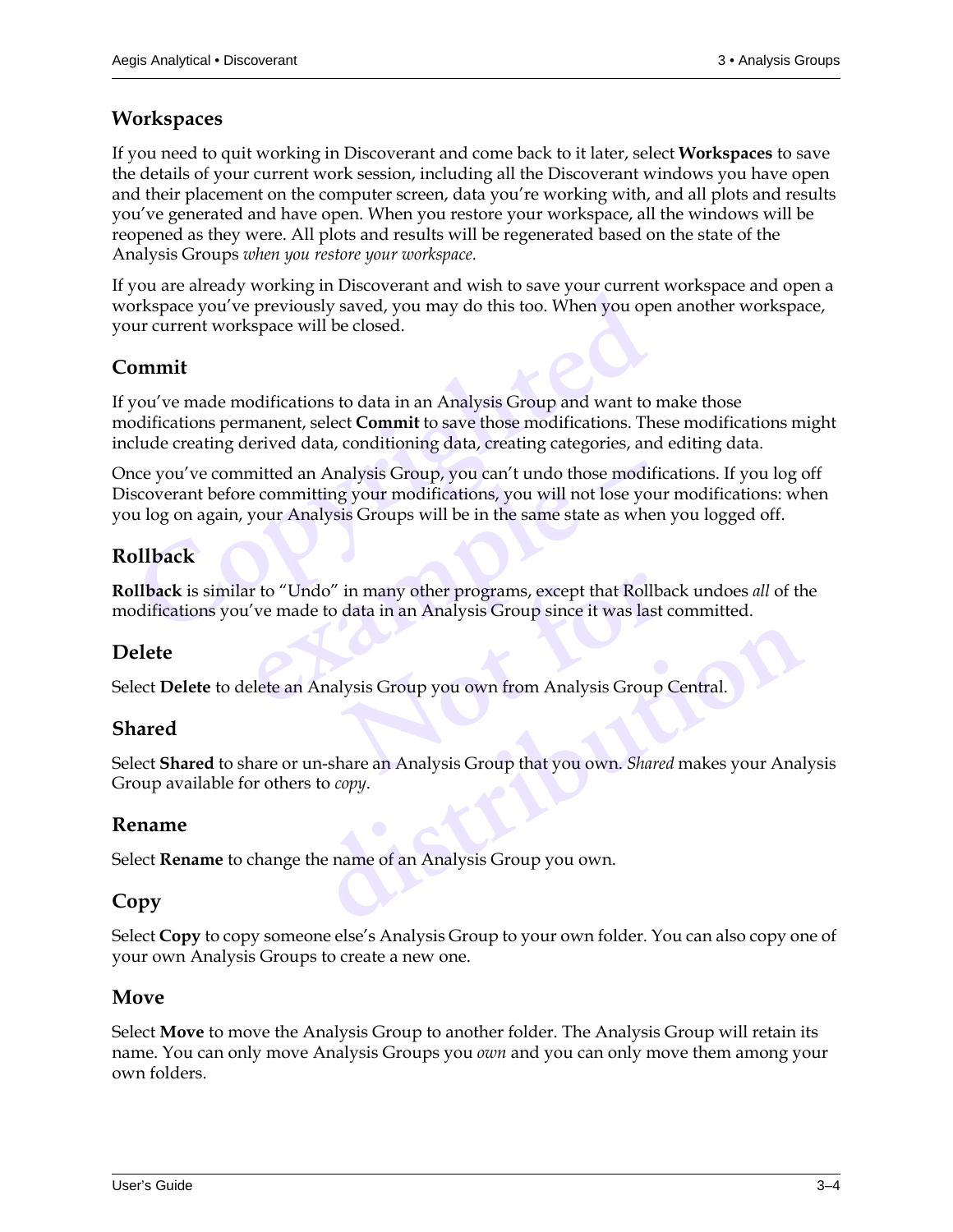#### <span id="page-18-4"></span><span id="page-18-0"></span>**Refresh**

Select **Refresh** to change global restrictions and re-query the databases to recreate the Analysis Group. You might want to do this to change the global date range of your Analysis Group, for instance, but still use the same parameters. Refresh will also recalculate *all* new parameters (categories or derived data) you have created. (For more information, see *[Recalculating New](#page-32-3)  Parameters* [on page 5-4.](#page-32-3)) The original data conditioning and derivations you have applied to parameters will be preserved.

#### <span id="page-18-1"></span>**Use As Template**

Use As Template is a great way to add parameters to your Analysis Group. Select **Use As Template** to create another Analysis Group based on the selected Analysis Group.

The Analysis Group Creation window will appear with the same restrictions and parameters as the original Analysis Group. Here you can name the new Analysis Group and change the restrictions and parameters as needed.

#### <span id="page-18-3"></span><span id="page-18-2"></span>**Properties**

Select **Properties** to display the properties of the Analysis Group.

<span id="page-18-5"></span>**Complete**<br> **Complete** is a great way to add parameters to your Analysis Gromplate to create another Analysis Group based on the selected Analysis Croup Creation window will appear with the same restrice original Analysis examples of the Analysis Group. **Not for distribution**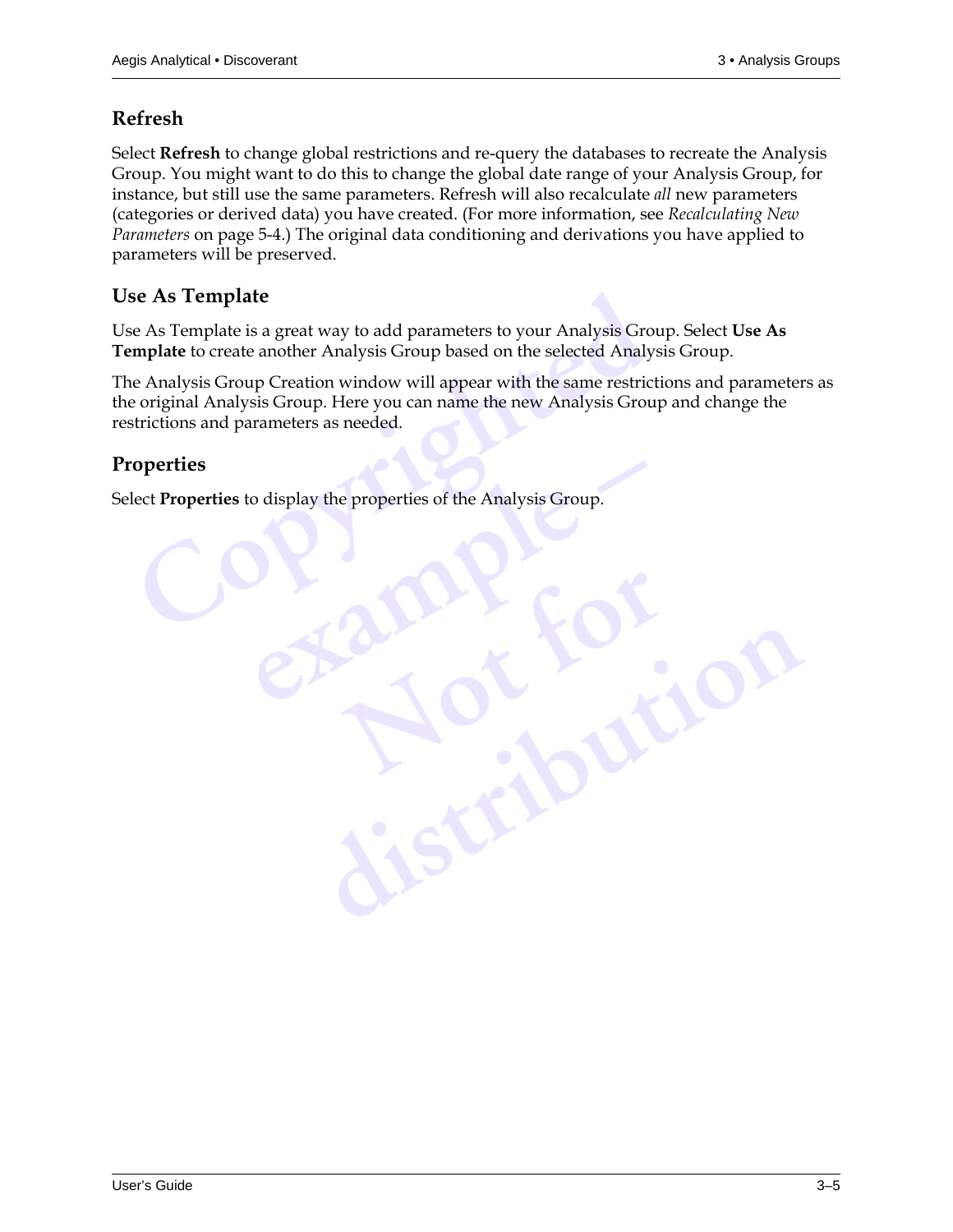## <span id="page-19-3"></span><span id="page-19-2"></span><span id="page-19-0"></span>**Creating an Analysis Group**

To create an Analysis Group, you must select leafs in the hierarchy and add them to the Analysis Group, then name the Analysis Group.

#### **To begin:**

- 1. Start on Discoverant's opening window.
- 2. On the left, under Analysis Group Central, right-click a folder for which you have permissions.
- 3. Select **Create AG** from the popup list.

#### <span id="page-19-1"></span>*The Analysis Group Creation window*

|   | $\Box$ D $\mathbf{X}$                                                                                                      |
|---|----------------------------------------------------------------------------------------------------------------------------|
| P | Global Parameters   Properties                                                                                             |
| Ø | $\Box$ Include MDE unapproved data<br>Parameter Restriction<br>Remove<br>Add<br>Show All<br>Create Analysis Group<br>Close |
|   | <b>The Analysis Group Creation window</b>                                                                                  |

Sample Analysis Group Creation window

On the left side of the window is the current Data Hierarchy. This is simply a navigational "window" to the data available through the Discoverant software. The organization and content of the data in the hierarchy is determined by your system administrator and cannot be changed by the user.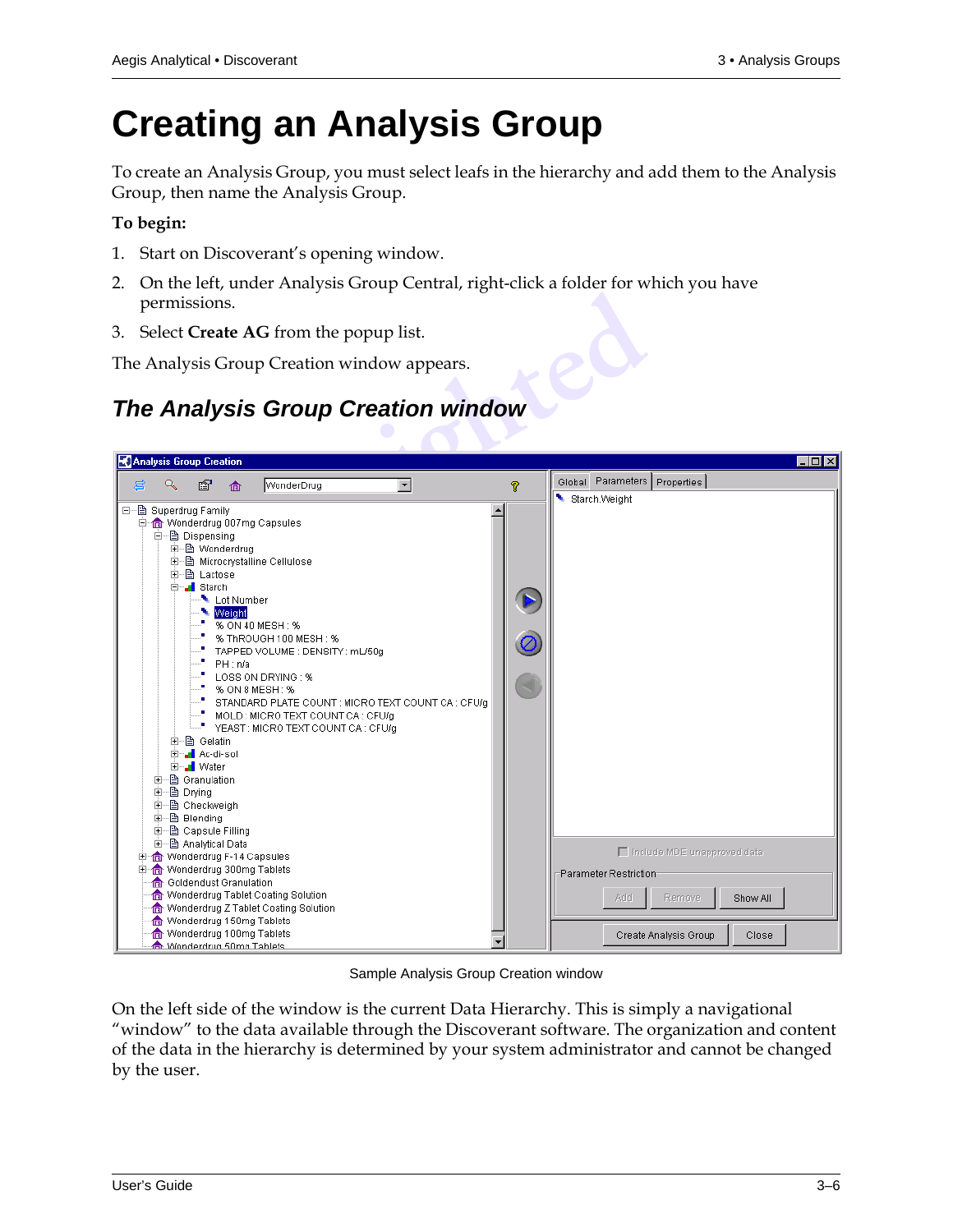#### <span id="page-20-4"></span><span id="page-20-1"></span><span id="page-20-0"></span>**The Data Hierarchy**

The data hierarchy is the "tree" on the left side of the Analysis Group Creation window. This tree displays the data available to you through the Discoverant software; when you create Analysis Groups, you include whatever data you want to view, compare or analyze in the Discoverant software. The hierarchy or hierarchies are determined by your system administrator.

Discoverant can support multiple hierarchies. For instance, one hierarchy may organize data by plant, one may organize data by product and one may organize data by raw material. These hierarchies are set up by your system administrator.

The parts of the hierarchy are identified by different symbols on the window. Each of these symbols represents a "node" in the hierarchy, and the different symbols tell you something about the hierarchy structure and its data.



<span id="page-20-7"></span><span id="page-20-6"></span><span id="page-20-5"></span><span id="page-20-3"></span><span id="page-20-2"></span>Sample Data Hierarchy in Analysis Group Creation

The following table describes the symbols and their significance:

|               | AAAHAGI MINN SAAHIIN TURKIGID<br>Dispensing<br>昏<br><b>A</b> Wonderdrug<br>… <mark>…</mark> Cellulose<br>™ Lot Number<br>Sample Data Hierarchy in Analysis Group Creation                                                                                                              |
|---------------|----------------------------------------------------------------------------------------------------------------------------------------------------------------------------------------------------------------------------------------------------------------------------------------|
|               | lowing table describes the symbols and their significance:                                                                                                                                                                                                                             |
| <b>Symbol</b> | <b>Meaning</b>                                                                                                                                                                                                                                                                         |
|               | This is an organizational node, a purely arbitrary way to separate data according to<br>the organization's needs.                                                                                                                                                                      |
|               | This indicates a Data Universe. Data universe's are critical to the data hierarchy; all<br>parameters within an Analysis Group must come from the same data universe. The<br>data universe symbol indicates data associated with the actual product.                                   |
|               | This indicates a conditional node in the hierarchy. Every other node and "leaf"<br>organized underneath this conditional node carries the same database restrictions.<br>Examples of this are conditional nodes restricted to raw materials, products,<br>processes, machine IDs, etc. |

Names of non-validated parameters are displayed in red, italic text (if your system administrator has set this option).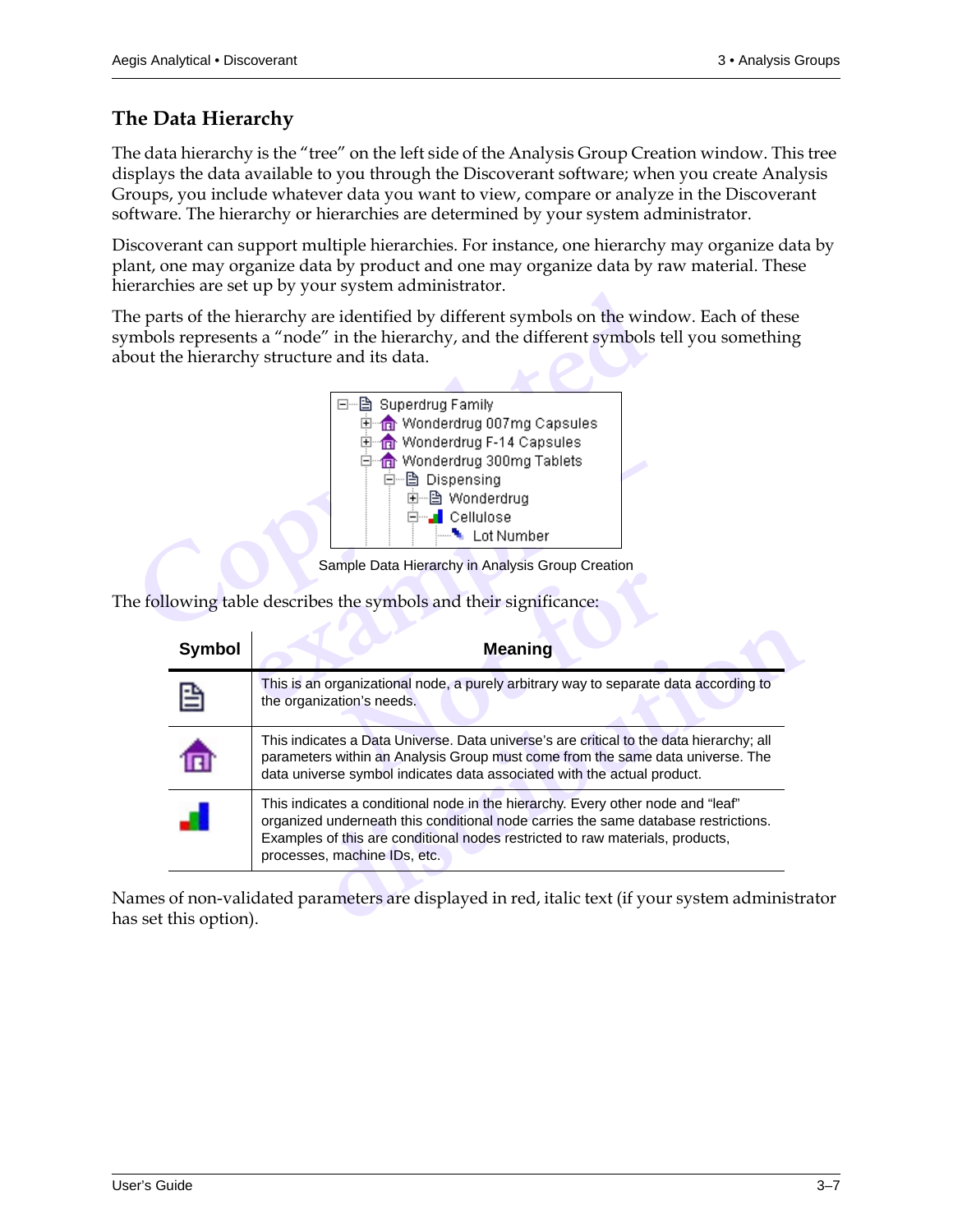The following symbols are called "leafs" and indicate specific sets of data which can become parameters in an Analysis Group.

<span id="page-21-2"></span><span id="page-21-1"></span>

| <b>Symbol</b>                                                                      |                 | <b>Meaning</b>                                                                                                                                                                                                  |  |  |
|------------------------------------------------------------------------------------|-----------------|-----------------------------------------------------------------------------------------------------------------------------------------------------------------------------------------------------------------|--|--|
|                                                                                    | Discrete data   |                                                                                                                                                                                                                 |  |  |
|                                                                                    | Continuous data |                                                                                                                                                                                                                 |  |  |
| Discrete replicate data                                                            |                 |                                                                                                                                                                                                                 |  |  |
|                                                                                    |                 | Continuous replicate data                                                                                                                                                                                       |  |  |
| М                                                                                  |                 | The M next to an icon indicates that the data was entered using Manual Data Entry<br>(see Chapter 6, Manual Data Entry). In this instance, this icon indicates discrete<br>data created with Manual Data Entry. |  |  |
|                                                                                    |                 | This data isn't valid in the current hierarchy.                                                                                                                                                                 |  |  |
| nalysis Group Creation Tools                                                       |                 |                                                                                                                                                                                                                 |  |  |
| e following table describes the tools available to you in Analysis Group Creation. |                 |                                                                                                                                                                                                                 |  |  |
| Tool                                                                               | <b>Name</b>     | <b>Function</b>                                                                                                                                                                                                 |  |  |
|                                                                                    |                 |                                                                                                                                                                                                                 |  |  |

#### <span id="page-21-5"></span><span id="page-21-0"></span>*Analysis Group Creation Tools*

<span id="page-21-3"></span>The following table describes the tools available to you in Analysis Group Creation.

<span id="page-21-4"></span>

| ysis Group Creation Tools                                                     |                                                                  |                                                                                                                                                                                                                                                                                                                             |  |
|-------------------------------------------------------------------------------|------------------------------------------------------------------|-----------------------------------------------------------------------------------------------------------------------------------------------------------------------------------------------------------------------------------------------------------------------------------------------------------------------------|--|
| lowing table describes the tools available to you in Analysis Group Creation. |                                                                  |                                                                                                                                                                                                                                                                                                                             |  |
| Tool                                                                          | <b>Name</b>                                                      | <b>Function</b>                                                                                                                                                                                                                                                                                                             |  |
| P                                                                             | Help                                                             | Displays help for the window in which you're working.                                                                                                                                                                                                                                                                       |  |
|                                                                               | Toggle to<br><b>Names</b><br>$-or-$<br>Toggle to<br>Descriptions | Toggles the text in the hierarchy between descriptions and names.<br>The default is names.                                                                                                                                                                                                                                  |  |
|                                                                               | Search<br><b>Hierarchy Tree</b>                                  | Displays the Find & Replace dialog box, where you can search for<br>strings or values in different objects within Discoverant. Depending on<br>the functional area from which you search, different options will be<br>available to you. You can also use the Find & Replace dialog box to<br>replace certain object names. |  |
| ð                                                                             | Preferences                                                      | Allows you to customize your display by setting the date format and<br>designating a default hierarchy.                                                                                                                                                                                                                     |  |
| 侖                                                                             | View<br>Parameter Set<br>Description                             | Displays the Parameter Set Name and Date descriptions associated<br>with a particular Universe in the current hierarchy. The user must<br>select a Universe or a node in order to see a description.                                                                                                                        |  |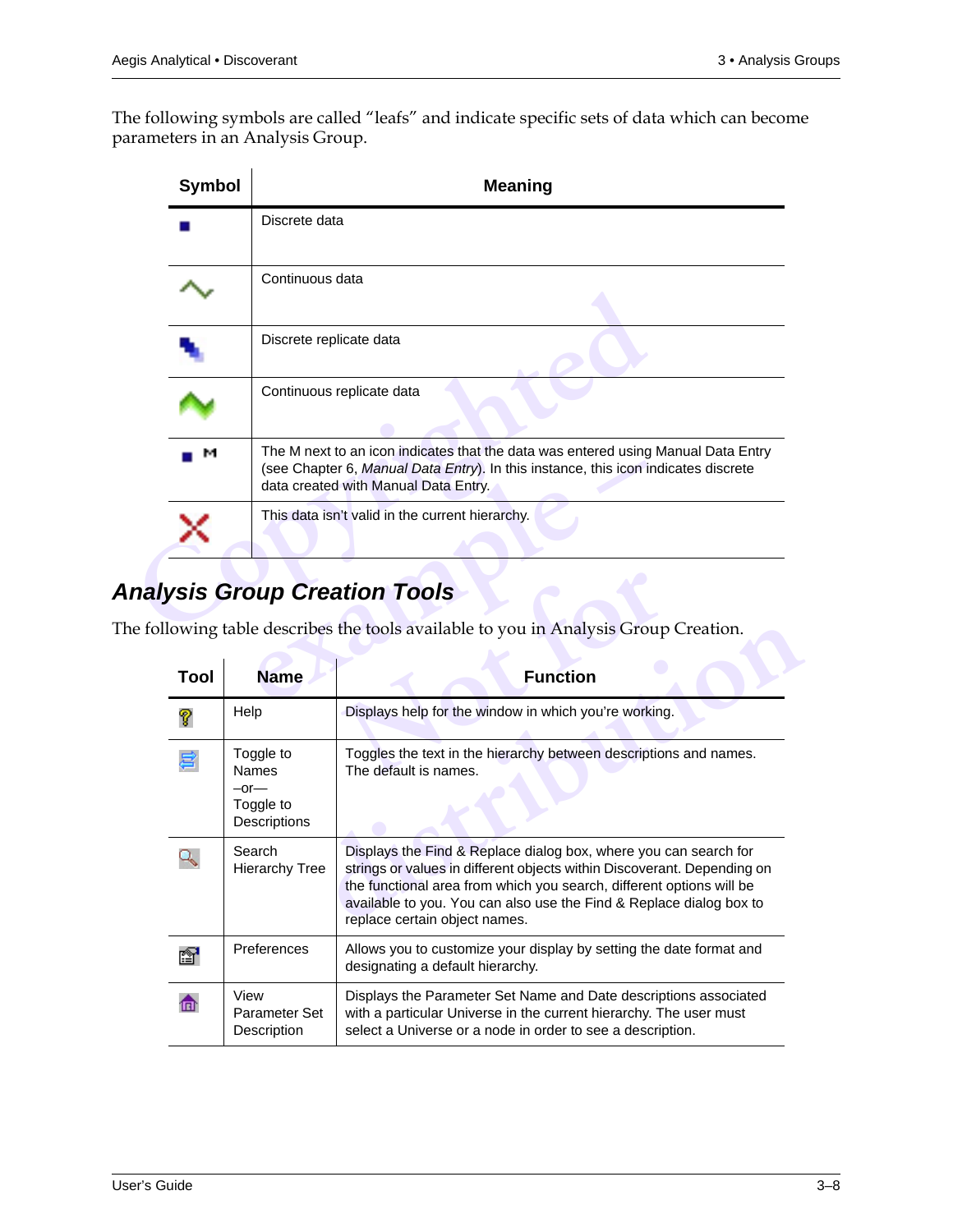#### <span id="page-22-0"></span>*The Analysis Group Creation tabs*

On the right side of the window are tabs that allow you to define the Analysis Group:

- Global tab
- Parameters tab
- <span id="page-22-12"></span><span id="page-22-11"></span><span id="page-22-10"></span><span id="page-22-4"></span>• Properties tab

Once you've created an Analysis Group, you can only delete parameters or create new ones in the Table View (see *Table View* [on page 5-1\)](#page-29-3). To add new parameters from the data hierarchy, [see](#page-18-1)  *Use As Template* on page 3-5.

#### <span id="page-22-6"></span><span id="page-22-1"></span>**Using the Global Tab**

*E* As *Template* on page 3-5.<br> **Complate** Copyrighted Clobal Tab<br> **Complate** Clobal Tab<br> **Complate** Clobal tab to enter general information about the Analysis Grou<br>
Cluding the name of the Analysis Group, a description (i Use the Global tab to enter general information about the Analysis Group you're creating, including the name of the Analysis Group, a description (if you want one), and any global restrictions. You can restrict the Analysis Group by dates and by parameter set names.

To restrict the whole Analysis Group by a date range, select Date Range Only from the Global Restriction drop-down box and enter the start and end dates.

To restrict the whole Analysis Group by parameter set names:

- 1. Select the parameters for the Analysis Group.
- Franch Source and enter the start and end dates.<br>
Explicit Analysis Group by parameter set names:<br>
Experiences for the Analysis Group.<br> **er Set Names** from the Global Restriction drop-down<br>
and end dates.<br> **List.**<br> **Experi** 2. Select **Parameter Set Names** from the Global Restriction drop-down box.
- 3. Enter the start and end dates.
- 4. Click **Retrieve List**.
- 5. When the Parameter Set Names appear, select as many or as few as you want.

#### <span id="page-22-9"></span><span id="page-22-7"></span><span id="page-22-2"></span>**Using the Parameters Tab**

FREE CONSIDERS AND THE PROPERTY OF A STREAM OF THE PROPERTY OF A STREAM OF THE PROPERTY OF THE PARTICLE OF THE PARTICLE OF THE PARTICLE OF THE PARTICLE OF THE PARTICLE OF THE PARTICLE OF THE PARTICLE OF THE PARTICLE OF THE ext Names appear, select as many or as few as you want.<br> **Tab**<br>
add parameters to and remove them from the Analysis Group you<br>
ers to add or remove, click them then click the "move" buttons in<br>
ove the parameters to or fro Use the Parameters tab to add parameters to and remove them from the Analysis Group you're creating. To select parameters to add or remove, click them then click the "move" buttons in the center of the window to move the parameters to or from the list on the Parameter tab.

Use the Parameter Restriction area to add restrictions to or remove them from individual parameters. Select a parameter from the list on the Parameters tab, then click **Add** or **Remove** in the Parameter Restriction area below to add or remove restrictions that apply to that parameter.

Click **Show All** to see a list of each parameter and the restrictions applied to it. You can't edit restrictions in this list.

<span id="page-22-13"></span>You can also right-click a parameter under the parameters tab to add restrictions, change its name, or Synchronize with Tree. Select **Synchronize with Tree** to make the Data Hierarchy show you the parameter and its relative position within the hierarchy.

#### <span id="page-22-8"></span><span id="page-22-3"></span>**Using the Properties Tab**

<span id="page-22-5"></span>Select a parameter or node and click the Properties tab to see the properties associated with that parameter or node.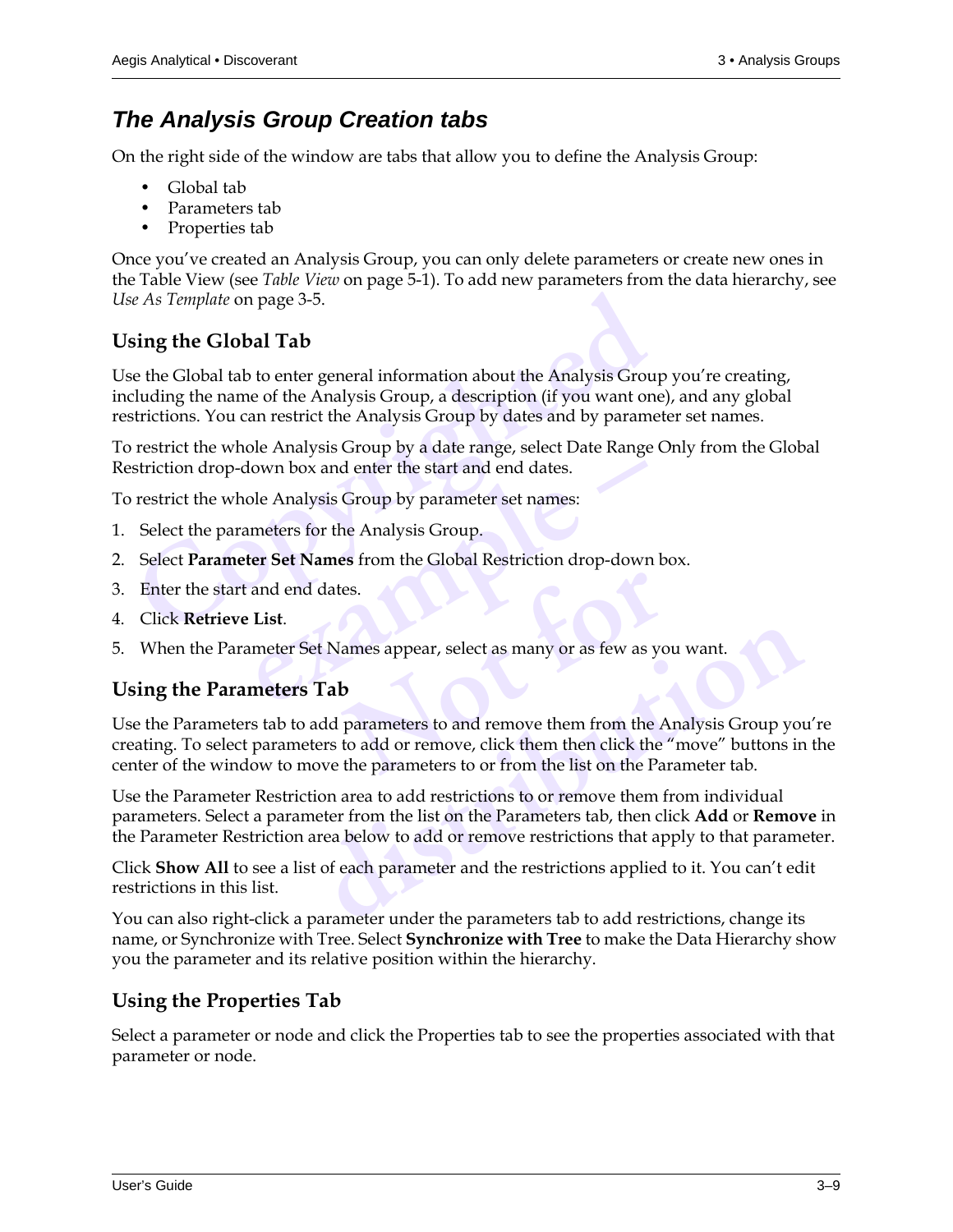## <span id="page-23-0"></span>**Important Terms to Know**

Discoverant uses some terms that you may or may not be familiar with. These terms are used to simplify concepts you probably already know well.

#### <span id="page-23-7"></span><span id="page-23-1"></span>*Parameters*

A parameter is simply a set of data, usually

- a single measurement on a material or process (discrete data),
- a set of measurements, taken over time, on the same material or process (continuous data), or
- multiple measurements of the same type taken on a material or process (replicate data).

Parameters are usually numeric data, but they may also be dates, time stamps or string values (called Categories—for more information, see *Creating Categories* on page 3-12 and *[Categories](#page-31-3)* on [page 5-3\)](#page-31-3). For more information, see *Data Classes* on page 4-1.

Continuous data parameters can be viewed as columns of data in Table View ([page 5-1\)](#page-29-3).

#### <span id="page-23-6"></span><span id="page-23-2"></span>*Parameter Sets*

• a single measurement on a ma[te](#page-25-2)rial or process (discrete data),<br>
• a set of measurements, taken over time, on the same material or<br>
data), or<br>
• multiple measurements of the same type taken on a material or<br> **complement i efs**<br>**efs**<br>**effs**<br>**example 1** and **example 1** and **example 1** and **example 1** and **example 1** and **example 1** and **example 1** and **example 1** and **example 1** and **example 1** and **example 1** and **example 1** and **example 1** Parameter sets apply to both discrete and continuous data. Discoverant collects and organizes parameters into parameter sets; each set typically represents a single manufacturing batch. Such parameter sets are typically defined by the batch I.D.; in other words, a parameter set would contain all the parameter data for a specific batch.

#### <span id="page-23-8"></span><span id="page-23-3"></span>*Replicate Groups*

s; each set typically represents a single manter<br>fined by the batch I.D.; in other words, a particle batch.<br>of a specific batch.<br>alicate parameter and the ID values associated in the Discrete Replicate tab of Table View replicate parameter and the ID values associated with the data.<br>
ewed in the Discrete Replicate tab of Table View; they also appear<br>
o continuous data. Offset groups are the time stamp by which all<br>
d. Replicate groups contain a replicate parameter and the ID values associated with the data. Replicate groups can be viewed in the Discrete Replicate tab of Table View; they also appear as folders in the Discrete tab.

#### <span id="page-23-5"></span><span id="page-23-4"></span>*Offset Groups*

Offset groups only apply to continuous data. Offset groups are the time stamp by which all the continuous data is grouped.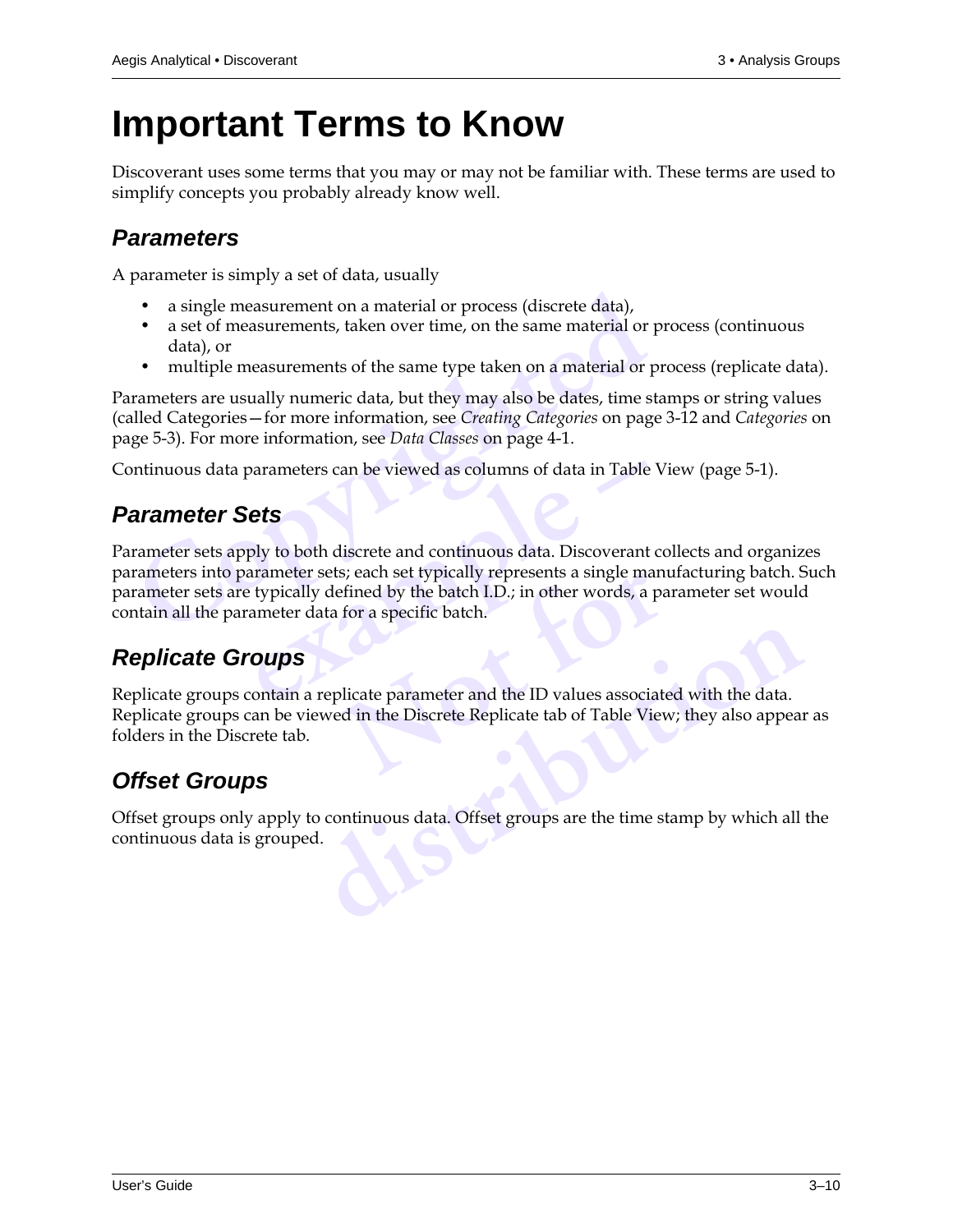#### <span id="page-24-9"></span><span id="page-24-0"></span>*Summary Parameters*

Summary parameters appear at the end of the parameters list in the Discrete tab of Table View. Discoverant automatically creates these parameters for your convenience. Each represents a summary value calculated from the corresponding continuous or replicate parameter in the Analysis Group. These parameters have the following names:

|                                                                                                                                                                                                                            | <b>Parameter names</b>    | <b>Meaning</b>                                         |  |  |
|----------------------------------------------------------------------------------------------------------------------------------------------------------------------------------------------------------------------------|---------------------------|--------------------------------------------------------|--|--|
|                                                                                                                                                                                                                            | [parameter name] ->max    | The maximum value of the named parameter               |  |  |
|                                                                                                                                                                                                                            | [parameter name] ->min    | The minimum value of the named parameter               |  |  |
|                                                                                                                                                                                                                            | [parameter name] ->mean   | The mean value of the named parameter                  |  |  |
|                                                                                                                                                                                                                            | [parameter name] ->median | The median value of the named parameter                |  |  |
|                                                                                                                                                                                                                            | [parameter name] ->stdev  | The standard deviation of the named parameter          |  |  |
|                                                                                                                                                                                                                            | [parameter name] ->rsd    | The relative standard deviation of the named parameter |  |  |
| <b>Nodifying Analysis Groups</b><br>nalysis Groups can be modified in a number of ways. You can change the description<br>bbal restrictions, add and delete parameters, create new parameters, condition param<br>it data. |                           |                                                        |  |  |

## <span id="page-24-1"></span>**Modifying Analysis Groups**

<span id="page-24-6"></span>**example 2013 Change 2014**<br> **example 2014 Discrete Start Constrained Analysis Group Ce**<br> **example 2025**<br> **example 2025 Change 2025**<br> **example 2025 Change 2026**<br> **example 2026**<br> **example 2026**<br> **example 2026**<br> **example 2026** Analysis Groups can be modified in a number of ways. You can change the description and global restrictions, add and delete parameters, create new parameters, condition parameters, and edit data.

#### <span id="page-24-7"></span><span id="page-24-5"></span><span id="page-24-2"></span>*Changing the Description*

**Note that the comparison of the comparison of the parameters, control periodic parameters, control periodic control in Analysis Group Central periodic Set Description.<br>
The Description and click Set Description.** You can change an Analysis Group's description in Analysis Group Central. Right-click the Analysis Group and select **Properties** from the options. In the Description tab of the Properties dialog box, edit the description and click **Set Description**.

#### <span id="page-24-8"></span><span id="page-24-4"></span><span id="page-24-3"></span>*Adding Parameters*

**cription**<br>
is Group's description in Analysis Group Central. Right-click the<br> **Properties** from the options. In the Description tab of the Propert<br>
violon and click Set Description.<br>
S<br>
ralysis Group, you must actually cr To add parameters to an Analysis Group, you must actually create a new Analysis Group. In Analysis Group Central, right-click the Analysis Group to which you want to add parameters and select **Use as Template** from the options. The Analysis Group Creation window will appear. Change the Analysis Group Name, make any other changes you want to make, then click Create Analysis Group.

To add data and parameters to the hierarchy manually, so that you can add them to an Analysis Group, you must use Manual Data Entry. For more information, [see Chapter 6,](#page-39-2) *Manual Data [Entry](#page-39-2)*.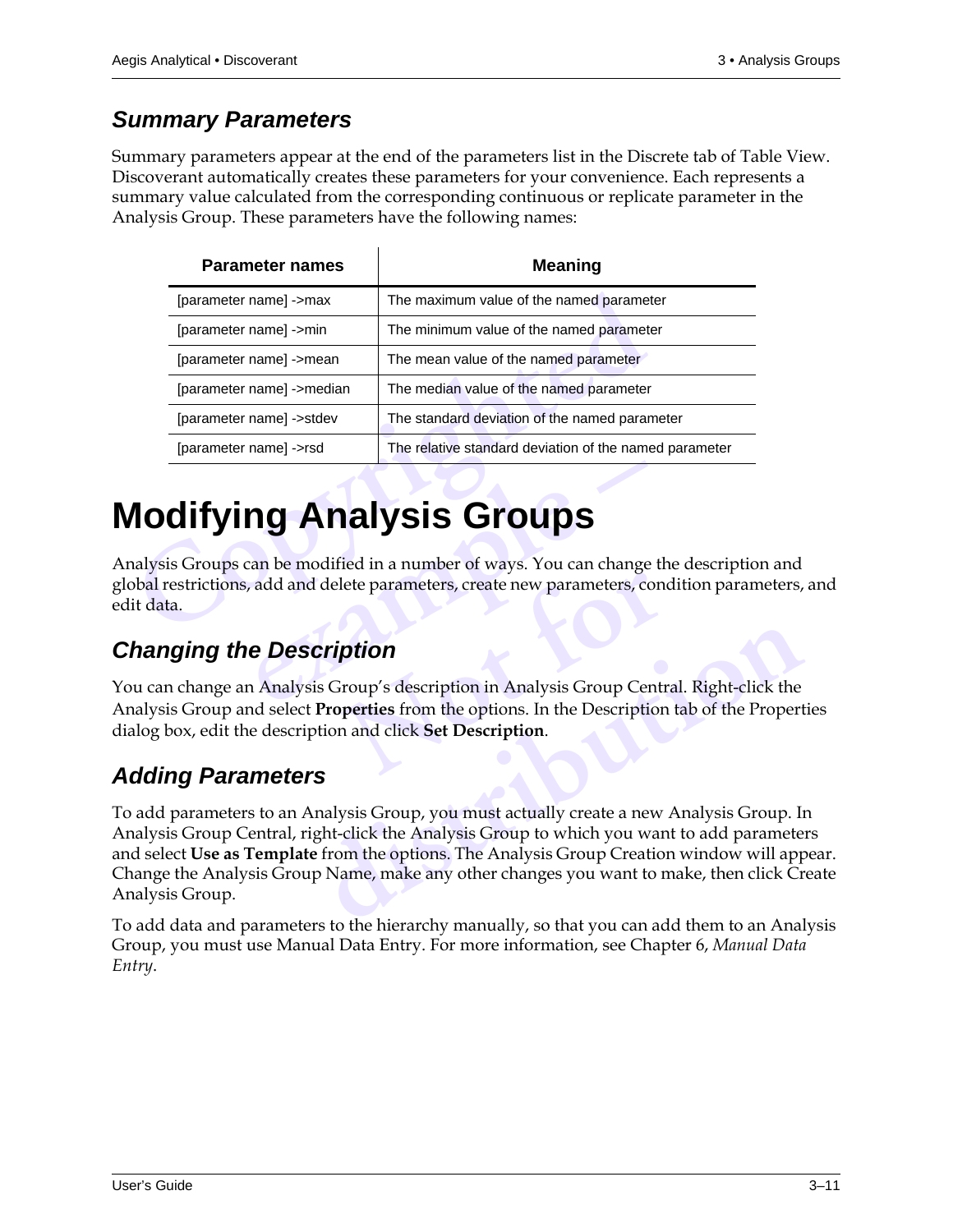#### <span id="page-25-9"></span><span id="page-25-0"></span>*Removing Parameters, Parameter Sets or Replicate Groups*

You can remove parameters, parameter sets, or replicate groups from an Analysis Group in Table View.

#### <span id="page-25-7"></span>**To remove a discrete parameter:**

On the Discrete tab, select the parameter then click the **Remove Parameter from AG**  $\ddot{\mathbf{\mathcal{F}}}$  tool.

#### <span id="page-25-5"></span>**To remove a continuous parameter:**

On the Continuous tab, select the parameter then click the **Remove Parameter from AG**  $\ddot{\mathbf{x}}$  tool.

#### <span id="page-25-8"></span>**To remove a replicate group:**

**Example 1** at the Continuous tab, select the parameter then click the **Remove Parameter**<br> **Computer 1** at the Discrete Replicate tab, double-click the parameter to display it of<br> **Computer 1** at the **Remove Parameter from** On the Discrete Replicate tab, double-click the parameter to display it on the right side of the window, then click the **Remove Parameter from AG X** tool.

#### **To remove a parameter set:**

On either the Discrete or Continuous tab, double-click the parameter to display it on the right side of the window, select a parameter set (a row), then click the **Remove Parameter Set from** 

AG<sup>N</sup> tool.

#### <span id="page-25-6"></span><span id="page-25-1"></span>*Creating New Parameters*

New parameters can be created two ways:

- <span id="page-25-10"></span>rete or Commutious tab, double-crick the parameter to<br>v, select a parameter set (a row), then click the **Remoters**<br>**and the created two ways:**<br>tegories to group data (such as labeling a value "highnge), or<br>umerical formula • by using categories to group data (such as labeling a value "high," "medium," or "low" within a range), or
- <span id="page-25-4"></span>• by using numerical formulas to derive new data mathematically from an existing data.

#### <span id="page-25-3"></span><span id="page-25-2"></span>**Creating Categories**

d two ways:<br>group data (such as labeling a value "high,"<br>mulas to derive new data mathematically fr<br>alues (words) used to group a discrete para<br>ies might include "high," "medium," and "l to group data (such as labeling a value "high," "medium," or "lo<br>formulas to derive new data mathematically from an existing da<br>ig values (words) used to group a discrete parameter based on its<br>gories might include "high," Categories are simply string values (words) used to group a discrete parameter based on its values. A typical set of categories might include "high," "medium," and "low." When you create categories, you actually create a new parameter based on the parameter you want to group.

#### **To create categories:**

- 1. Select an Analysis Group then click the **Table View** icon.
- 2. Choose a parameter to group, decide what categories you want to assign to what values, then click the **New**  $\Box$  tool.

The Create a New Discrete Parameter dialog box appears.

3. Type a name for the new parameter, select the Create Parameter Values by Category option, then click **OK**.

The Category Create dialog box appears.

4. Use the options and fields on this dialog box to select the parameter on which you want to base your categories and the definitions of the categories you want to create.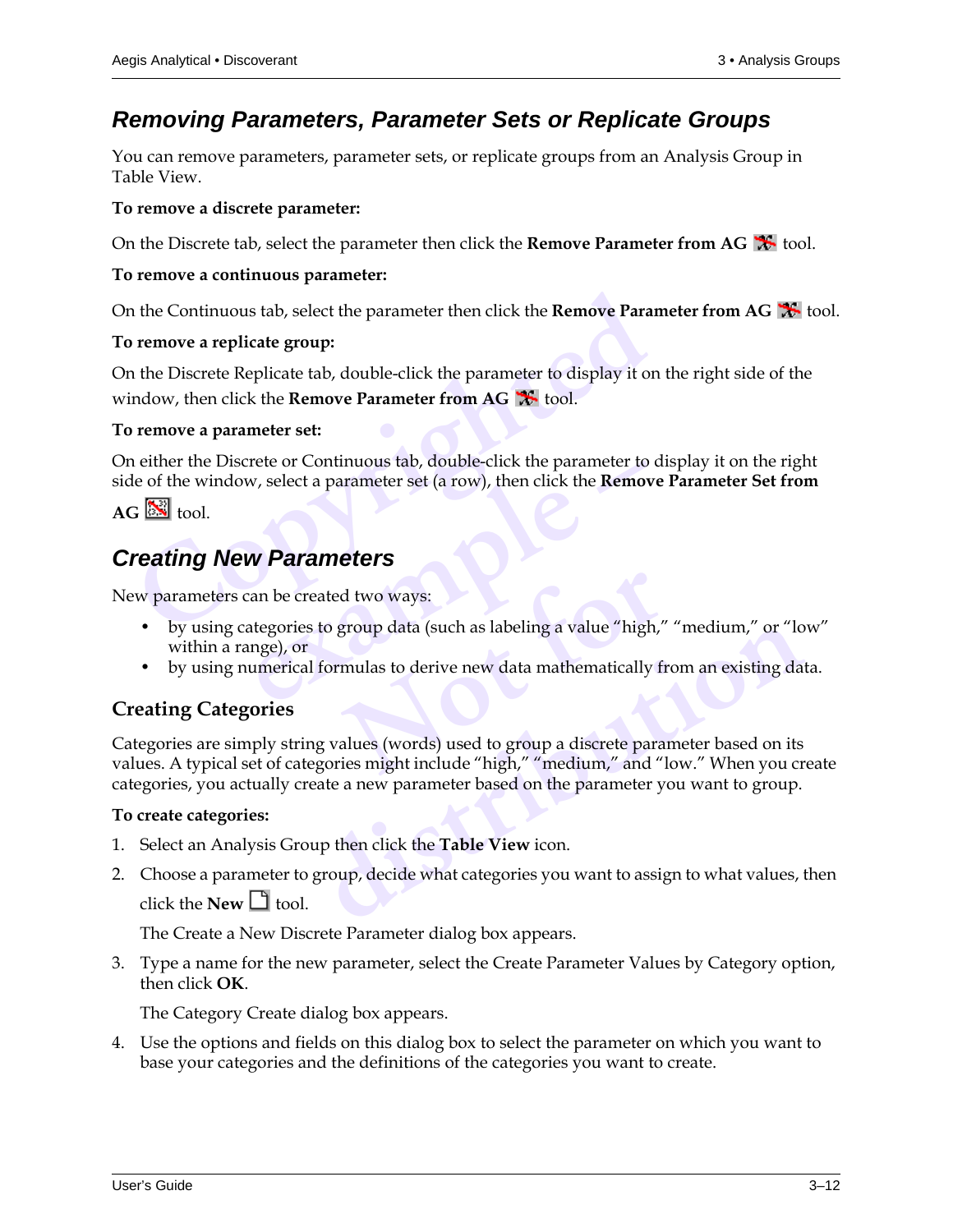5. Click **Apply** to create each individual category, then click **OK** when you're done.

A column of categorical data has these symbols  $\boxplus$   $\boxplus$  at the top.

#### <span id="page-26-5"></span><span id="page-26-3"></span><span id="page-26-0"></span>**Creating Derived Data**

Derived data is created by applying a mathematical formula to an existing parameter (or parameters) to create a new parameter.

#### **To create derived data:**

1. Select an Analysis Group then click the **Table View** icon.

Choose a parameter (or parameters) from which to create a new parameter, decide how you

want to create the new parameter (mathematically), then click the **New**  $\Box$  tool.

The Create a New [Discrete or Continuous] Parameter dialog box appears.

Select an Analysis Group then click the **Table View** icon.<br>Choose a parameter (or parameters) from which to create a new parameter (mathematically), then click the **N**<br>The Create a New [Discrete or Continuous] Parameter d 2. Type a name for the new parameter, select the Create Parameter Values by Numeric Formula option, then click **OK**.

The Category Create dialog box appears.

- 3. Use the fields on this dialog box to create the mathematical formula you want to use.
- 4. Click **Apply** to create each new parameter, then click **OK** when you're done.

A column of derived data has these symbols  $\mathbb{H}$   $\mathbb{H}$  at the top.

#### <span id="page-26-4"></span><span id="page-26-1"></span>**Conditioning Data**

Create dialog box appears.<br>
on this dialog box to create the mathematical formula<br>
example a create each new parameter, then click **OK** when you<br>
ed data has these symbols  $\Box$   $\Box$  at the top.<br> **Data**<br>
ng data in a parame these symbols **H H** at the top.<br>
parameter is missing data points or contain<br>
data in Table View to replace these missing<br>
poutlier data with more useful data.<br>
halysis Group then click the **Table View** ico<br>
ick the **Con** in a parameter is missing data points or contains outlier data that this data in Table View to replace these missing data points (null d<br>ace outlier data with more useful data.<br>1 Analysis Group then click the **Table View** Many times, existing data in a parameter is missing data points or contains outlier data that isn't useful. You can condition this data in Table View to replace these missing data points (null data) with useful data or to replace outlier data with more useful data.

To condition data, select an Analysis Group then click the **Table View** icon. Choose a parameter

you want to condition, then click the **Condition <b>品** tool.

Cells containing conditioned data have a light green background.

#### <span id="page-26-6"></span><span id="page-26-2"></span>**Editing Data**

Sometimes parameters contain incorrect data or the data points are not meaningful or useful. In Table View, you can edit the data as needed by double-clicking on the data cell.

Edited data is displayed in **bold**.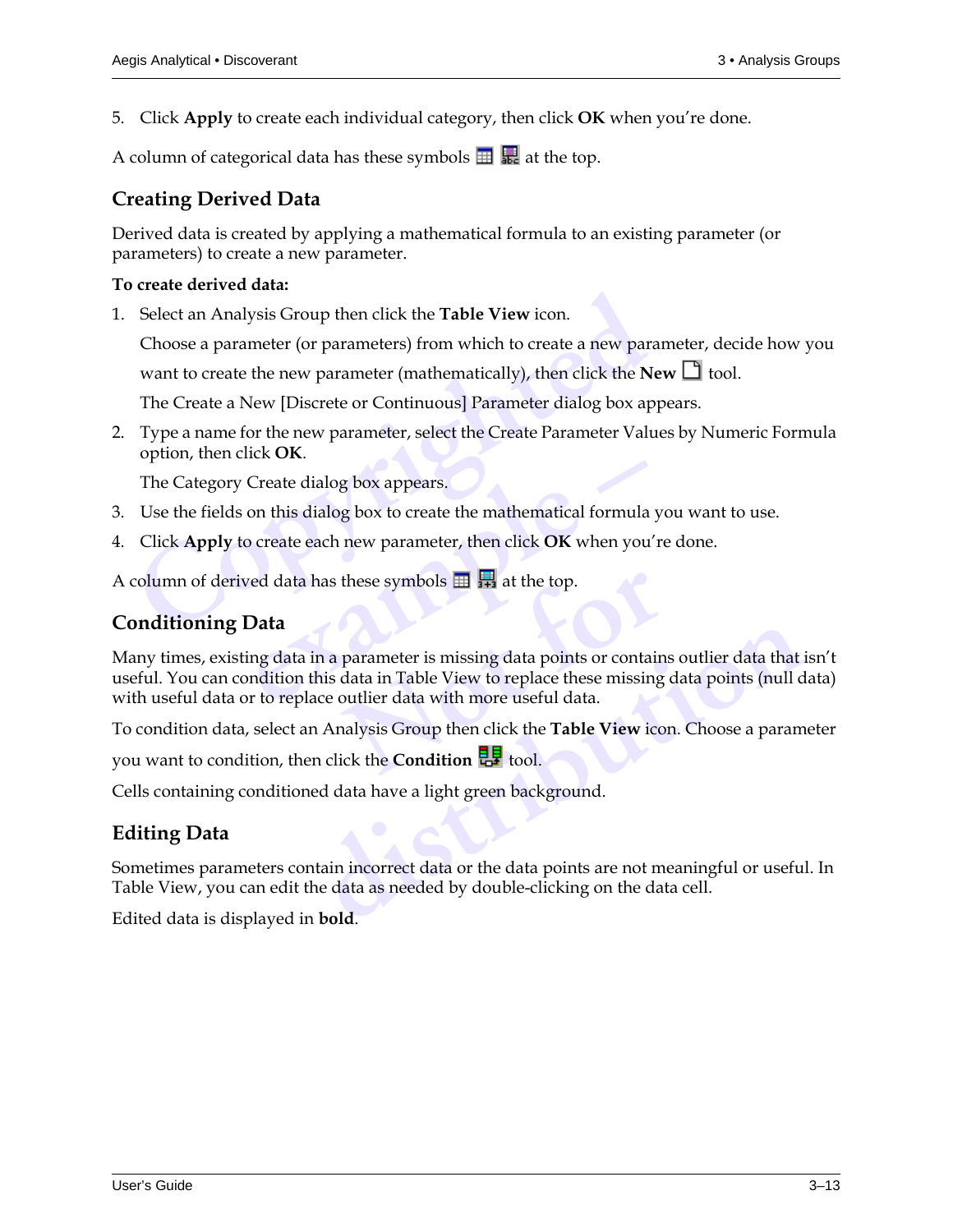## <span id="page-27-9"></span><span id="page-27-8"></span>**4 • Data Operations**

In this chapter you'll learn how Discoverant helps you meet FDA guidelines. We'll also discuss the different data classes Discoverant handles, how you can import and export data, and how you can save or print your results.

## <span id="page-27-1"></span>**Compliant Operations**

<span id="page-27-0"></span>this chapter you'll learn how Discoverant helps you meet FDA guide<br>e different data classes Discoverant handles, how you can import and<br>u can save or print your results.<br>Compliant Operations<br>of the original databases and p modifies your source data of databases. Instead, it e.<br>and places it into an Analysis Group, then tracks mo<br>ble View, you can clearly see which data you have ed<br>inal data.<br>allows you to modify someone else's Analysis Group Discoverant never modifies your source data or databases. Instead, it extracts the data from the original databases and places it into an Analysis Group, then tracks modifications you make to the data. In the Table View, you can clearly see which data you have edited, conditioned or derived from original data.

Discoverant never allows you to modify someone else's Analysis Groups.

**Notify Strandard Strandard Strandard Strandard Compare different types of data, includion** All these make certain that Discoverant's management and protection of your data falls within approved FDA guidelines.

## <span id="page-27-2"></span>**Data Classes**

Discoverant can use, analyze and compare different types of data, including continuous data, discrete data and replicate data.

#### <span id="page-27-10"></span><span id="page-27-6"></span><span id="page-27-3"></span>*Continuous*

<span id="page-27-5"></span>Example of data, including continuous data data.<br>
We collected at regular intervals over a certain period of time for a<br>
a process. Continuous data—also known as time-series data—alw<br>
d with each reading or measurement. Ex Continuous data is typically collected at regular intervals over a certain period of time for a particular measurement of a process. Continuous data—also known as time-series data—always has a time stamp associated with each reading or measurement. Examples of continuous data include regular temperature or moisture content readings taken by sensors on a PLC.

#### <span id="page-27-7"></span><span id="page-27-4"></span>*Discrete*

Discrete data represents single readings or measurements made during a manufacturing process. It is typically not time-dependent, though time stamps may be recorded as discrete data. Examples of discrete data include laboratory test readings or amounts of raw material added during a process step.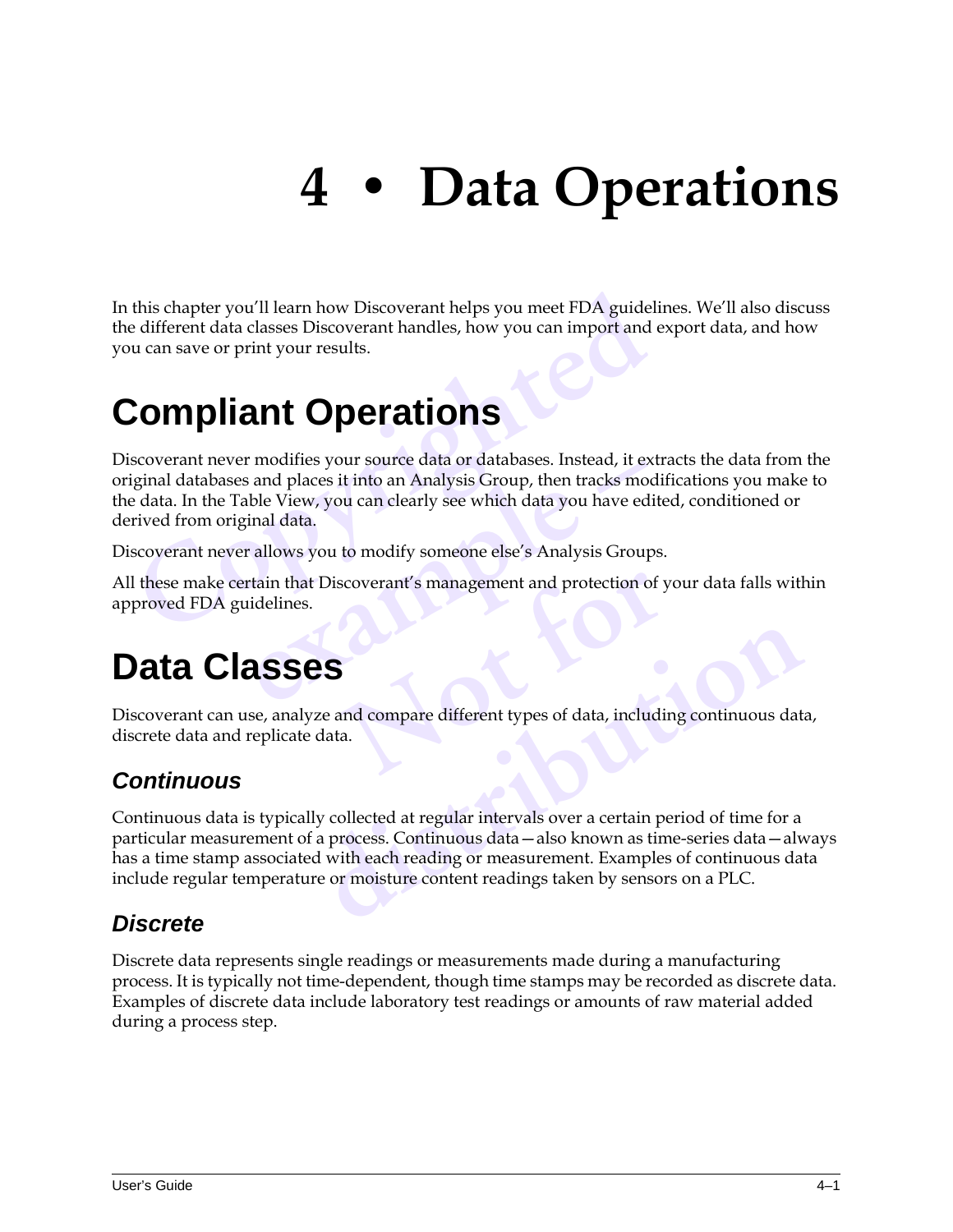#### <span id="page-28-9"></span><span id="page-28-0"></span>*Replicate*

Replicate (discrete replicate) data represents multiple readings or measurements of the same type made during the manufacturing process. For example, you may need to repeat a specific test three times, generating three replicate measurements.

## <span id="page-28-1"></span>**Importing and Exporting Data**

Discoverant can both import and export your data. Using Manual Data Entry, you can also enter data that isn't stored in an electronic database.

#### <span id="page-28-16"></span><span id="page-28-15"></span><span id="page-28-8"></span><span id="page-28-6"></span><span id="page-28-2"></span>*Manual Data Entry (MDE) and Importing Data*

scoverant can both import and export your data. Using Manual Data<br>ta that isn't stored in an electronic database.<br>**Computer Contains and Data Entry (MDE) and Importing Data**<br>ting the Manual Data Entry function, you can bot imported data by reimporting it; each time you imported data Group.<br>
y is explained in more detail in see Chapter 6, *Manual*<br> **ata**<br>
xport or save three kinds of information:<br>
graphical results (in .wmf, .jpg and .gif for Using the Manual Data Entry function, you can both import data from a spreadsheet and enter data not stored electronically. Spreadsheet data must be in a comma-separated (CSV) format, and must be either all continuous or all discrete, and all replicates or non-replicates. You can't update previously imported data by reimporting it; each time you import data, it is saved as a new, separate Manual Data Group.

<span id="page-28-17"></span>Manual Data Entry is explained in more detail in see Chapter 6, *Manual Data Entry*.

#### <span id="page-28-7"></span><span id="page-28-3"></span>*Exporting Data*

Discoverant will export or save three kinds of information:

- <span id="page-28-21"></span><span id="page-28-13"></span><span id="page-28-12"></span><span id="page-28-10"></span>• Plots and graphical results (in .wmf, .jpg and .gif formats)
- <span id="page-28-20"></span><span id="page-28-18"></span><span id="page-28-11"></span><span id="page-28-5"></span>• Numerical results, such as PCA and regression analysis (in .htm format)
- <span id="page-28-14"></span>• Values displayed in Table View (in .csv and .htm formats)

<span id="page-28-19"></span><span id="page-28-4"></span>To export or save files, click the **Save H** tool at the top of the window you're in.

e three kinds of information:<br>ults (in .wmf, .jpg and .gif formats)<br>h as PCA and regression analysis (in .htm fo<br>ble View (in .csv and .htm formats)<br>e **Save d** tool at the top of the window yo<br>ble View to a standard .csv ( Discoverant exports files in Table View to a standard .csv (comma-separated value) format, which can be read by most leading database software packages.

## results (in .wmf, .jpg and .gif formats)<br>such as PCA and regression analysis (in .htm format)<br>1 Table View (in .csv and .htm formats)<br>k the **Save L** tool at the top of the window you're in.<br>1 Table View to a standard .csv **Printing and Exporting Results for Publishing**

To print data or files, click the **Print**  $\mathbf{F}$  tool at the top of the window you're in.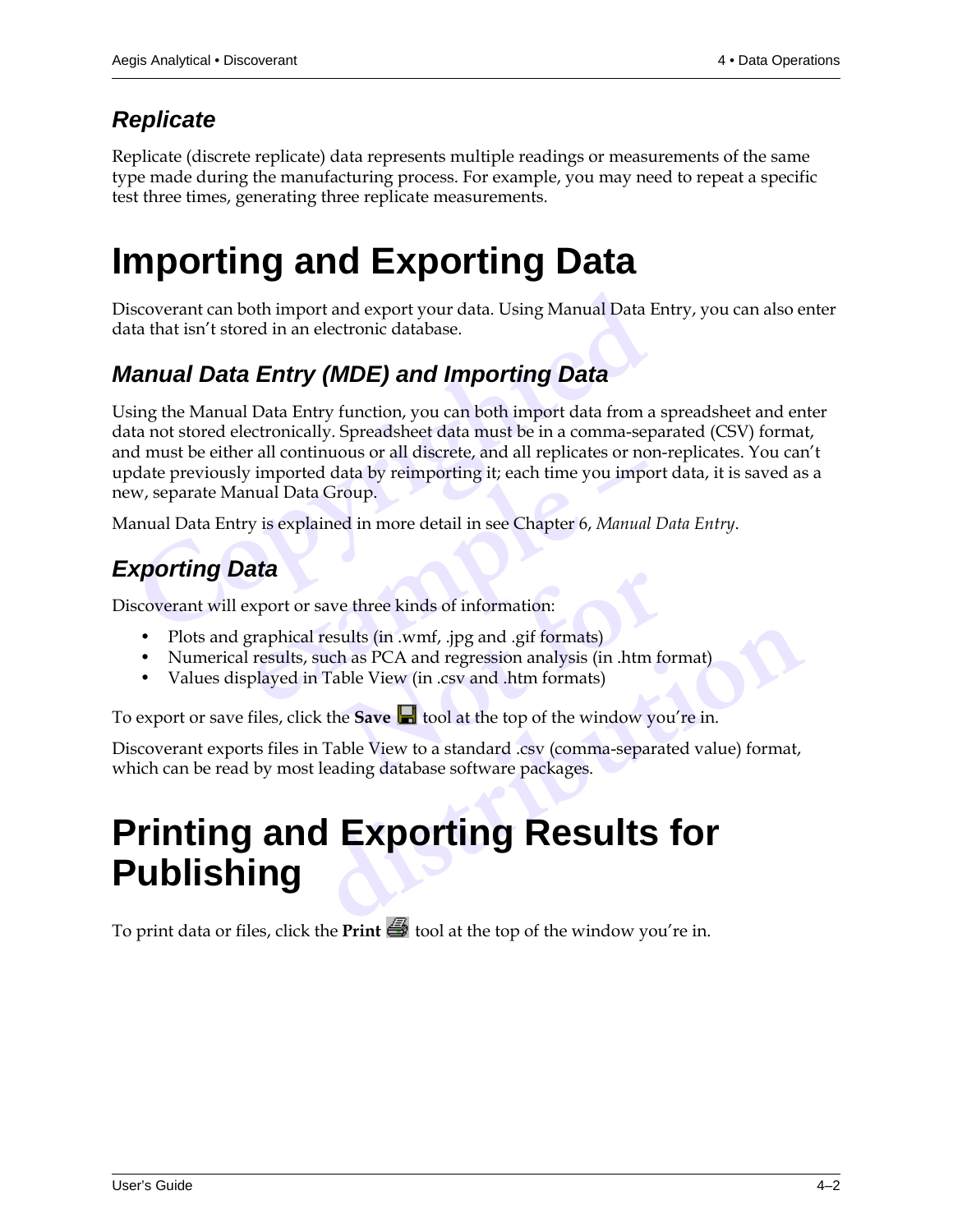## <span id="page-29-4"></span><span id="page-29-2"></span><span id="page-29-0"></span>**5 • Functional Modules**

e icons on the right side of the Analysis Group Central window (see *T*<br> *Compare 2-4*) allow you to access Discoverant's Functional Modu<br>
selected an Analysis Group, use these functions to perform a variety comparisons on The icons on the right side of the Analysis Group Central window (see *[The Analysis Group Central](#page-11-2)  Window* on page 2-4) allow you to access Discoverant's Functional Modules. After you've created or selected an Analysis Group, use these functions to perform a variety of statistical analyses and comparisons on the data in your Analysis Group, prepare plots of the data, or use the Results Paths to work your way through analyses.

<span id="page-29-1"></span>

## <span id="page-29-5"></span><span id="page-29-3"></span>**Table View**

You can perform four major functions in Table View:

- •View data
- •Condition data
- •Create new data
- •Export data

You can perform four major functions in Table V<br>
View data<br>
•Create new data<br>
•Export data<br>
•Export data<br> **export data**<br>
•Export data<br> **export data**<br>
•Export data<br> **export data**<br> **export data**<br> **export data**<br> **export data** The Mata Contract that the individual data and parameters in an andition the data, or create new data derive . You can also change the number of decimation meric parameters, if your system administresymbols at the top. The In the Table View, you can view the individual data and parameters in any Analysis Group you own. You can edit that data, condition the data, or create new data derived from a parameter, and export any data displayed. You can also change the number of decimal places displayed and select a unit of measure for numeric parameters, if your system administrator has made these options available.

<span id="page-29-6"></span>Each column has one or more symbols at the top. The following table tells you what these symbols mean.

| s available.  | able View, you can view the individual data and parameters in any Analysis Group<br>ou can edit that data, condition the data, or create new data derived from a paramete<br>port any data displayed. You can also change the number of decimal places displayed<br>unit of measure for numeric parameters, if your system administrator has made these |
|---------------|---------------------------------------------------------------------------------------------------------------------------------------------------------------------------------------------------------------------------------------------------------------------------------------------------------------------------------------------------------|
| s mean.       | blumn has one or more symbols at the top. The following table tells you what these                                                                                                                                                                                                                                                                      |
| <b>Symbol</b> | <b>Meaning</b>                                                                                                                                                                                                                                                                                                                                          |
| Δ             | All parameters displayed are sorted in ascending order based on this column.                                                                                                                                                                                                                                                                            |
|               | All parameters displayed are sorted in descending order based on this column.                                                                                                                                                                                                                                                                           |
| 畺             | This column contains only original, unmodified parameter data.                                                                                                                                                                                                                                                                                          |
|               | This column contains at least some edited data. The edited data is displayed in<br>bold type. (Bold type is the default; this can be changed in the Customizer.)                                                                                                                                                                                        |
|               | This column contains conditioned data. The conditioned data is displayed in<br>cells with a light green background. (Light green is the default; this can be<br>changed in the Customizer.)                                                                                                                                                             |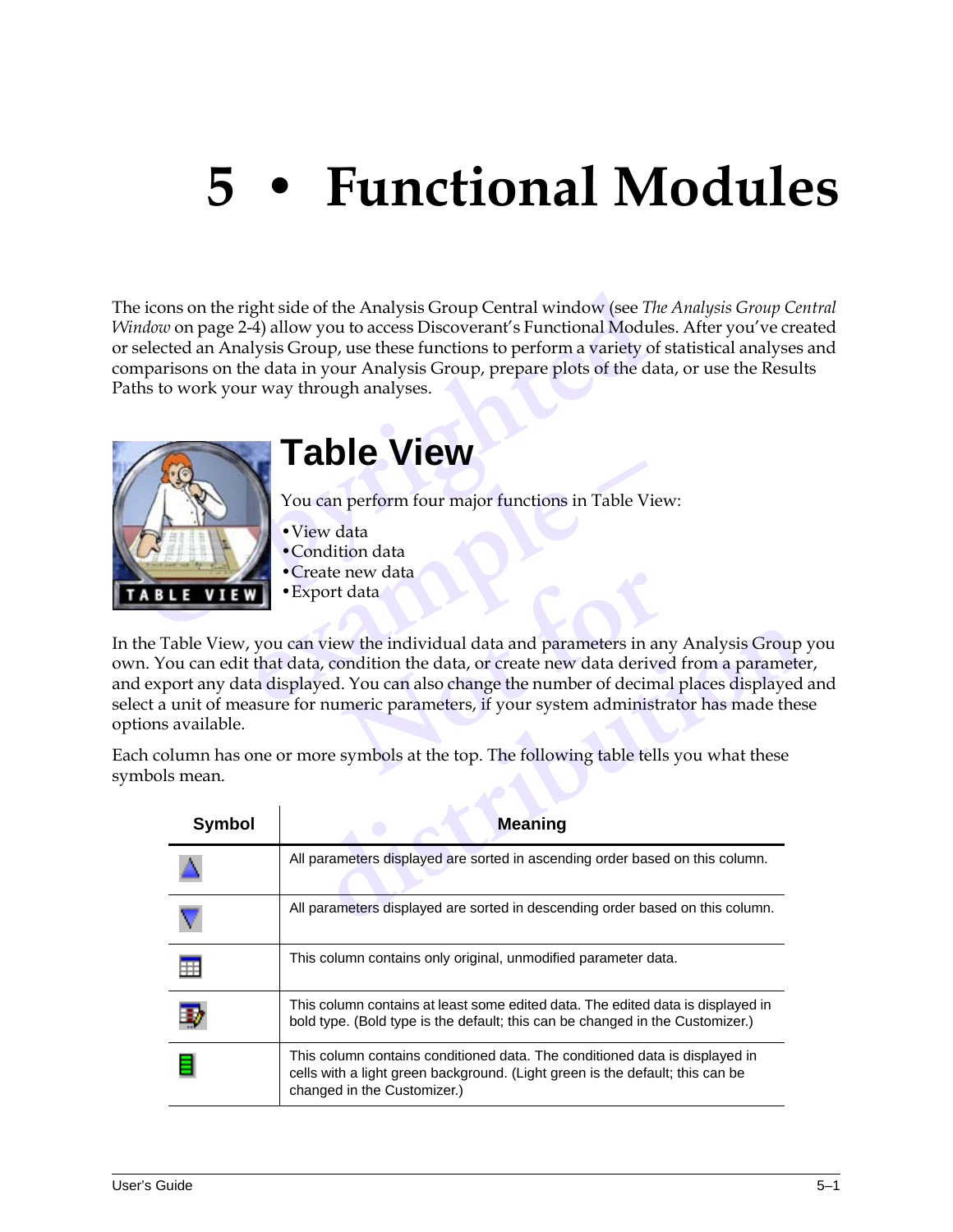| Symbol | <b>Meaning</b>                                                         |
|--------|------------------------------------------------------------------------|
|        | This is a new parameter of categorical data.                           |
|        | This is a new parameter of <i>numerical</i> data.                      |
| 憜      | This is an <i>unapproved</i> parameter created with Manual Data Entry. |
| 圈      | This is an <i>approved</i> parameter created with Manual Data Entry.   |

#### <span id="page-30-5"></span><span id="page-30-0"></span>*The Discrete Tab*

This is an *approved* parameter created with Manual Data E<br> **Compare Alternative Compare Start Alternative Compare Start two columns in the Discrete tab are always the Parameter Set M<br>
Ite. These cannot be edited or change** The first two columns in the Discrete tab are always the Parameter Set Name and Parameter Set Date. These cannot be edited or changed in any way. The parameters you select to view in Table View make up the rest of the columns; you can easily see the raw data in each parameter.

<span id="page-30-4"></span>Each row of the display represents data for an individual batch or process. Replicate groups appear as folders.

#### <span id="page-30-1"></span>*The Continuous Tab*

rest of the columns, you can easily see the raw data is<br>splay represents data for an individual batch or proce<br>**OUS Tab**<br>tab, the Parameter Set can be selected from the drop-<br>column is always the Offset Group.<br>splay repres ameter Set can be selected from the drop-do<br>ways the Offset Group.<br>sents data for an individual batch or process<br>**Note Tab**<br>time can be displayed in the Discrete Repli<br>to view the ID values associated with the re In the Continuous tab, the Parameter Set can be selected from the drop-down box above the columns; the first column is always the Offset Group.

Each row of the display represents data for an individual batch or process.

#### <span id="page-30-2"></span>*The Discrete Replicate Tab*

**Example 3**<br> **icate Tab**<br> **a** a time can be displayed in the Discrete Replicate tab. The Discrete to view the ID values associated with the replicate data.<br> **a in Table View**<br>
work with your Analysis Group parameters in ma Only one Replicate Group at a time can be displayed in the Discrete Replicate tab. The Discrete Replicate tab is the only place to view the ID values associated with the replicate data.

#### <span id="page-30-3"></span>*Working With Data in Table View*

Table View allows you to work with your Analysis Group parameters in many useful ways, including

- changing the decimal places displayed,
- adding a unit of measure,
- editing and conditioning data,
- creating new parameters, and
- recalculating parameters.

The results of these operations are reflected in your statistical analyses or comparisons in Discoverant's other functional modules.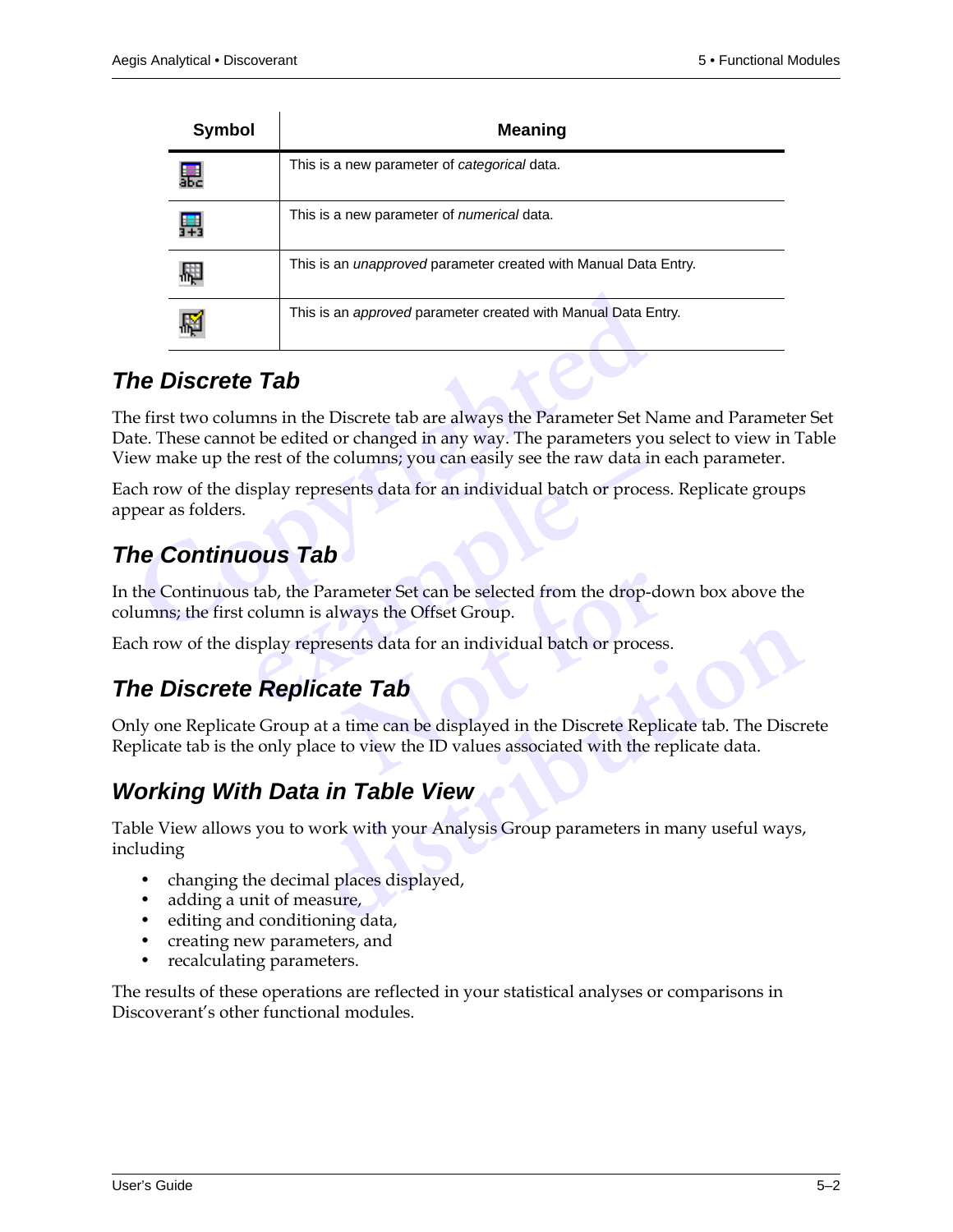#### <span id="page-31-5"></span><span id="page-31-4"></span><span id="page-31-0"></span>**Decimal Places and Units of Measure**

If your system administrator makes these options available, you may change these for numerical parameters. Changes will appear in all the functional modules.

<span id="page-31-10"></span>Either right-click a parameter on the left side of the window or right-click a column heading. Select **Properties**, make the changes, and click **OK**.

#### <span id="page-31-1"></span>**Modifying Data**

Table View is the only place in Discoverant where you can edit or condition data for analysis.

#### <span id="page-31-9"></span>*Editing Data*

In Table View, you can edit individual data cells. You may want to do this when conditioning the entire parameter is too broad an operation.

ble View is the only place in Discoverant where you can edit or conditing **Data**<br> **Computer Table View, you can edit individual data cells. You may want to do the entire parameter is too broad an operation.**<br> **Columber ent** To edit individual data cells, double-click them or select them and click the **Edit** tool. Edited data will be displayed in bold type. (Bold type is the default; you can change this in the Customizer.)

Derived data or categories can be edited after they are created. Select the column of derived data

or categories, then click the **Edit** tool.

#### <span id="page-31-7"></span>*Conditioning Data*

**Example 2** tool.<br> **example 4** tool.<br> **example 4** tool.<br> **example 4** tool.<br> **example 4** tool.<br> **example 4** tool.<br> **example, replace all the null values in the part outlier" data and replace it with a specific value.<br>
selec** oosing and applying rules to modify specifi<br>nple, replace all the null values in the param<br>a and replace it with a specific value.<br>umn, then click the **Condition**  $\frac{1}{\sqrt{2\pi}}$  tool.<br>lata will have a light green backgroun Conditioning data involves choosing and applying rules to modify specific data in the parameter. You could, for example, replace all the null values in the parameter with a mean. You could also define "outlier" data and replace it with a specific value.

To condition data, select a column, then click the **Condition Ex** tool.

Cells containing conditioned data will have a light green background. (Light green is the default; you can change this in the Customizer.)

#### <span id="page-31-2"></span>**Creating New Parameters**

Example, replace all the null values in the parameter with a mean.<br>
data and replace it with a specific value.<br>
column, then click the **Condition**  $\frac{1}{\sqrt{2\pi}}$  tool.<br>
Ed data will have a light green background. (Light gr Two kinds of new parameters can be created in Table View: derived data and categories. (For more information on either of these, see *Creating Derived Data* on page 3-13 or *[Creating Categories](#page-25-3)* [on page 3-12.](#page-25-3)) Create new parameters from Discrete Replicate data in the Discrete tab.

To create a new parameter, click the **New**  $\Box$  tool.

#### <span id="page-31-8"></span>*Derived Data*

Derived data is a new parameter created from applying a mathematical formula to existing parameters.

#### <span id="page-31-6"></span><span id="page-31-3"></span>*Categories*

Categories are textual labels describing an existing parameter.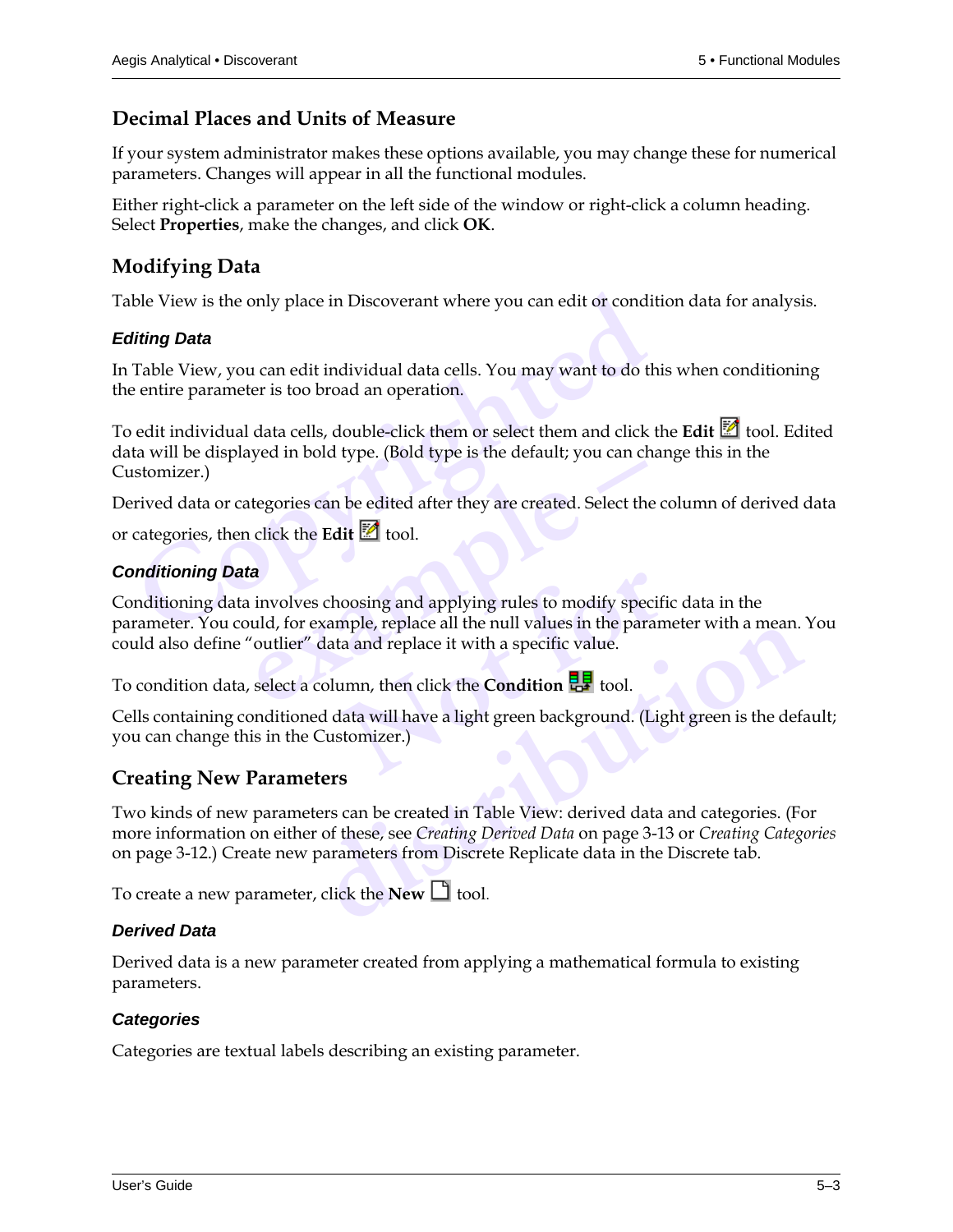#### <span id="page-32-8"></span><span id="page-32-3"></span><span id="page-32-0"></span>**Recalculating New Parameters**

If you change the data in a parameter, Discoverant doesn't automatically update any categories or derived data based on that parameter. To recalculate a derived or category parameter, select

the parameter then click the **Recalculate the less in the series of the derived or category** parameter based on the modified data in the original parameter(s).

#### <span id="page-32-1"></span>**Deleting Parameters**

<span id="page-32-5"></span>To delete a single parameter (column) from an Analysis Group, select the parameter in the hierarchy on the left side of the window, then click the **Remove Parameter from AG**  $\mathbb{X}$  tool.

To delete a parameter set (row) or replicate group from an Analysis Group, select a row (Parameter Set or batch ID) on the right side of the window, then click the **Remove Parameter** 

**Set from AG**  $\frac{1}{2}$  tool.

#### <span id="page-32-11"></span><span id="page-32-10"></span><span id="page-32-6"></span><span id="page-32-4"></span><span id="page-32-2"></span>*Table View Tools*

<span id="page-32-9"></span><span id="page-32-7"></span>

|                          |                                                   | delete a single parameter (column) from an Analysis Group, select the parameter in the<br>erarchy on the left side of the window, then click the <b>Remove Parameter from AG</b>                                                                                                                            |
|--------------------------|---------------------------------------------------|-------------------------------------------------------------------------------------------------------------------------------------------------------------------------------------------------------------------------------------------------------------------------------------------------------------|
|                          |                                                   | delete a parameter set (row) or replicate group from an Analysis Group, select a row<br>arameter Set or batch ID) on the right side of the window, then click the Remove Paramet                                                                                                                            |
|                          | <b>t</b> from AG $\ddot{\ddot{\mathbf{N}}}$ tool. |                                                                                                                                                                                                                                                                                                             |
|                          | able View Tools                                   |                                                                                                                                                                                                                                                                                                             |
|                          |                                                   | e following table describes the tools available to you in Table View. Some of these are also<br>ailable to you by right-clicking on the parameters, rows, columns and individual cells.                                                                                                                     |
| <b>Tool</b>              | <b>Name</b>                                       | <b>Function</b>                                                                                                                                                                                                                                                                                             |
| P                        | Help                                              | Displays help for the window in which you're working.                                                                                                                                                                                                                                                       |
| М                        | <b>New</b>                                        | Displays the Create New Parameter dialog box, where you can create<br>new parameters (categories or derived data).                                                                                                                                                                                          |
| 담                        | Save                                              | Saves all parameter data displayed in Table View. Data is saved in a<br>.csv or .htm file.                                                                                                                                                                                                                  |
| Ø                        | Edit                                              | Allows you to edit individual cells of original parameter data or edit the<br>definitions of derived or categorical parameters.                                                                                                                                                                             |
| 串                        | Recalculate                                       | Recreates a derived or categorical parameter by going back to the<br>original parameters from which it was created and re-applying the<br>definitions of the derived or categorical parameter. This is particularly<br>useful when the original parameter or parameters have been edited or<br>conditioned. |
| 4                        | Print                                             | Generates a .htm file of the data displayed in Table View.                                                                                                                                                                                                                                                  |
| இ                        | Properties                                        | Allows you to change the number of decimals displayed and add a<br>unit of measure.                                                                                                                                                                                                                         |
| 턚                        | Condition                                         | Allows you to select a parameter then condition the data to remove<br>nulls and outliers.                                                                                                                                                                                                                   |
| $\overline{\phantom{a}}$ | Remove<br>Parameter<br>from AG                    | Allows you to select a parameter and remove that parameter from the<br>Analysis Group.                                                                                                                                                                                                                      |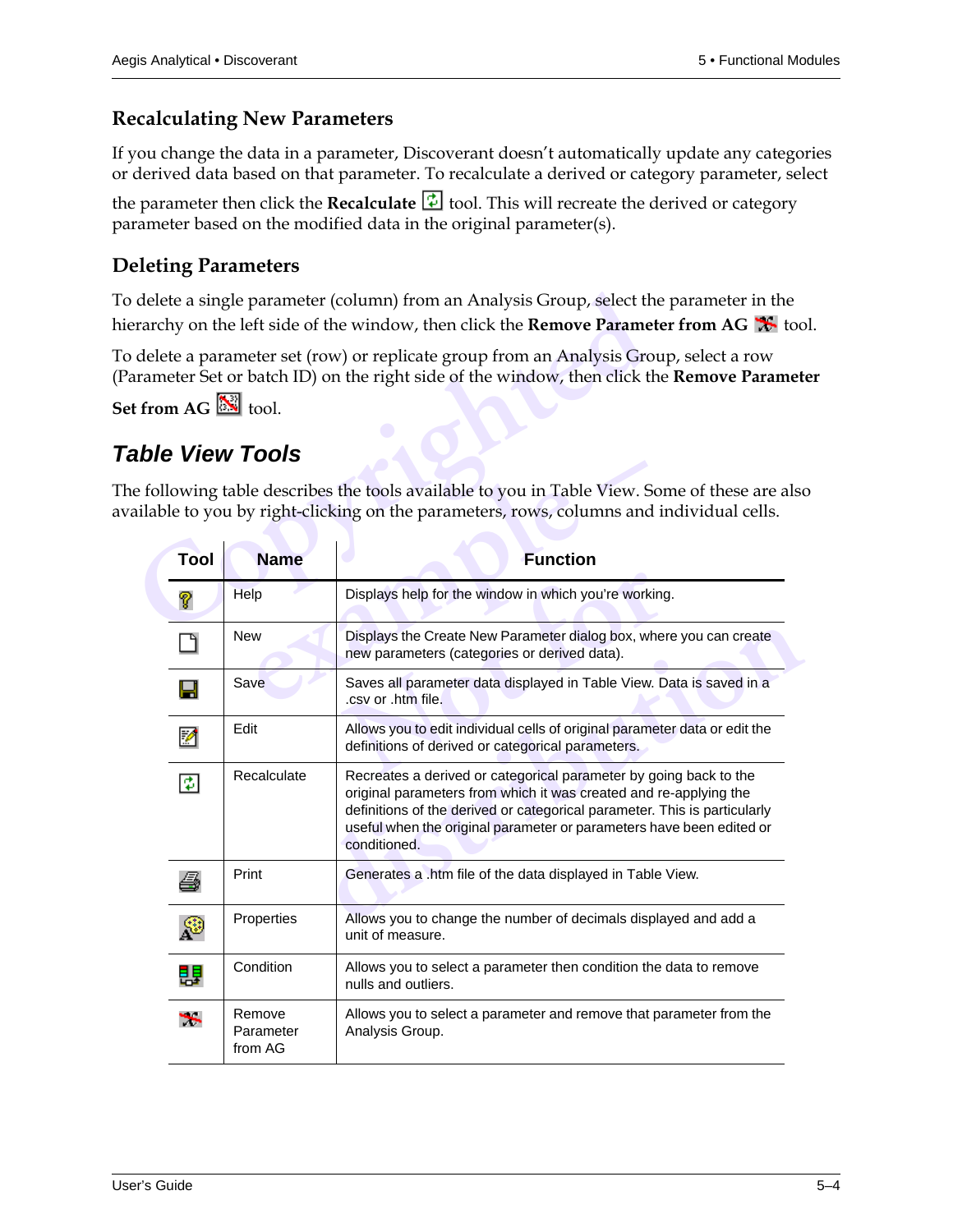| Tool              | <b>Name</b>                        | <b>Function</b>                                                                                                                                                                       |
|-------------------|------------------------------------|---------------------------------------------------------------------------------------------------------------------------------------------------------------------------------------|
| $\mathbf{\Sigma}$ | Remove<br>Parameter Set<br>from AG | Discrete tab only - Allows you to select a parameter set in the Discrete<br>tab and remove that parameter from the Analysis Group.                                                    |
| 묩                 | Sort<br>Ascending                  | Allows you to select a column and sort it in ascending order. All other<br>data displayed in Table View is sorted accordingly, based on<br>matching parameter sets or offset groups.  |
| 담                 | Sort<br>Descending                 | Allows you to select a column and sort it in descending order. All other<br>data displayed in Table View is sorted accordingly, based on<br>matching parameter sets or offset groups. |
| q                 | Preferences                        | Allows you customize how Table View displays your data, including<br>how the numbers are displayed and how conditioned and edited data<br>is displayed.                               |
|                   |                                    | <b>Plotting</b>                                                                                                                                                                       |
| L O<br>л<br>т     | • Line plots                       | The Plotting module lets you view and compare your data with the<br>following graphical representations:<br>• Scatter plots                                                           |

<span id="page-33-0"></span>

## <span id="page-33-15"></span><span id="page-33-7"></span>**Plotting**

The Plotting module lets you view and compare<br>
following graphical representations:<br>
• Line plots<br>
• Scatter plots<br>
• Ribbon plots<br>
• Histograms<br>
• Pie charts<br>
• Surface plots<br>
• Contour plots The Plotting module lets you view and compare your data with the following graphical representations:

- <span id="page-33-9"></span>• Line plots
- <span id="page-33-12"></span><span id="page-33-11"></span>• Scatter plots
- <span id="page-33-2"></span>• Ribbon plots
- <span id="page-33-8"></span>• Bar plots
- <span id="page-33-10"></span>• Histograms
- <span id="page-33-13"></span>• Pie charts
- <span id="page-33-3"></span>• Surface plots
- <span id="page-33-6"></span><span id="page-33-5"></span><span id="page-33-4"></span>• Contour plots

#### <span id="page-33-16"></span><span id="page-33-14"></span><span id="page-33-1"></span>*Plotting Tools*

r plots<br>
ots<br>
grams<br>
arts<br>
wr plots<br>
wr plots<br>
the tools available to vou in Plotting The following table describes the tools available to you in Plotting.

| ing Tools   | · Histograms<br>• Pie charts | • Surface plots<br>• Contour plots<br>lowing table describes the tools available to you in Plotting.                                                                                                                 |
|-------------|------------------------------|----------------------------------------------------------------------------------------------------------------------------------------------------------------------------------------------------------------------|
| <b>Tool</b> | <b>Name</b>                  | <b>Function</b>                                                                                                                                                                                                      |
| ?           | Help                         | Displays help for the window in which you're working.                                                                                                                                                                |
|             | Save                         | Saves the displayed plot to a .gif, .jpg or .wmf format.                                                                                                                                                             |
|             | Print                        | Prints the displayed plot.                                                                                                                                                                                           |
| ð           | Preferences                  | Allows you customize how Plotting displays your data, including how<br>the plots are labeled, how the axis are displayed and what color the<br>lines, bars or contours are.                                          |
|             | <b>ID Points</b>             | Displays exact values of data points. Click <b>ID Points</b> , then click a data<br>point (or data points) on the plot, then click ID Points again to see the<br>exact value associated with that point (or points). |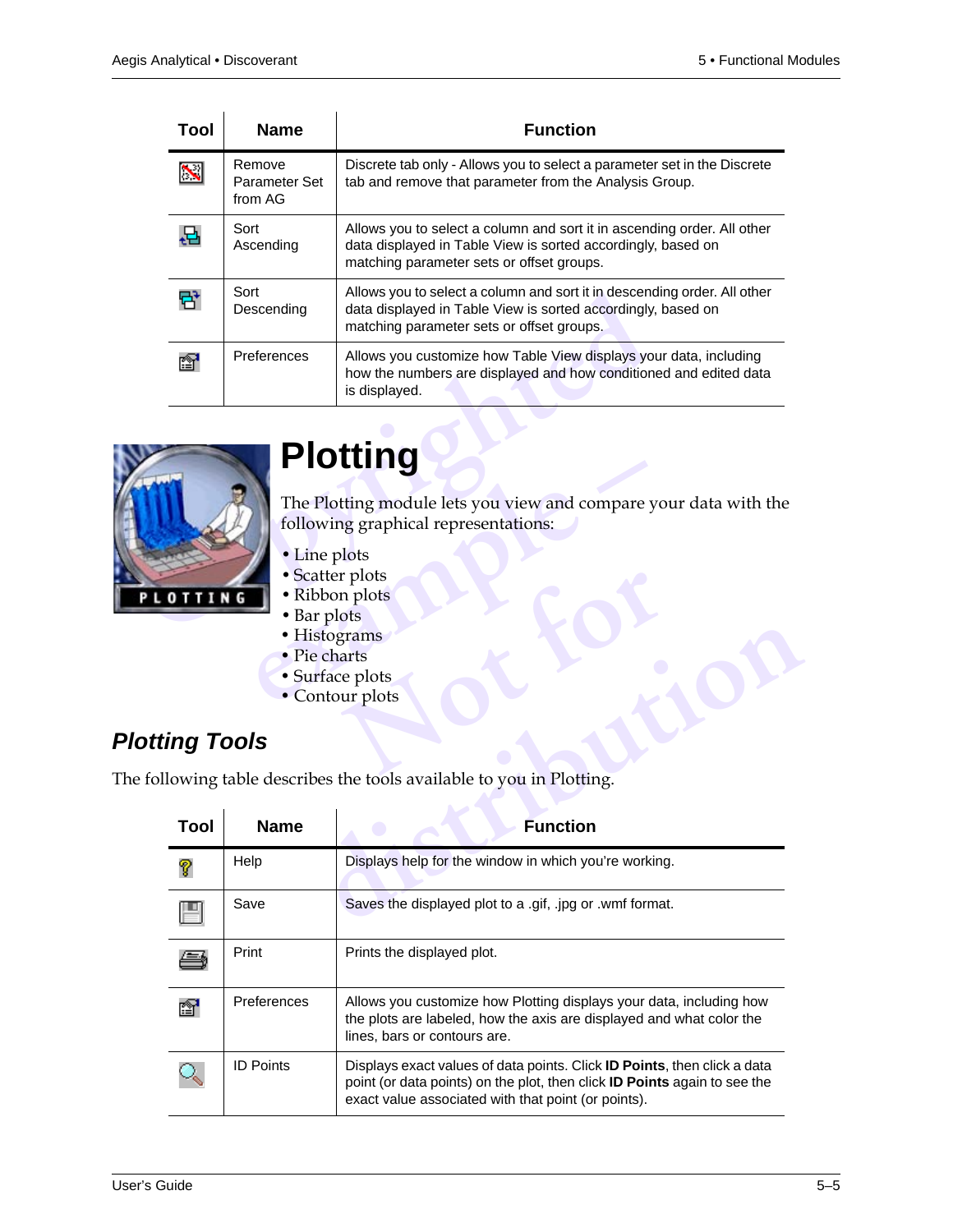| Tool | <b>Name</b>               | <b>Function</b>                                                                                                                                                                                                                                            |
|------|---------------------------|------------------------------------------------------------------------------------------------------------------------------------------------------------------------------------------------------------------------------------------------------------|
|      | Remove<br><b>Outliers</b> | Removes data points from the plot. Click Remove Outliers, then click<br>a data point (or data points) on the plot, then click Remove Outliers<br>to remove that point (or points) from the plot. (This does not change<br>the data in the Analysis Group.) |
|      | Restore<br>Original Data  | Restores data points removed from the plot with <b>Remove Outliers</b> .                                                                                                                                                                                   |

<span id="page-34-0"></span>

## <span id="page-34-4"></span>**Statistics**

The Statistics module lets you perform the following statistical analyses and comparisons on your data:

- <span id="page-34-24"></span><span id="page-34-13"></span><span id="page-34-8"></span>• Summary Statistics, including:
	- $\overline{\mathbf{N}}$
	- Mean
	- Standard deviation
	- % relative standard deviation
	- **Median**
	- Minimum
	- Maximum

Statistics, including:<br>
rd deviation<br>
ive standard deviation<br>
um<br>
um<br>
ary statistics can be displayed as a summary table or **N**<br> **Note that the displayed as a summary table or a k**<br> **Note that the displayed as a summary table or a k** The summary statistics can be displayed as a summary table or a box plot.

- <span id="page-34-25"></span><span id="page-34-23"></span><span id="page-34-19"></span><span id="page-34-18"></span><span id="page-34-15"></span><span id="page-34-6"></span><span id="page-34-1"></span>• Regression, including:
	- Standard error
	- T-statistic
	- P-value
	- Analyses of Variance
	- Linear and polynomial regression
	- Multiple and stepwise regression

<span id="page-34-22"></span><span id="page-34-21"></span><span id="page-34-10"></span><span id="page-34-9"></span><span id="page-34-7"></span>**district**<br>distribution is displayed as a summary table or a box plot.<br>
The property of the displayed as a summary table, a fitted model, or an<br>
disc can be displayed as a summary table, a fitted model, or an<br>
disc can be The regression results can be displayed as a summary table, a fitted model, or an observed vs. predicted plot.

- <span id="page-34-20"></span><span id="page-34-16"></span><span id="page-34-14"></span><span id="page-34-12"></span><span id="page-34-11"></span><span id="page-34-3"></span>• Multivariate Analysis (Principal Component Analysis/Principal Component Regression), including:
	- Eigenvalue
	- % of variance
	- Cumulative %
	- K-Means

<span id="page-34-17"></span><span id="page-34-5"></span><span id="page-34-2"></span>The multivariate analysis results can be displayed as a summary table or score and loading plots.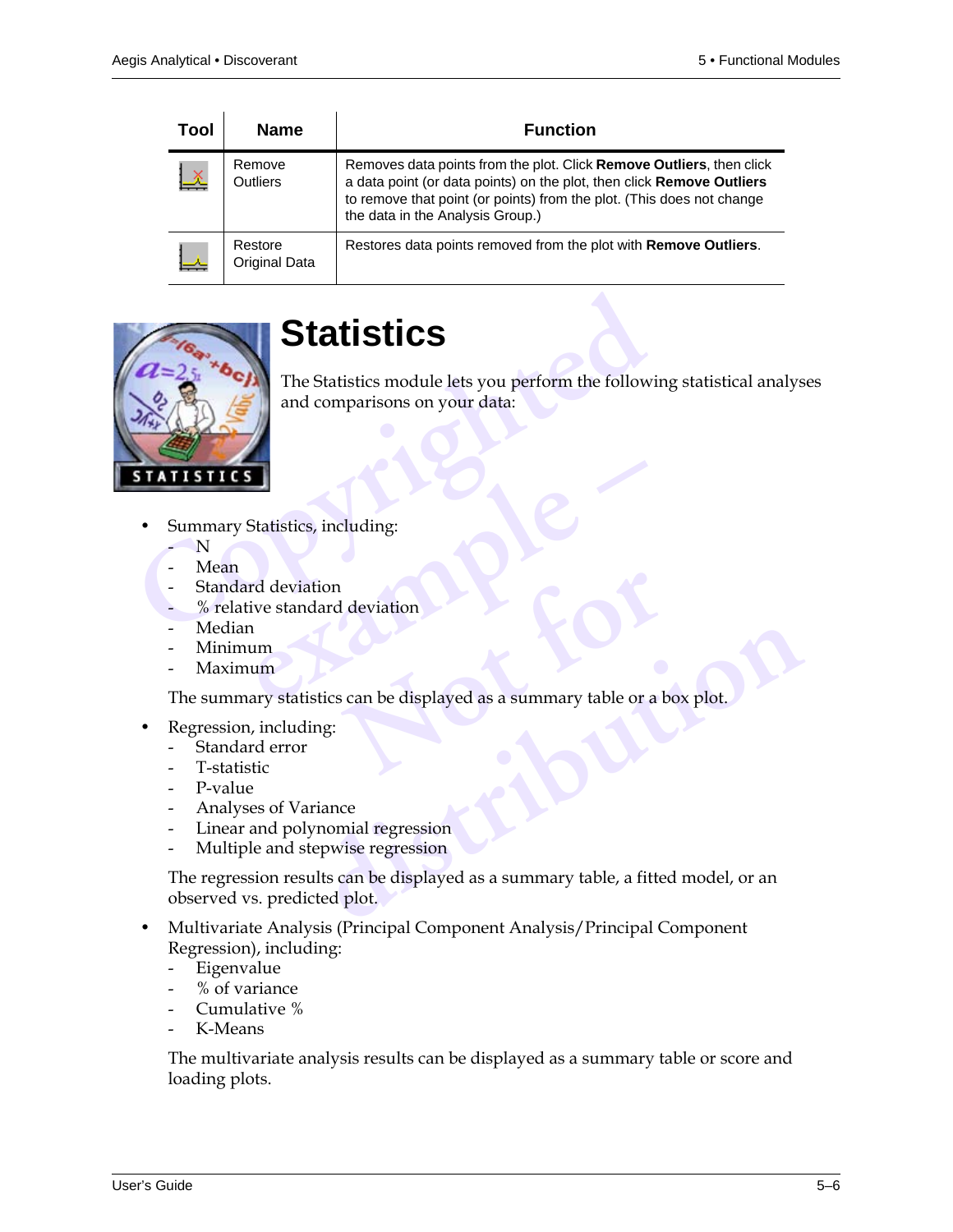- <span id="page-35-24"></span><span id="page-35-23"></span><span id="page-35-20"></span><span id="page-35-17"></span><span id="page-35-15"></span><span id="page-35-8"></span><span id="page-35-6"></span><span id="page-35-4"></span><span id="page-35-3"></span><span id="page-35-2"></span>• Comparisons
	- ANOVA (Tukey method, Bonferroni method, Dunn-Sidak method, Scheffe method)
	- MANOVA (Wilk's lambda, Hotelling's trace, Roy's maximum root, Pillai's trace)
	- Two sample t-test
	- Variance tests (Levene's test, using means or medians; Bartlett's test)
	- Correlation (Pearson, Spearman)
	- **Covariance**

<span id="page-35-19"></span><span id="page-35-18"></span><span id="page-35-16"></span><span id="page-35-12"></span><span id="page-35-11"></span><span id="page-35-10"></span><span id="page-35-9"></span><span id="page-35-7"></span><span id="page-35-5"></span>The comparison results can be displayed as a summary table or a pairwise plot.

#### <span id="page-35-25"></span><span id="page-35-0"></span>*Statistics Tools*

| Tool | <b>Name</b> | <b>Function</b>                                                                                                                                                                              |
|------|-------------|----------------------------------------------------------------------------------------------------------------------------------------------------------------------------------------------|
| P    | Help        | Displays help for the window in which you're working.                                                                                                                                        |
|      | Save        | Saves displayed statistical data to a .htm file.                                                                                                                                             |
|      | Print       | Prints the displayed statistical data.                                                                                                                                                       |
| ð    | Preferences | Allows you to customize how Statistics displays your results by<br>choosing how many significant digits to display, which labels are<br>displayed, how axes are displayed, line colors, etc. |

<span id="page-35-1"></span>

## <span id="page-35-22"></span><span id="page-35-14"></span>**Results Paths**

<span id="page-35-21"></span><span id="page-35-13"></span>Allows you to customize how statistics displays your<br>choosing how many significant digits to display, which<br>displayed, how axes are displayed, line colors, etc.<br>**Notation**<br>**Notation of the Contract of the Software of the s example 5 Sults Paths**<br>Results Paths are much like "wizards" that guide you through so<br>le most common tasks in Discoverant. Each explains the tasks, the<br>you how to navigate through the software or gives you a shortcu<br>fina The Results Paths are much like "wizards" that guide you through some of the most common tasks in Discoverant. Each explains the tasks, then tells you how to navigate through the software or gives you a shortcut  $\blacksquare$ to the final window or dialog box you need. Each gives you enough information to make choices about what data to use and which tests to perform, then explains the results to you.

The following Results Paths are available:

- Creating an Analysis Group
- Displaying summary statistics
- Statistically comparing groups of data
- Analyzing groups of data by plotting
- Finding correlations in groups of data
- Creating and using Visual Process Signatures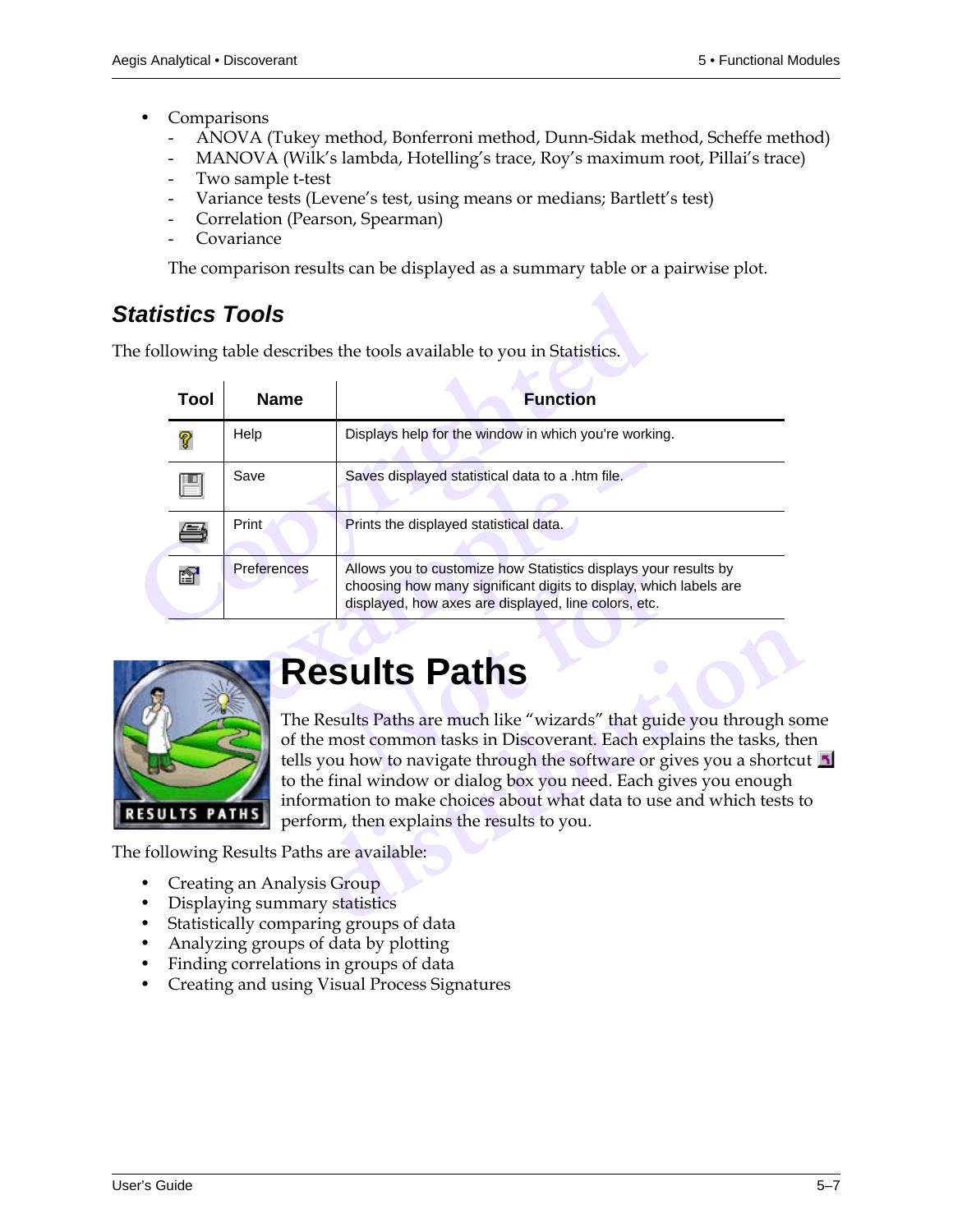<span id="page-36-0"></span>

## <span id="page-36-16"></span>**Visual Process Signature (VPS)**

Visual Process Signatures provide you a unique, visual way to compare processes. VPS's, in effect, are a 3D "snapshot" of a manufacturing process.

Using parameters you choose and performing a complex set of calculations, VPS creates a surface plot, which can be animated, that you can compare with similar plot from other manufacturing processes or

One use of VPSs would be to visually compare one batch process to another. Another use might be to create a VPS of a good or ideal batch process and compare other batches to this one.

#### <span id="page-36-19"></span><span id="page-36-1"></span>*Visual Process Signature Tools*

|      |             | can compare with ominar provincin other mananeuming processes or<br>tches. These plots display the relationship between many parameters and create a "big<br>ture" that is visually easier to grasp than large tables of data. |
|------|-------------|--------------------------------------------------------------------------------------------------------------------------------------------------------------------------------------------------------------------------------|
|      |             | he use of VPSs would be to visually compare one batch process to another. Another use m<br>to create a VPS of a good or ideal batch process and compare other batches to this one.                                             |
|      |             | isual Process Signature Tools                                                                                                                                                                                                  |
|      |             | e following table describes the tools available to you in Visual Process Signatures.                                                                                                                                           |
| Tool | <b>Name</b> | <b>Function</b>                                                                                                                                                                                                                |
| ଙ୍କ  | Help        | Displays help for the window in which you're working.                                                                                                                                                                          |
| F    | Save        | Saves the displayed VPS to a .gif, .jpg or .wmf format.                                                                                                                                                                        |
| Æ    | Print       | Prints the displayed VPS.                                                                                                                                                                                                      |
| ð    | Preferences | Allows you customize how VPS displays your data, including how the<br>results are labeled, how the axis are displayed and what color the<br>contours are.                                                                      |
|      |             |                                                                                                                                                                                                                                |
|      |             | <b>Quality Monitor</b>                                                                                                                                                                                                         |
|      |             | The Quality Monitor offers you a number of standard Statistical Proce<br>Control (SPC) tools, including Control Charts and CuSum and Pareto<br>graphs, by which to view your processes.                                        |
|      |             | The CuSum and Pareto graphs are simple, straight-forward tools.                                                                                                                                                                |
|      |             |                                                                                                                                                                                                                                |

<span id="page-36-2"></span>

## <span id="page-36-18"></span><span id="page-36-17"></span><span id="page-36-15"></span><span id="page-36-14"></span><span id="page-36-13"></span><span id="page-36-12"></span><span id="page-36-8"></span><span id="page-36-4"></span>**Quality Monitor**

You can also choose from a number of different Control Charts:

- <span id="page-36-11"></span><span id="page-36-3"></span>• X-bar
- <span id="page-36-6"></span>Moving average
- <span id="page-36-9"></span>• Individuals
- Range
- <span id="page-36-10"></span><span id="page-36-7"></span>• Moving range
- <span id="page-36-5"></span>• Standard deviation
- Exponentially weighted moving average (EWMA)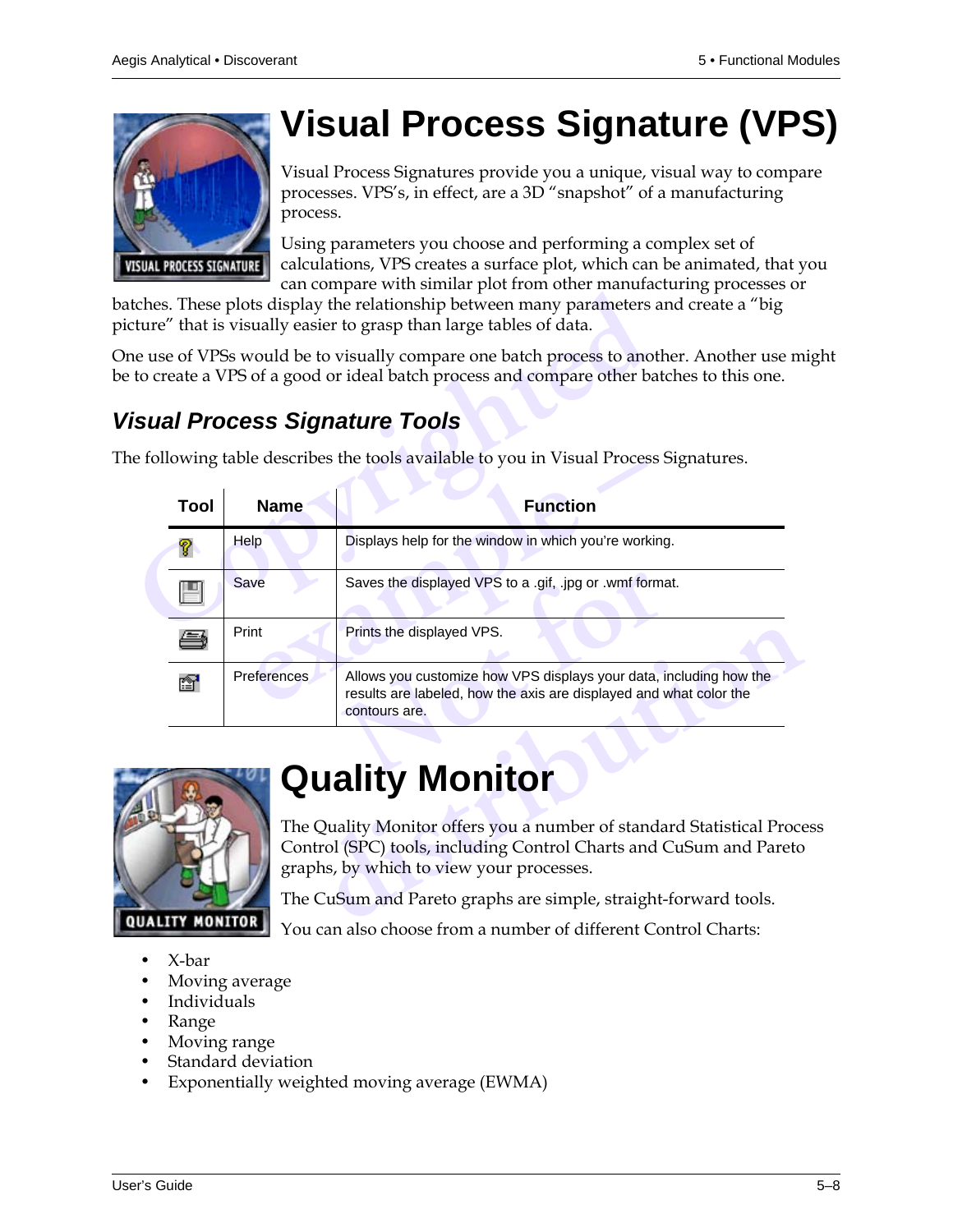#### <span id="page-37-12"></span><span id="page-37-0"></span>*Quality Monitor Tools*

The following table describes the tools available to you in Quality Monitor.

| Tool | <b>Name</b>      | <b>Function</b>                                                                                                                                                                                                                                         |
|------|------------------|---------------------------------------------------------------------------------------------------------------------------------------------------------------------------------------------------------------------------------------------------------|
| P    | Help             | Displays help for the window in which you're working.                                                                                                                                                                                                   |
|      | Save             | Saves the displayed results to a .gif, .jpg or .wmf format.                                                                                                                                                                                             |
|      | Print            | Prints the displayed results.                                                                                                                                                                                                                           |
| ð    | Preferences      | Allows you customize how Quality Monitor displays your data,<br>including how the plots are labeled, how the axis are displayed and<br>what color the lines or bars are.                                                                                |
|      | <b>ID Points</b> | Displays exact values of data points. On the Control Charts tab only,<br>click <b>ID Points</b> , then click a data point (or data points) on the plot,<br>then click ID Points again to see the exact value associated with that<br>point (or points). |
|      |                  | <b>Curve Metrics</b><br>The Curve Metrics functions works with continuous data measured<br>different time scales. Curve Metrics stretches or compresses data so                                                                                         |

<span id="page-37-1"></span>

## <span id="page-37-5"></span><span id="page-37-4"></span><span id="page-37-3"></span>**Curve Metrics**

<span id="page-37-10"></span><span id="page-37-8"></span><span id="page-37-7"></span><span id="page-37-6"></span>then click ID Points again to see the exact value<br>point (or points).<br>**CUITVE Metrics**<br>The Curve Metrics functions works with continue different time scales. Curve Metrics stretches or compare that the same relative time sc **EXECUTE CONTROVERY CONTROVERY CONTROVERY CONTROVERY AND SERVED SERVED SERVED SOMETIME SCALE SOFTEND ASSESS THE SCALE OF STAR OF STAR OF STAR OF STAR OF STAR OF STAR OF STAR OF STAR OF STAR OF STAR OF STAR OF STAR OF STAR** The Curve Metrics functions works with continuous data measured on different time scales. Curve Metrics stretches or compresses data so they have the same relative time scale, using curve fitting or rolling average. This is a good way to compare similar processes that took different lengths of time to run.

#### <span id="page-37-11"></span><span id="page-37-2"></span>*Curve Metrics Tools*

<span id="page-37-9"></span>The following table describes the tools available to you in Curve Metrics.

| <b>/E METRIC</b> | e Metrics Tools | different time scales. Curve Metrics stretches or compresses data so the<br>have the same relative time scale, using curve fitting or rolling average<br>This is a good way to compare similar processes that took different<br>lengths of time to run.<br>lowing table describes the tools available to you in Curve Metrics. |
|------------------|-----------------|--------------------------------------------------------------------------------------------------------------------------------------------------------------------------------------------------------------------------------------------------------------------------------------------------------------------------------|
| Tool             | <b>Name</b>     | <b>Function</b>                                                                                                                                                                                                                                                                                                                |
| ?                | Help            | Displays help for the window in which you're working.                                                                                                                                                                                                                                                                          |
|                  | Save            | Saves the displayed results to a .gif, .jpg or .wmf format.                                                                                                                                                                                                                                                                    |
|                  | Print           | Prints the displayed results.                                                                                                                                                                                                                                                                                                  |
| ð                | Preferences     | Allows you customize how Curve Metrics displays your data, including<br>how the plots are labeled, how the axis are displayed and what color<br>the lines are.                                                                                                                                                                 |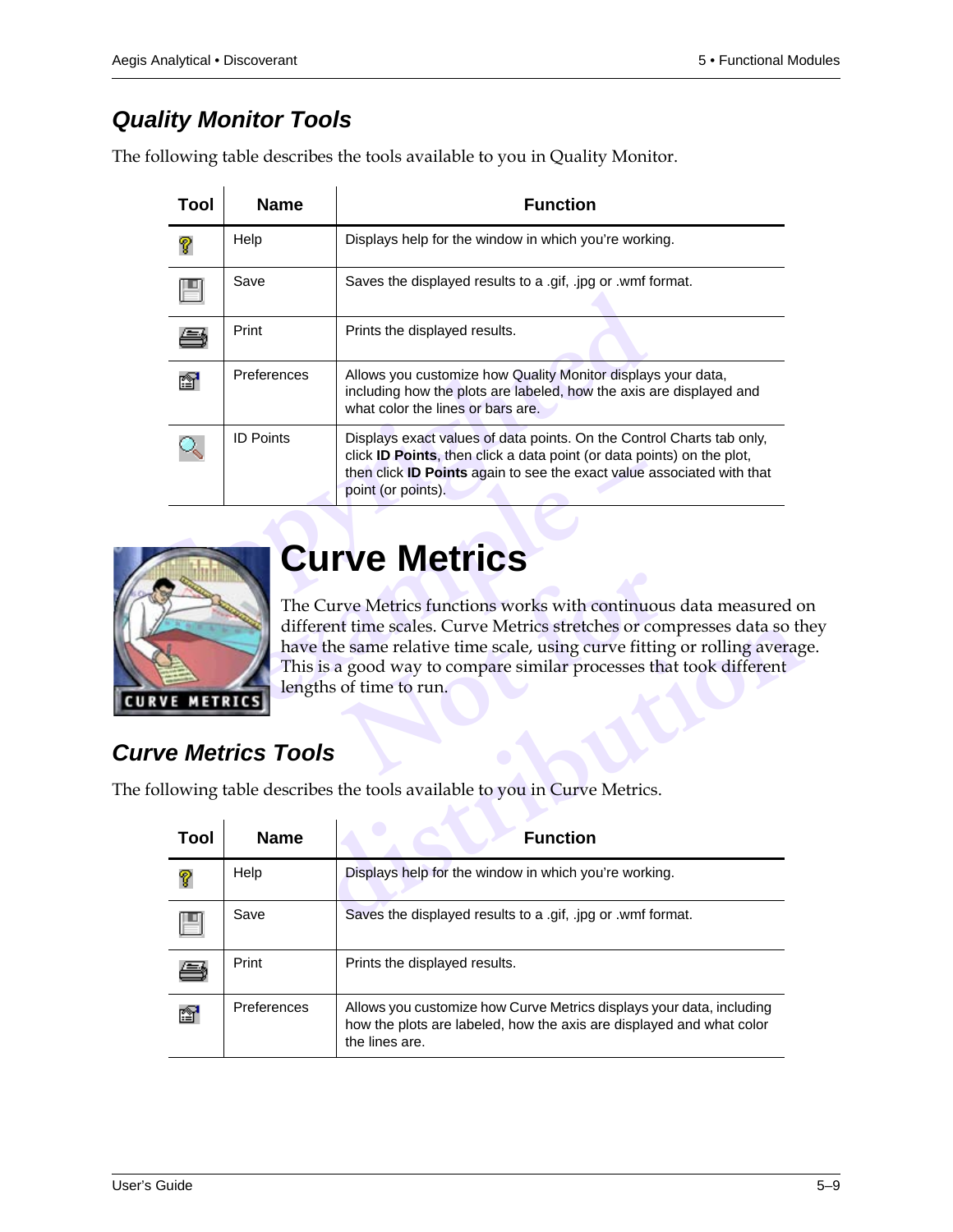| Tool | <b>Name</b>              | <b>Function</b>                                                                                                                                                                                                                                                    |
|------|--------------------------|--------------------------------------------------------------------------------------------------------------------------------------------------------------------------------------------------------------------------------------------------------------------|
|      | <b>ID Points</b>         | Displays exact values of data points. Click <b>ID Points</b> , then click a data<br>point (or data points) on the plot, then click <b>ID Points</b> again to see the<br>exact value associated with that point (or points).                                        |
|      | Remove<br>Outliers       | Removes data points from the plot. Click <b>Remove Outliers</b> , then click<br>a data point (or data points) on the plot, then click Remove Outliers<br>to remove that point (or points) from the plot. (This does not change<br>the data in the Analysis Group.) |
|      | Restore<br>Original Data | Restores data points removed from the plot with <b>Remove Outliers</b> .                                                                                                                                                                                           |

<span id="page-38-0"></span>

## <span id="page-38-1"></span>**Manual Data Entry**

**Contract Contract Contract Contract Contract Contract Contract Contract Contract Contract Contract Contract Contract Contract Contract Contract Contract Contract Contract Contract Contract Contract Contract Contract Contr** available in the databases Discoverant can access<br>collected data, data collected especially for statistical<br>collected by instruments that don't save data to u<br>more complete description of MDE, see see Chap Manual Data Entry (MDE) is a way for you to input data that is not available in the databases Discoverant can access, such as manually collected data, data collected especially for statistical comparison, or data collected by instruments that don't save data to usable databases. For a more complete description of MDE, see see Chapter 6, *[Manual Data Entry](#page-39-2)*.

**distribution**

**Not for**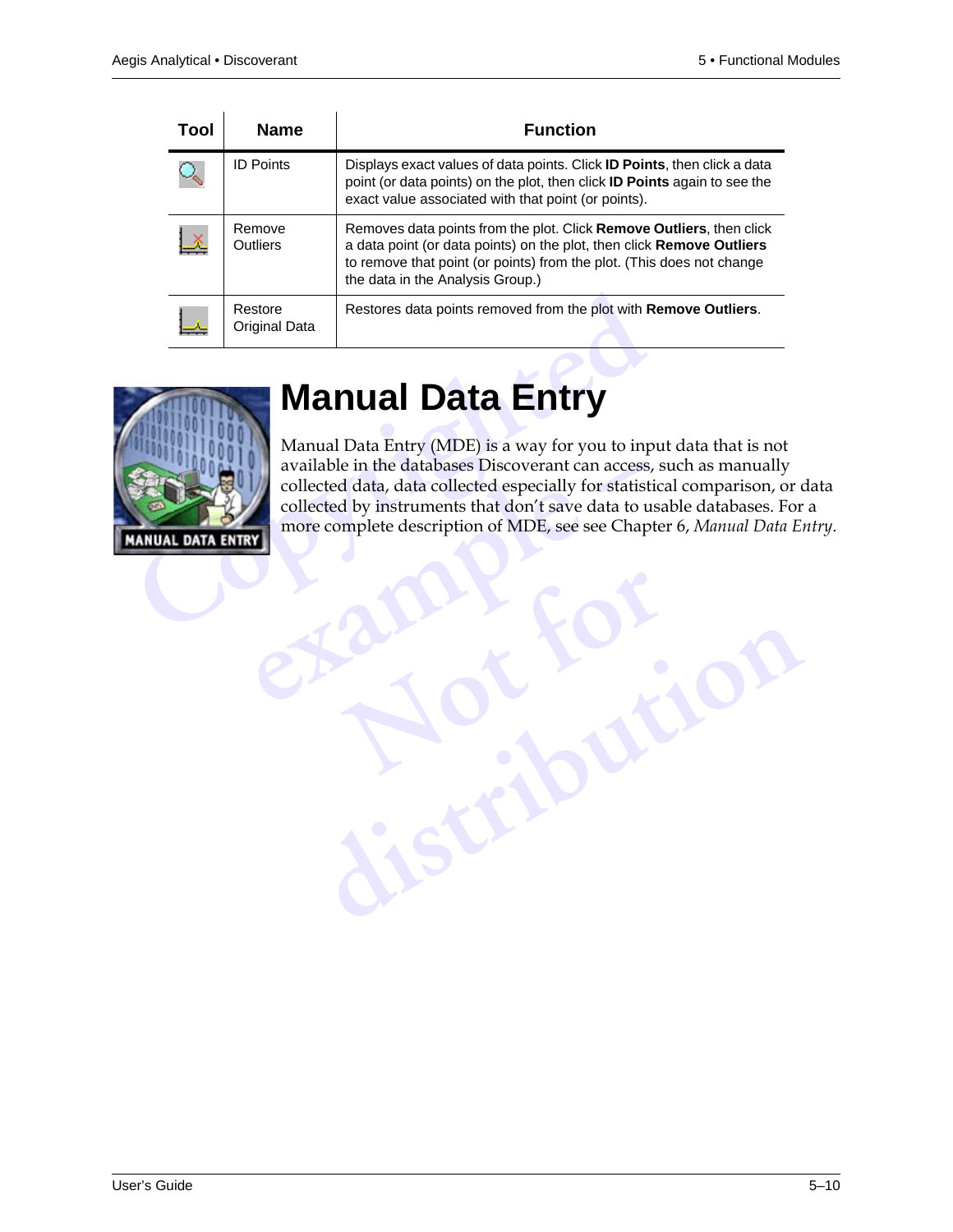## <span id="page-39-4"></span><span id="page-39-2"></span><span id="page-39-0"></span>**6 • Manual Data Entry**

Manual Data Entry (MDE) is a way for you to input data that is not available in the databases Discoverant can access, such as manually collected data, data collected especially for statistical comparison, or data collected by instruments that don't save data to usable databases.

#### <span id="page-39-7"></span><span id="page-39-6"></span><span id="page-39-5"></span><span id="page-39-3"></span><span id="page-39-1"></span>*Manual Data Entry Tools*

|             |                                                                             | anual Data Entry (MDE) is a way for you to input data that is not available in the database<br>scoverant can access, such as manually collected data, data collected especially for statisti<br>mparison, or data collected by instruments that don't save data to usable databases.                                        |
|-------------|-----------------------------------------------------------------------------|-----------------------------------------------------------------------------------------------------------------------------------------------------------------------------------------------------------------------------------------------------------------------------------------------------------------------------|
|             |                                                                             | DE builds a new data source and creates new entries in your data hierarchies. For more<br>formation on hierarchies and their symbols, see The Data Hierarchy on page 3-7.                                                                                                                                                   |
|             | anual Data Entry Tools                                                      |                                                                                                                                                                                                                                                                                                                             |
|             |                                                                             | e following table describes the tools available to you in Manual Data Entry.                                                                                                                                                                                                                                                |
| <b>Tool</b> | <b>Name</b>                                                                 | <b>Function</b>                                                                                                                                                                                                                                                                                                             |
| P           | Help                                                                        | Displays help for the window in which you're working.                                                                                                                                                                                                                                                                       |
| 暮           | Toggle to<br><b>Names</b><br>$-$ or $-$<br>Toggle to<br><b>Descriptions</b> | Toggles the text in the hierarchy between descriptions and names.<br>The default is names.                                                                                                                                                                                                                                  |
| Q           | Search<br><b>Hierarchy Tree</b>                                             | Displays the Find & Replace dialog box, where you can search for<br>strings or values in different objects within Discoverant. Depending on<br>the functional area from which you search, different options will be<br>available to you. You can also use the Find & Replace dialog box to<br>replace certain object names. |
| 仚           | View<br><b>Parameter Set</b><br>Description                                 | Displays the Parameter Set Name and Date descriptions associated<br>with a particular Universe in the current hierarchy. The user must<br>select a Universe or a node in order to see a description.                                                                                                                        |
| ð           | Preferences                                                                 | Displays the MDE Preferences dialog box, in which you can set date<br>and number formats and the display characteristics of edited data.                                                                                                                                                                                    |
| ⋐           | Open                                                                        | In the Hierarchy tab, this opens the MDE parameters you select in the<br>hierarchy and displays them on the right side of the window.<br>In the Manual Data Group tab, this opens the MDE parameter you<br>select in the Search Results area and displays it on the right side of<br>the window.                            |
|             |                                                                             |                                                                                                                                                                                                                                                                                                                             |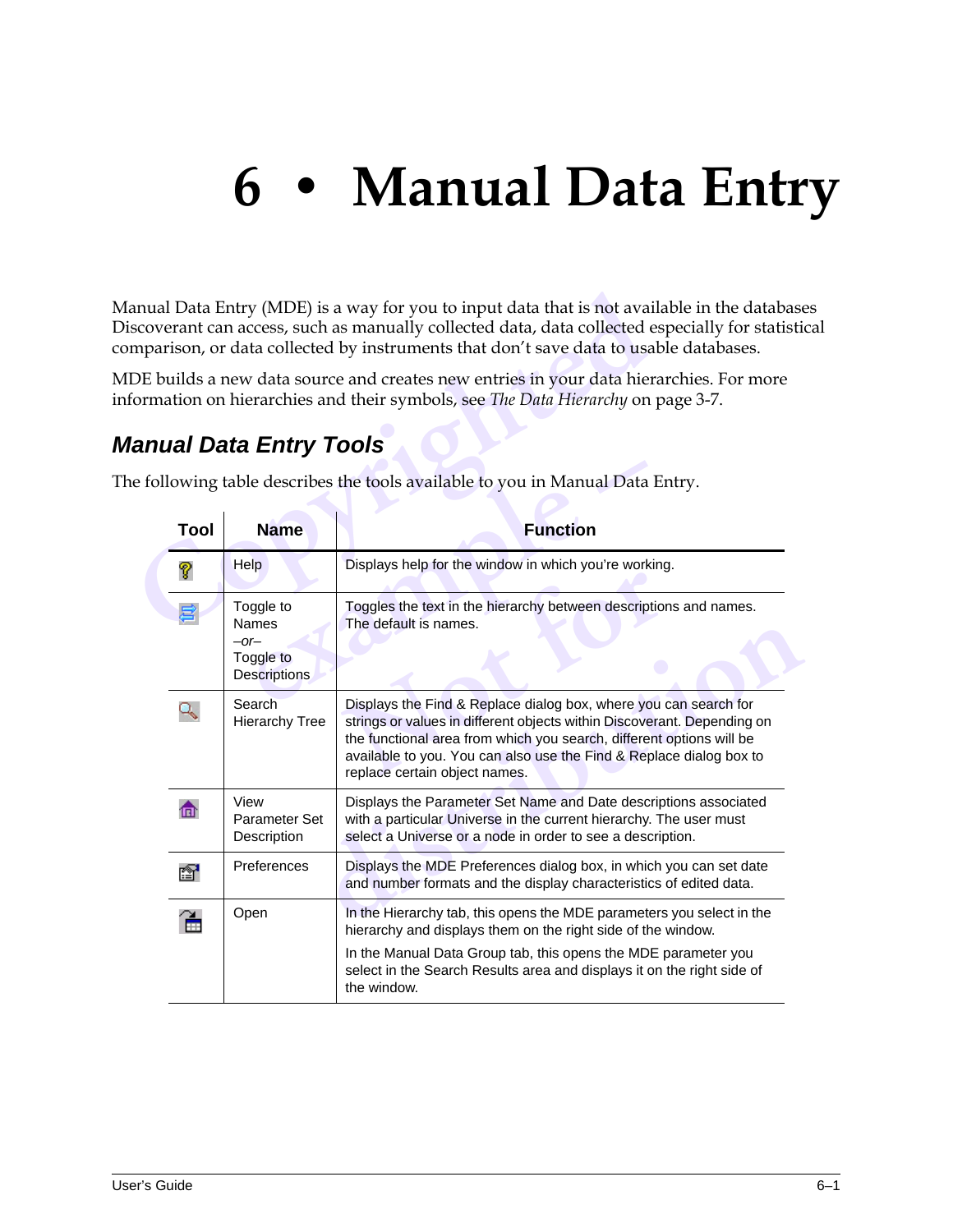<span id="page-40-5"></span>

| <b>Find Lost</b><br>Parameters<br>hierarchy.<br>MDE parameter, or (2) the hierarchy was overwritten by a<br>spreadsheet-generated hierarchy.<br>Import<br>Displays the Import MDE dialog box.<br>٥,<br>For more information, see <i>Importing Data</i> on page 6-5.<br>Template<br>ا د<br>Export<br>Open a Draft<br>雫?<br>imported data.<br>Save a Draft<br>雫<br>the data to the database.<br>Add a<br>÷.<br>Replicate<br>Column<br><b>Edit</b><br>Ø<br>data cells. | Displays the Add Lost Parameters dialog box, which shows MDE<br>parameters stored in the database but not displayed in the current<br>Parameters may be missing for two reasons: (1) someone deleted an<br>Lets you export a .csv file template, making importing data easier.<br>For more information, see Exporting a Template for Data on page 6-6.<br>Lets you open previously saved drafts of manually entered or<br>Lets you save a draft of MDE data you're entering without committing<br>This tool appears only in the Hierarchy tab. It lets you add a column of<br>discrete replicate data. You must first select a Parameter column. |
|---------------------------------------------------------------------------------------------------------------------------------------------------------------------------------------------------------------------------------------------------------------------------------------------------------------------------------------------------------------------------------------------------------------------------------------------------------------------|--------------------------------------------------------------------------------------------------------------------------------------------------------------------------------------------------------------------------------------------------------------------------------------------------------------------------------------------------------------------------------------------------------------------------------------------------------------------------------------------------------------------------------------------------------------------------------------------------------------------------------------------------|
|                                                                                                                                                                                                                                                                                                                                                                                                                                                                     |                                                                                                                                                                                                                                                                                                                                                                                                                                                                                                                                                                                                                                                  |
|                                                                                                                                                                                                                                                                                                                                                                                                                                                                     |                                                                                                                                                                                                                                                                                                                                                                                                                                                                                                                                                                                                                                                  |
|                                                                                                                                                                                                                                                                                                                                                                                                                                                                     |                                                                                                                                                                                                                                                                                                                                                                                                                                                                                                                                                                                                                                                  |
|                                                                                                                                                                                                                                                                                                                                                                                                                                                                     |                                                                                                                                                                                                                                                                                                                                                                                                                                                                                                                                                                                                                                                  |
|                                                                                                                                                                                                                                                                                                                                                                                                                                                                     |                                                                                                                                                                                                                                                                                                                                                                                                                                                                                                                                                                                                                                                  |
|                                                                                                                                                                                                                                                                                                                                                                                                                                                                     |                                                                                                                                                                                                                                                                                                                                                                                                                                                                                                                                                                                                                                                  |
|                                                                                                                                                                                                                                                                                                                                                                                                                                                                     |                                                                                                                                                                                                                                                                                                                                                                                                                                                                                                                                                                                                                                                  |
|                                                                                                                                                                                                                                                                                                                                                                                                                                                                     |                                                                                                                                                                                                                                                                                                                                                                                                                                                                                                                                                                                                                                                  |
|                                                                                                                                                                                                                                                                                                                                                                                                                                                                     |                                                                                                                                                                                                                                                                                                                                                                                                                                                                                                                                                                                                                                                  |
|                                                                                                                                                                                                                                                                                                                                                                                                                                                                     | This tool appears only in the Manual Data Group tab. Click it to edit                                                                                                                                                                                                                                                                                                                                                                                                                                                                                                                                                                            |
| Approve<br>a Manual Data Group approved.                                                                                                                                                                                                                                                                                                                                                                                                                            | This tool appears only in the Manual Data Group tab. Click it to mark                                                                                                                                                                                                                                                                                                                                                                                                                                                                                                                                                                            |

## <span id="page-40-0"></span>**Important Terms to Know**

Manual Data Entry uses some terms that you may or may not be familiar with. These terms are used to simplify concepts you probably already know well.

#### <span id="page-40-3"></span><span id="page-40-1"></span>*Approved/Unapproved*

**distribution of the Material Startup Control Startup Startup Startup Startup Startup Startup Startup Startup Startup Startup Startup Startup Startup Startup Startup Startup Startup Startup Startup Startup Startup Startup** Your organization may require manually entered or imported data to pass an approval process. Manual Data Entry lets you mark your data approved or unapproved as necessary. The two types are displayed with different symbols in Table View. Unless data is approved, MDE saves data as unapproved. Analysis Group parameters consisting of both approved and unapproved data will be marked unapproved.

#### <span id="page-40-4"></span><span id="page-40-2"></span>*CSV files*

Data to be imported must be in comma-separated value files, a format common to most spreadsheet software.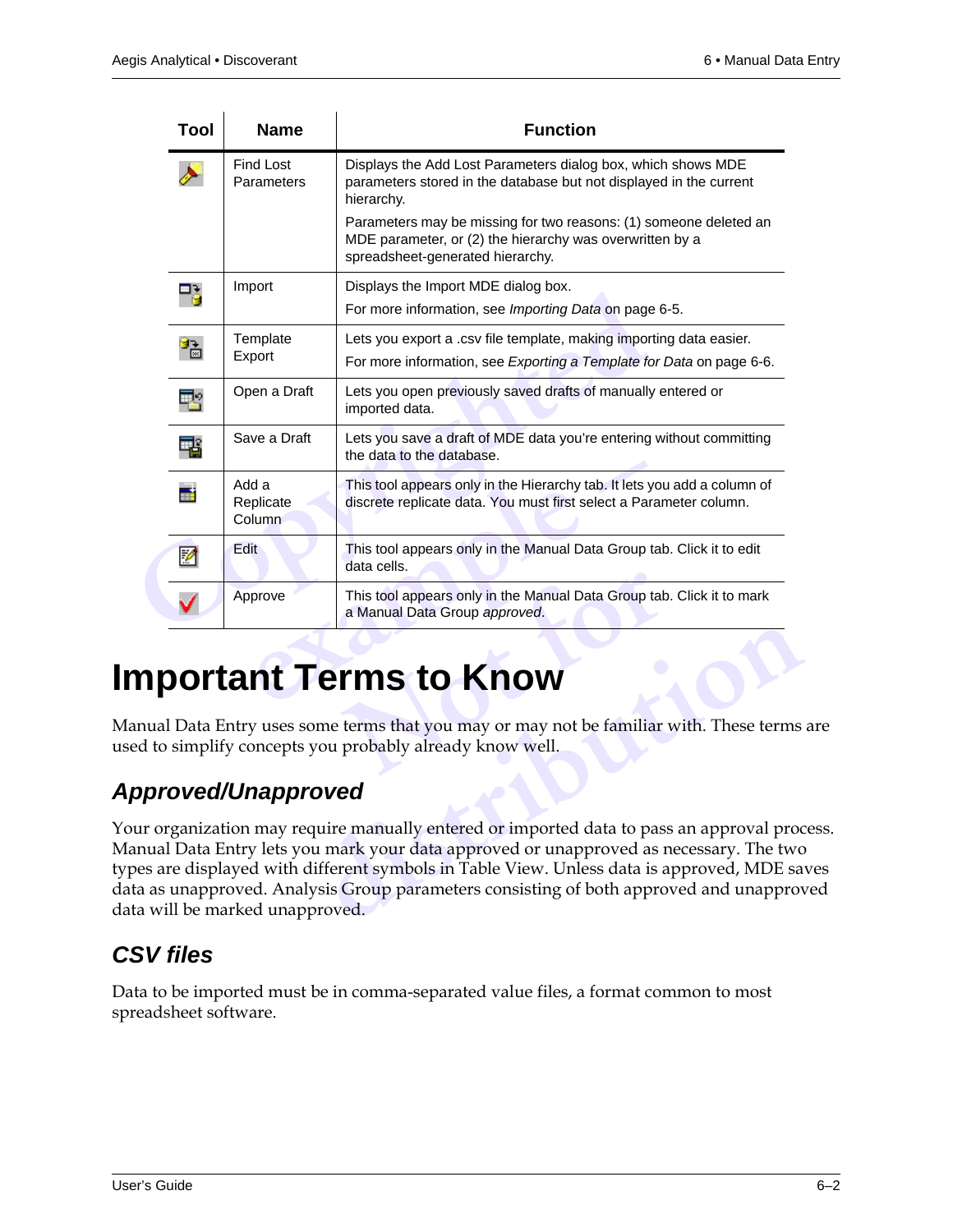#### <span id="page-41-0"></span>*Draft*

At some point, you may want to save data you're entering without committing it to the database, either because you need to continue entering data at some other time or because you need to

verify some of the data before continuing. Manual Data Entry lets you save a draft  $\Box$  of your

data without committing it to the database, and later retrieve it  $\mathbb{R}^2$  at your convenience and continue entering data. This also helps you save your entered data in one Manual Data Group instead of many MDG's.

#### <span id="page-41-1"></span>*MDE Parameter*

An MDE parameter is simply a placeholder for a set of data or a parameter within the hierarchy. For more information, see *The Data Hierarchy* on page 3-7.

#### <span id="page-41-7"></span><span id="page-41-2"></span>*Manual Data Group*

<span id="page-41-6"></span>**Compare 12 Example 15**<br> **Compare 12 Example 1**<br> **Compare 1**<br> **Compare 1**<br> **Compare 1**<br> **Compare 1**<br> **Compare 1**<br> **Compare 1**<br> **Compare 1**<br> **Compare 1**<br> **Compare 1**<br> **Compare 1**<br> **Compare 1**<br> **Compare 1**<br> **Compare 1**<br> **Com** Froup contains all the data entered in a single data entropy<br>the data group is formed. Groups may contain one or<br>ality tests associated with a single batch process). A p<br>a Groups.<br>**Group Name**<br>poup name is simply a way to A Manual Data Group contains all the data entered in a single data entry session. Once data is committed, a manual data group is formed. Groups may contain one or more related parameters (such as all the quality tests associated with a single batch process). A parameter may contain many Manual Data Groups.

#### <span id="page-41-8"></span><span id="page-41-3"></span>*Timestamp Group Name*

**SIMPLE SIMPLE SIMPLE SIMPLE SIMPLE SIMPLE STATE IN PORT DE NOTE PARAGEMENT OF IMPORT DE ALL AND AND A CONTROLL AND A CONTROLL AND A CONTROLL AND A CONTROLL AND A CONTROLL AND A CONTROLL AND A CONTROLL AND A CONTROLL AND A** The timestamp group name is simply a way to group related data with the same set of timestamps. The name will become the offset group name when the parameter is added to an Analysis Group.

## <span id="page-41-5"></span><span id="page-41-4"></span>**Preparing to Enter or Import Data**

**distribution** become the offset group name when the parameter is added to a<br> **discrept of Enter or Import Data**<br>
any data, you must add nodes or MDE parameters in a hierarchy<br>
or seside. You can add them one at a time as Before you enter or import any data, you must add nodes or MDE parameters in a hierarchy where you want the data to reside. You can add them one at a time as you enter or import data, or you can add them for all your data at once. This second approach may save you time later.

- 1. Start on the **Hierarchy** tab.
- 2. From the drop-down box in the toolbar, select the hierarchy to which you want to add your data.
- 3. Click **Edit** at the bottom of the hierarchy tree (on the left side of the window) to "lock" other users out of the hierarchy so you can add your data.
- 4. In the hierarchy tree, navigate to where you want to add your data.

You must, at some point, add an MDE Parameter. This is where the data you enter or import will be placed in the hierarchy; an MDE parameter is necessary to enter or import data.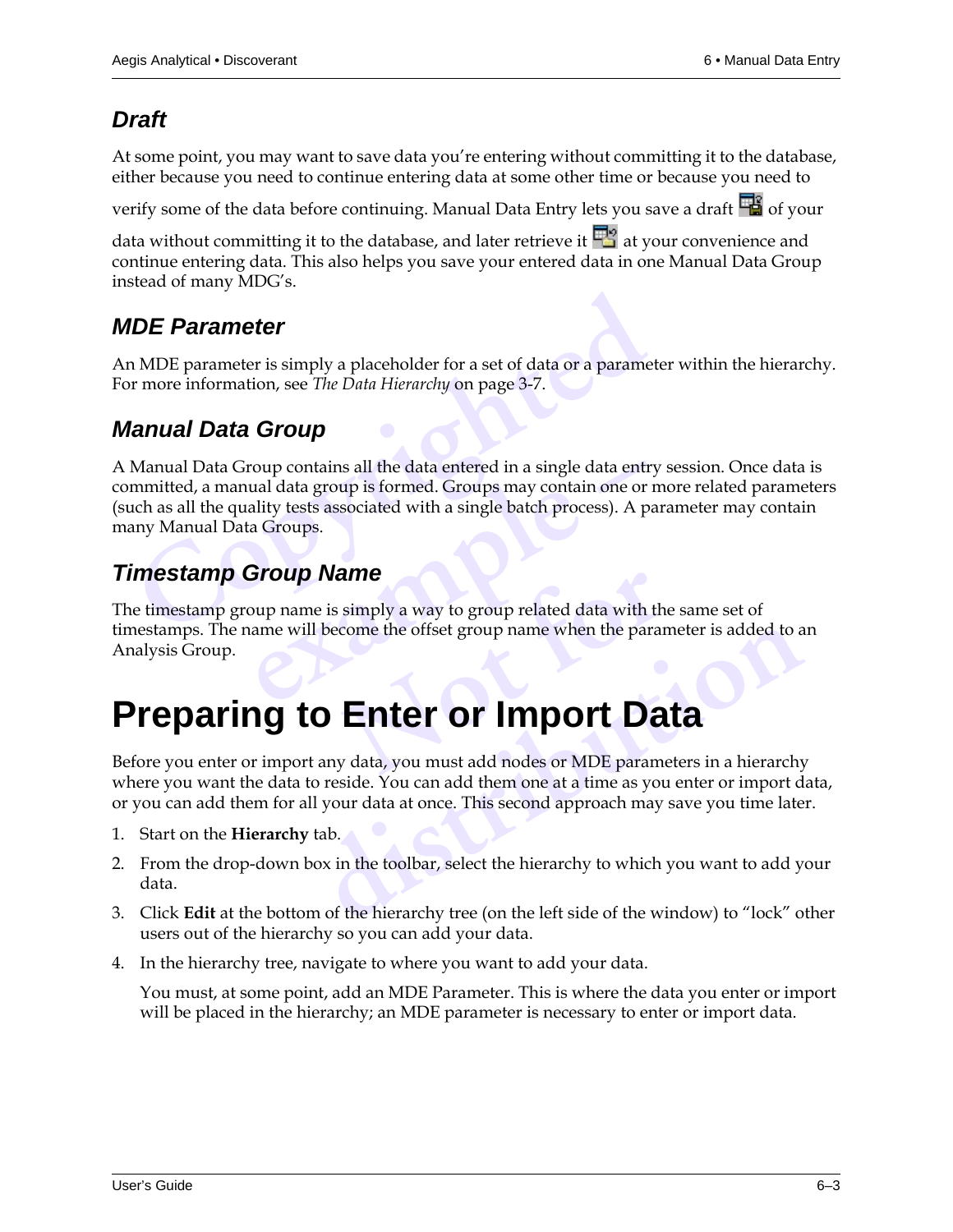#### **To add an MDE parameter:**

- a. Right-click on any node to add an MDE parameter (which is the placeholder for the actual data you're about to enter or import).
- b. Select **Add MDE Parameter…** to insert a parameter below the selected node.
- c. In the **Add MDE Parameter** dialog box, enter a description and alias for the MDE parameter.
- d. Indicate whether the data will be discrete or continuous.
- e. Indicate whether the data will consist of numeric, string or date values.
- f. If you want, enter the number of decimals to display for the parameter and select a unit of measure label for the parameter.
- g. Enter a **Default Replicate Number**.

If the data will not be replicate data, enter 1.

If the data will be replicate data, enter the minimum number of replicates in the data. It is easy to add replicates later.

- h. If the data will be continuous data, enter a **Timestamp Group Name**. (For more information, see *Timestamp Group Name* on page 6-3.)
- <span id="page-42-1"></span>i. Click **OK**.
- **Co[pyr](#page-41-3)i[g](#page-41-3)hted Example 1**<br>
will be continuous data, enter a **Timestamp Group N**<br>
in, see *Timestamp Group Name* on page 6-3.)<br>
inished creating all the MDE parameters you need for<br>
t, click Commit.<br>
dding the new MDE parameters to the h 5. When you're finished creating all the MDE parameters you need for the data you're about to enter or import, click **Commit**.

<span id="page-42-3"></span><span id="page-42-2"></span>This finishes adding the new MDE parameters to the hierarchy and unlocks the hierarchy for others to use again.

## **Not for Manually Entering Discrete Data**

<span id="page-42-0"></span>**e** new MDE parameters to the hierarchy and unlocks the hierarchy<br> **discription**<br> **discrept in the MDE parameter m**<br>
annually entered. Parameter Set Names in the MDE parameter m<br>
save your work and come back to it later wi Only discrete data can be manually entered. Parameter Set Names in the MDE parameter must match Parameter Set Names in data you enter.

If, at any time, you wish to save your work and come back to it later without committing it to the

database (and ending up with multiple Manual Data Groups), click **Save a Draft** . Retrieve

the data later by clicking **Open a Draft** .

- 1. In the hierarchy, select the MDE parameter that will contain the discrete data. More than one MDE parameter can be selected at once.
- 2. Click the **Open**  $\boxed{\text{H}}$  tool.
- 3. Enter a start and end date, and click **OK**.

MDE queries the database for available parameter sets from that date range and displays them with the empty parameters (designated by the word "null") on the right side of the dialog box. The Parameter Set Name and Parameter Set Date columns are already filled and cannot be edited.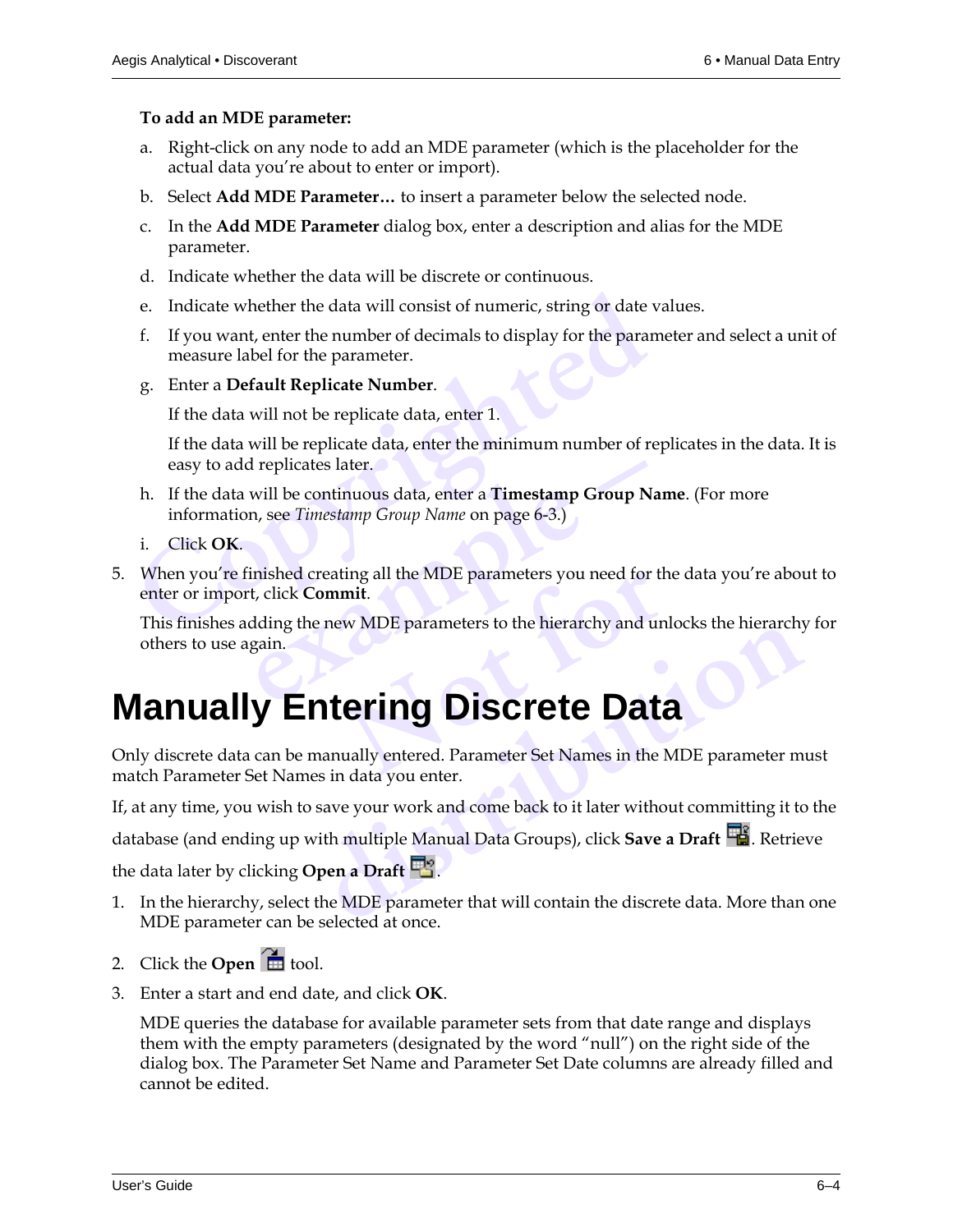- <span id="page-43-8"></span>4. At the top of the right side of the dialog box, enter a Manual Data Group name and description.
- 5. Double-click the data cells to enter data, and use the tab and arrow keys as in most spreadsheet programs to move among cells.
- <span id="page-43-2"></span>6. Once you're finished entering the data, click **Commit**.

A small dialog box will appear with the Manual Data Group name and ID#. The group can be viewed and edited in the Manual Data Group tab, but can no longer be edited in the Hierarchy tab.

## <span id="page-43-7"></span><span id="page-43-6"></span><span id="page-43-4"></span><span id="page-43-0"></span>**Importing Data**

<span id="page-43-5"></span><span id="page-43-3"></span>**Conserved All All All Solution**<br> **Conserved All All Solution**<br>
MDE, you can import both discrete and continuous data from a spreases the in a comma-separated value (CSV) format, and must be either accrete. You can't updat In MDE, you can import both discrete and continuous data from a spreadsheet. Spreadsheet data must be in a comma-separated value (CSV) format, and must be either all continuous or all discrete. You can't update previously imported data by reimporting it; each time you import data, it is saved as a new, separate Manual Data Group.

<span id="page-43-9"></span>a new, separate Manual Data Group.<br>
bu must first choose one or more MDE parameters to<br>
ter Set Names in the spreadsheet data to be imported<br>
MDE parameter.<br> **exparated spreadsheet data:**<br>
y, select the MDE parameter that To import data, you must first choose one or more MDE parameters to match to the data to be imported. Parameter Set Names in the spreadsheet data to be imported must match Parameter Set Names in the MDE parameter.

#### **To import comma-separated spreadsheet data:**

- 1. In the hierarchy, select the MDE parameter that will contain the data. More than one parameter can be selected at once.
- 2. Click the **Import**  $\begin{bmatrix} 1 \\ 2 \end{bmatrix}$  button.
- MDE parameter that will contain the data.<br>
at once.<br>
n.<br>
box, select the import file from the Filename<br>
Filename drop-down box to read the colum<br>
mport MDE dialog box so you can match th 3. In the Import MDE dialog box, select the import file from the Filename drop-down box at the top of the dialog box.
- 4. Click **Open** just below the Filename drop-down box to read the column titles of your spreadsheet data into the Import MDE dialog box so you can match them.
- 5. Enter a Manual Data Group name and description.
- 6. Set the date format and separator *as it appears in your spreadsheet data.*

utton.<br>
log box, select the import file from the Filename drop-down box at<br>
the Filename drop-down box to read the column titles of your<br>
he Import MDE dialog box so you can match them.<br>
roup name and description.<br>
I separ The field names displayed in the Data section represent column headings from your spreadsheet data. The fields displayed in the Fields section represent the column headings present in your selected parameter.

- 7. If the spreadsheet data file contains a header row, make sure **Skip First Header Row** is selected. If the file does not contain a header row, make sure the option is not selected.
- <span id="page-43-1"></span>8. Click a Data field name, then a Field name, then click **Add>>**. The resulting match will appear in the Associated Fields section.

Repeat [Step 8](#page-43-1) for each Field name.

9. When you have matched all the fields you need, click **Import**.

The data is automatically committed to the database, and a small dialog box appears with the Manual Data Group name and ID#. The group can be viewed and edited in the Manual Data Group tab.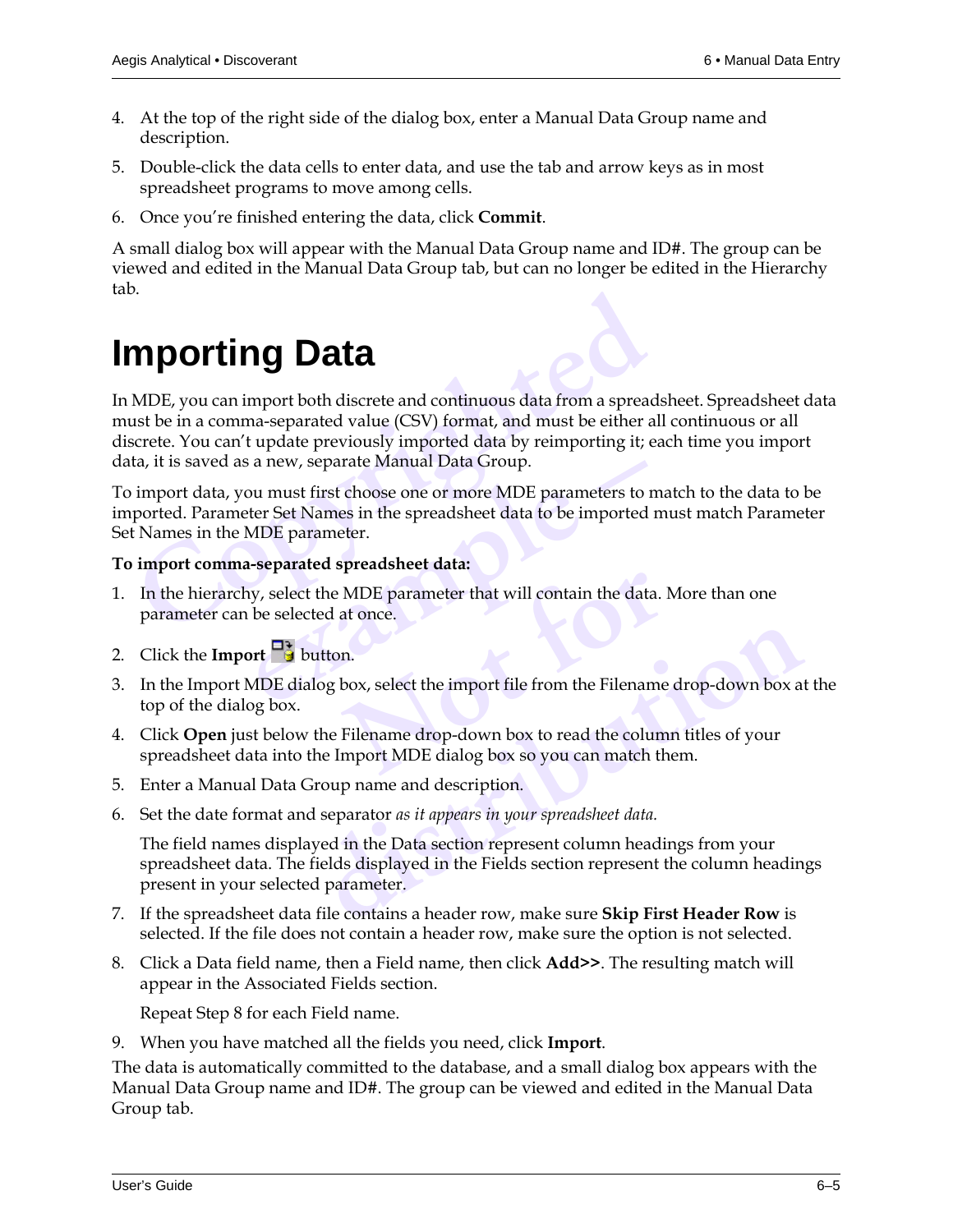## <span id="page-44-6"></span><span id="page-44-0"></span>**Exporting a Template for Data**

<span id="page-44-8"></span>Export templates help you create files for importing data. The export template contains the Parameter Set IDs, replicate numbers and time stamps to match with data you want to import.

#### **To create an export template:**

- 1. In the hierarchy, select the MDE parameter that will eventually contain the data.
- 2. Click the **Template Export** button.
- 3. Enter the start and end dates for the template.
- Click the **Template Export** <sup>2</sup> button.<br>
Enter the start and end dates for the template.<br>
Enter the Filename for the template. Use the Browse button to navigate the file.<br>
Click OK.<br>
and an now open the saved .csv file in 4. Enter the Filename for the template. Use the Browse button to navigate to where you want to save the file.
- 5. Click **OK**.

<span id="page-44-4"></span>You can now open the saved .csv file in a spreadsheet program and enter the data as necessary.

## <span id="page-44-1"></span>**Editing Data**

#### <span id="page-44-7"></span>**In the Manual Data Group tab…**

- 1. Find the group you want to edit by the MDG ID (assigned when you created the MDG) or by the name of its creator and its approved or unapproved status.
- <span id="page-44-5"></span>**Data**<br> **example 12**<br> **example 12**<br> **example 12**<br> **example 12**<br> **example 12**<br> **example 12**<br> **example 12**<br> **example 12**<br> **example 12**<br> **example 12**<br> **example 12**<br> **example 12**<br> **example 12**<br> **example 12**<br> **example 12**<br> **exa Note 11 Solution 19 ADG ID** (assigned when you c<br>
its approved or unapproved status.<br>
oup in the Search Results list, then click **Op**<br>
e right side of the dialog box.<br>
alog box, click the Edit **M** tool.<br>
ta except the Par 2. Select the Manual Data Group in the Search Results list, then click **Open** at the bottom of the list.

The data will appear on the right side of the dialog box.

- 3. On the right side of the dialog box, click the **Edit** tool.
- 4. You can edit any of the data except the Parameter Set name and date.
- Group in the Search Results list, then click Open at the bottom of<br>a the right side of the dialog box.<br>dialog box, click the Edit **Z** tool.<br>data except the Parameter Set name and date.<br>editing the data, select a Change Rea 5. When you're finished editing the data, select a Change Reason from the drop-down box at the bottom of the dialog box.
- <span id="page-44-3"></span>6. Click **Commit**.

## <span id="page-44-2"></span>**Approving Data**

Your organization may make a distinction between approved and unapproved data. Use the Manual Data Group tab to find, view and approve data if necessary. If you're allowed to use unapproved data in your Analysis Groups, you must select the **Include MDE unapproved data** option in the Analysis Group Creation window.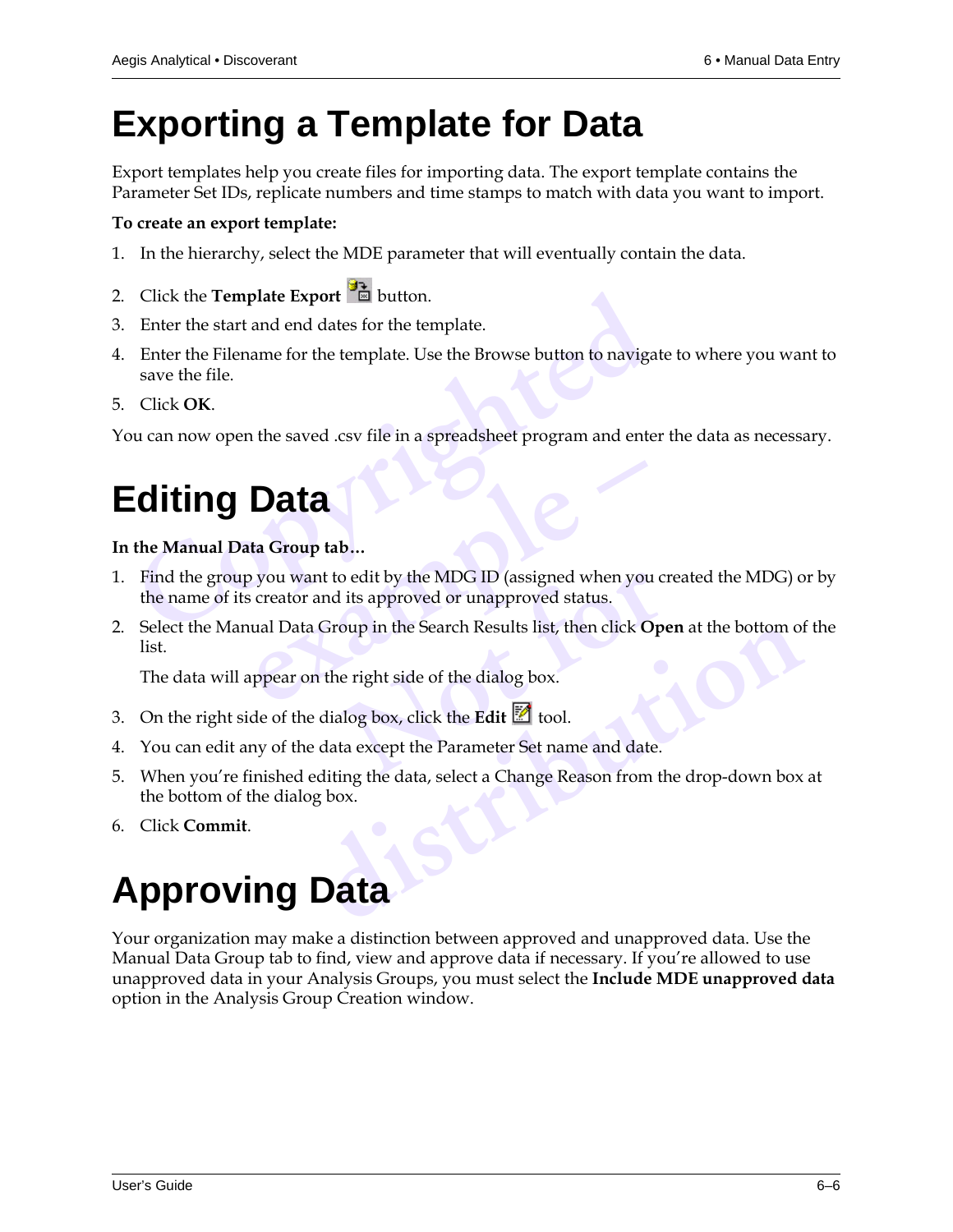## <span id="page-45-3"></span><span id="page-45-1"></span>**7 • Administration**

<span id="page-45-0"></span>**Example 18 The Solution Constant Solution Common Set of the Administration mode, you can:**<br> **Common Set of Manage users**<br> **Common Set of Manage Discoverant system settings while Discoverant is runnin<br>
• Manage Discoverant** The "Administration" mode or domain is one of two Discoverant modes system administrators will use to maintain the software. In the Administration mode, you can:

- Manage users
- Manage Discoverant system settings while Discoverant is running
- Reload or refresh various types of pools while Discoverant is running
- <span id="page-45-2"></span>• Generate logging or auditing reports

The "Hierarchy Admin" mode or domain is the second Discoverant mode administrators will use to maintain the software. In the Hierarchy Administration mode, you can:

- Create and edit hierarchies
- Add and edit nodes within hierarchies
- Add and edit views within hierarchies
- Add and edit parameters within hierarchies

dmin" mode or domain is the second Discoverant mode software. In the Hierarchy Administration mode, yound the Hierarchies dit nodes within hierarchies dit views within hierarchies dit parameters within hierarchies as requi thin hierarchies<br>ecial permission to use and should be used<br>ators. For detailed information on each, see e special permission to use and should be used only by trained<br>istrators. For detailed information on each, see the *Discoverant* Both these domains require special permission to use and should be used only by trained Discoverant system administrators. For detailed information on each, see the *Discoverant Administrator's Guide*.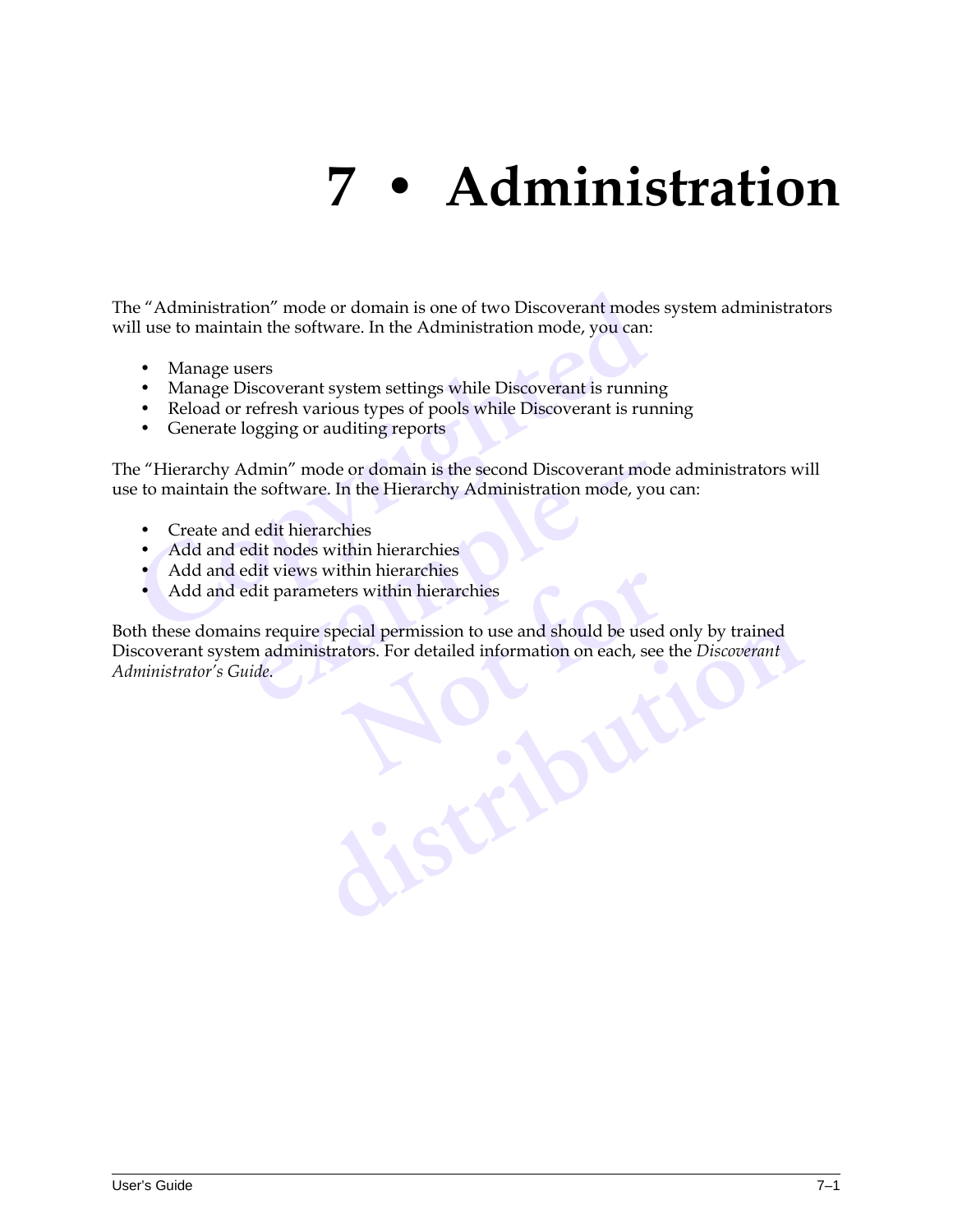## **Index**

#### **A**

<span id="page-46-0"></span>ding [p](#page-16-0)arameters 3–9, 3–11<br>
Iminstration domain 7–1<br>
Iminstration domain 7–1<br>
ggis website 1–3<br>
al[y](#page-15-3)sis G[r](#page-15-5)oup Central 2–4, 3–2<br>
symbols 3–2<br>
alysis Group S–2<br>
alysis Group S–2<br>
alysis Group is 3–2<br>
cerating 3–3<br>
cerating 3–  $\begin{array}{r} \text{4.1} \\ \text{4.2} \\ \text{5.3} \\ \text{4.3} \\ \text{5.4} \\ \text{6.4} \\ \text{6.5} \\ \text{6.6} \\ \text{6.6} \\ \text{6.7} \\ \text{7.8} \\ \text{7.8} \\ \text{8.9} \\ \text{9.1} \\ \text{1.1} \\ \text{1.2} \\ \text{1.3} \\ \text{1.4} \\ \text{1.5} \\ \text{1.6} \\ \text{1.7} \\ \text{2.8} \\ \text{2.9} \\ \text{3.1} \\ \text{4.1} \\ \text{5.1} \\ \text{5.$  $\begin{array}{r} \text{4.1} \\ \text{4.2} \\ \text{5.3} \\ \text{4.3} \\ \text{5.4} \\ \text{6.4} \\ \text{6.5} \\ \text{6.6} \\ \text{6.6} \\ \text{6.7} \\ \text{7.8} \\ \text{7.8} \\ \text{8.9} \\ \text{9.1} \\ \text{1.1} \\ \text{1.2} \\ \text{1.3} \\ \text{1.4} \\ \text{1.5} \\ \text{1.6} \\ \text{1.7} \\ \text{2.8} \\ \text{2.9} \\ \text{3.1} \\ \text{4.1} \\ \text{5.1} \\ \text{5.$  $\begin{array}{r} \text{4.1} \\ \text{4.2} \\ \text{5.3} \\ \text{4.3} \\ \text{5.4} \\ \text{6.4} \\ \text{6.5} \\ \text{6.6} \\ \text{6.6} \\ \text{6.7} \\ \text{7.8} \\ \text{7.8} \\ \text{8.9} \\ \text{9.1} \\ \text{1.1} \\ \text{1.2} \\ \text{1.3} \\ \text{1.4} \\ \text{1.5} \\ \text{1.6} \\ \text{1.7} \\ \text{2.8} \\ \text{2.9} \\ \text{3.1} \\ \text{4.1} \\ \text{5.1} \\ \text{5.$ adding parameters *3–9*, *3–11* Adminstration domain *7–1* Aegis website *1–3* Analysis Group Central *2–4*, *3–2* symbols *3–2* Analysis Groups *3–2* copying *3–3* creating *3–6 to 3–9* decimal display *5–3* deleting *3–4* descriptions *3–11* Global tab *3–9* modifying *3–11* options *3–2* Parameters tab *3–9* properties *3–5* Properties tab *[3–9](#page-22-8)*, *3–11* sharing *3–3* symbols *3–2* unit of measure *5–3* analysis of variance (ANOVA) *5–6*, *5–7* Bonferroni method *5–7* Dunn-Sidak method *5–7* Scheffe method *5–7* Tukey method *5–7* analysis options *1–2* approved *[6–2](#page-40-3)*, *6–6* average, moving (control charts) *[5–8](#page-36-3)* average, rolling *[5–9](#page-37-3)*

#### **B**

bar plots *5–5* Bartlett's test *5–7* Bonferroni method *[5–7](#page-35-3)* buttons "move" *1–2*, *3–9 see also* tools

#### **C**

choosing analysis optio<br>choosing analysis optio<br>classes of data 4–1<br>commit 3–4, 6–4, 6–5<br>comparison (statistical)<br>conditional node 3–7<br>conditioning data 3–13<br>continuous data 3–12, 4<br>contour plots 5–5<br>control charts<br>CuSum 5 commi[t](#page-33-3) 3-4, 6-4, 6-5<br>
comparison (statistical) 5-7<br>
condit[io](#page-20-2)[n](#page-35-8)al node 3-7<br>
conditioning data 3-13, 5-3<br>
continuous data 3-12, 4-1<br>
contour plots 5-5<br>
control charts<br>
CuSum 5-8<br>
CuSum 5-8<br>
exponentially weighted moving avera categories *3–12*, *5–3* choosing analysis options *[1–2](#page-6-4)* classes of data *4–1* commit *3–4*, *6–4*, *6–5* comparison (statistical) *5–7* conditional node *3–7* conditioning data *3–13*, *5–3* continuous data *3–12*, *4–1* contour plots *5–5* control charts CuSum *5–8* exponentially weighted moving average (EWMA) *5–8* individuals *5–8* moving average *5–8* moving range *5–8* Pareto graphs *5–8* range *5–8* standard deviation *5–8* X-bar *[5–8](#page-36-11)* copying *[3–3](#page-16-0)*, *[3–4](#page-17-10)* correlation *[5–7](#page-35-9)* Pearson *[5–7](#page-35-10)* Spearman *[5–7](#page-35-11)* covariance *[5–7](#page-35-12)*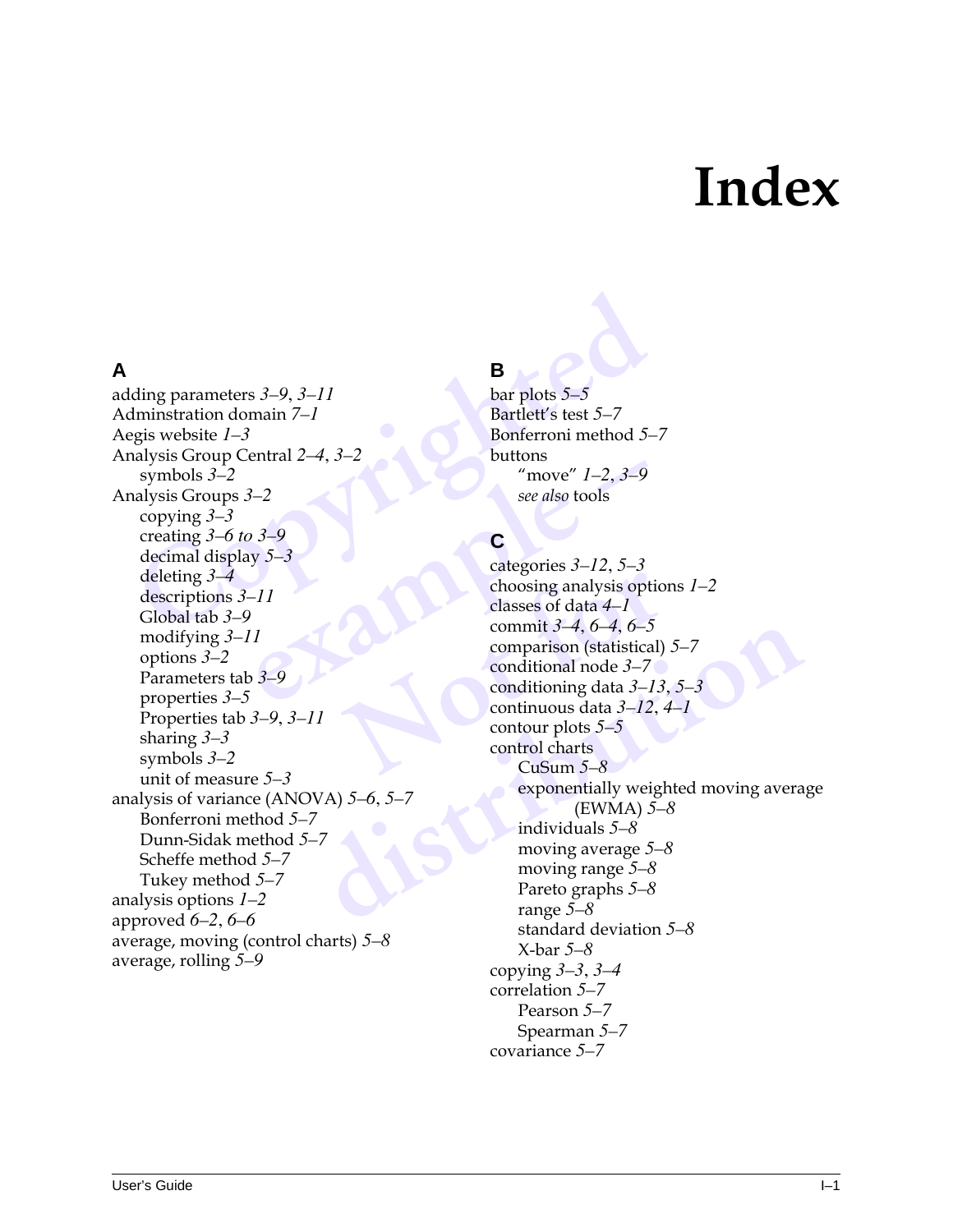#### creating

Analysis Groups *[3–6](#page-19-3) to [3–9](#page-22-5)* parameters *[3–9](#page-22-10)*, *[3–11](#page-24-8)*, *[3–12](#page-25-6)* .csv file format *[4–2](#page-28-5)*, *[5–4](#page-32-4)*, *[6–2](#page-40-4)*, *[6–6](#page-44-4)* cumulative percent *[5–6](#page-34-2)* curve fitting *[5–9](#page-37-4)* Curve Metrics *[2–6](#page-13-6)*, *[5–9](#page-37-5)* customer support *[1–3](#page-7-6)* customizing windows and dialog boxes *[1–2](#page-6-6)* CuSum control charts *5–8*

#### **D**

**Compa[r](#page-27-6)ison** Control c[h](#page-44-3)ar[t](#page-28-5)s 5–8<br>
MDE data  $6-6$ <br>
e[ig](#page-27-5)envalue 5–6<br>
and  $3-13$ , 5–3<br>
classes  $4-1$ <br>
continuous  $3-12$ ,  $4-1$ <br>
ceriv[ed](#page-34-3)  $3-13$ ,  $5-3$ <br>
discrete  $3-12$ ,  $4-1$ <br>
cerived  $3-13$ ,  $5-3$ <br>
discrete  $3-12$ ,  $4-1$ <br>
ceri 12, 4-1<br>
5-3<br>
4-1<br>
wmf 4-2, 5-5, 5-8<br>
ipg 4-2, 5-5, 5-8<br>
ipg 4-2, 5-5, 5-8<br>
wmf 4-2, 5-5, 5-8<br>
wmf 4-2, 5-5, 5-8<br> [e](#page-44-6)xporting<br>
data 4-2<br>
formats 4-2<br>
formats 4-2<br>
formats 4-2<br>
template for data<br>
4-2<br>
formats 4-2<br>
template f data approving *6–6* categories *5–3* classes *4–1* conditioning *3–13*, *5–3* continuous *3–12*, *4–1* derived *3–13*, *5–3* discrete *3–12*, *4–1* editing *3–13*, *5–3*, *6–6* export formats *4–2*, *6–6* exporting *4–2* hierarchy symbols *3–7* importing *4–2*, *6–5* manually entering *6–4* replicate *[3–12](#page-25-8)*, *4–2* spreadsheet *[4–2](#page-28-6)*, *6–5* template *6–6 [see also](#page-27-8)* parameters data hierarchy *[3–7](#page-20-4) to [3–8](#page-21-1)*, *5–4 [see also](#page-20-4)* hierarchy data universe *6–1* data universe node *3–7* decimal display *5–3* deleting Analysis Groups *3–4* continuous parameters *3–12* discrete parameters *3–12* parameters *[3–9](#page-22-11)*, *3–12* parameters sets *[3–12](#page-25-10)* replicate groups *[3–12](#page-25-8)* derived data *[3–13](#page-26-5)*, *[5–3](#page-31-8)* descriptions of Analysis Groups *[3–11](#page-24-5)* dialog boxes customizing *[1–2](#page-6-6)* discrete data *[3–12](#page-25-7)*, *[4–1](#page-27-7)* manually entering *[6–4](#page-42-2)* displaying results *[1–2](#page-6-7)*

domains Administration *[7–1](#page-45-1)* Hierarchy Admin *[7–1](#page-45-2)* drop-down lists *[1–2](#page-6-8)* Dunn-Sidak method *[5–7](#page-35-4)*

#### **E**

editing Analysis Groups *[3–11](#page-24-6)* data *3–13*, *5–3* MDE data *6–6* eigenvalue *5–6* exponentially weighted moving average (EWMA) control charts *[5–8](#page-36-5)* export formats .csv *4–2*, *5–4*, *6–6* .gif *4–2*, *5–5*, *5–8*, *[5–9](#page-37-6)* .htm *4–2*, *5–4*, *[5–7](#page-35-13)* .jpg *4–2*, *5–5*, *5–8*, *[5–9](#page-37-7)* .wmf *4–2*, *5–5*, *[5–8](#page-36-14)*, *[5–9](#page-37-8)* exporting data *4–2* formats *4–2* results *4–2* template for data *[6–6](#page-44-6)*

#### **F**

Franchise 4-2<br>
results 4-2<br>
template [for](#page-28-14) data 6-<br>
FDA guidelines 4-1<br>
folders 3-2<br>
replicate data 5-2<br>
Functional Modules 2-4<br>
Curve Metrics 2-6, **F**<[b](#page-12-5)r>
FDA g[u](#page-30-4)idelines 4–1<br>
folders  $3-2$ <br>
replica[t](#page-15-8)e data  $5-2$ <br>
Funct[ion](#page-27-9)al Modules  $2-5$ ,  $5-1$ <br>
Curve Metrics  $2-6$ ,  $5-9$ <br>
Manual Data Entry (MDE)  $2-6$ ,  $5-10$ ,<br>
Plotting  $2-5$ ,  $5-5$ <br>
Quality Monitor  $2-6$ ,  $5-8$ <br>
Resul FDA guidelines *4–1* folders *3–2* replicate data *5–2* Functional Modules *2–5*, *5–1* Curve Metrics *2–6*, *5–9* Manual Data Entry (MDE) *2–6*, *5–10*, *[6–1](#page-39-4)* Plotting *2–5*, *5–5* Quality Monitor *2–6*, *5–8* Results Paths *2–6*, *5–7* Statistics *2–6*, *5–6* Table View *2–5*, *5–1* Visual Process Signature (VPS) *2–6*, *[5–8](#page-36-16)*

#### **G**

.gif export format *[4–2](#page-28-10)*, *[5–5](#page-33-4)*, *[5–8](#page-36-12)*, *[5–9](#page-37-6)*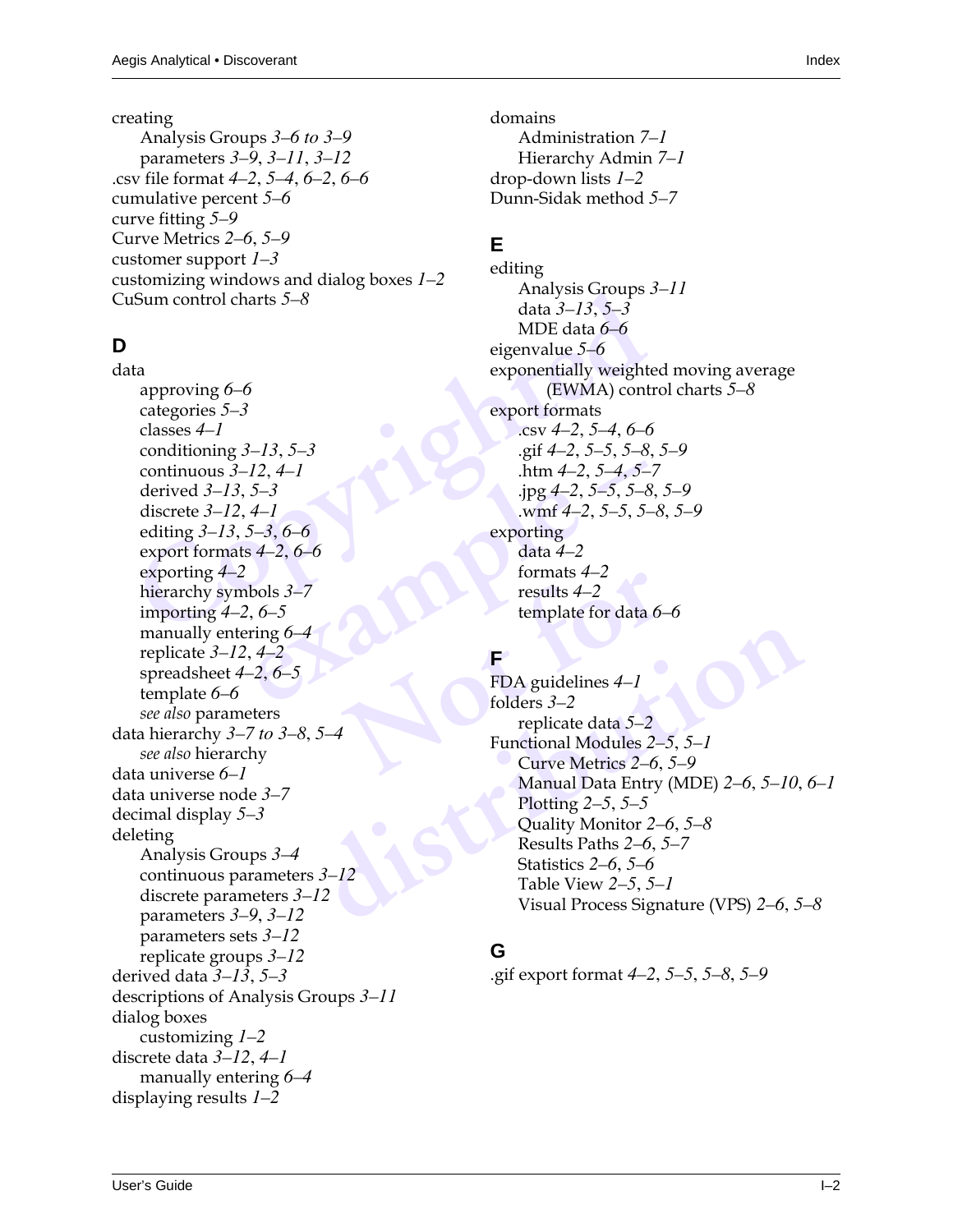#### **H**

help *[1–3](#page-7-7)* online *[1–3](#page-7-8)* hierarchy *[3–7](#page-20-4) to [3–8](#page-21-1)*, *[6–3](#page-41-5)* data universe *[3–7](#page-20-5)* leafs *[3–7](#page-20-6)*, *[3–8](#page-21-2)*, *[6–3](#page-41-6)* node *[3–7](#page-20-7)* symbols *[3–7](#page-20-3)* Hierarchy Admin domain *7–1* histograms *5–5* Hotelling's trace *5–7* .htm export format *4–2*, *5–4*, *5–7*

#### **I**

Extractional Modules 2-5, 5-1<br>
ones also tooler and the series of the series of the series of the series of mexport format 4-2, 5-4, 5-7<br>
ones also tools<br>
ones Functional Modules 2-5, 5-1<br>
Functional Modules 2-5, 5-1<br>
Fun icons Functional Modules *2–5*, *5–1 see also* tools importing .csv format *4–2*, *6–2* creating a template *6–6* data *4–2*, *6–5* individuals control charts *5–8*

#### **J**

.jpg export format *4–2*, *5–5*, *5–8*, *5–9*

#### **K**

K-means *5–6*

#### **L**

leafs *[3–7](#page-20-6)*, *[3–8](#page-21-2)*, *6–3* Levene's test *5–7* line plots *5–5* linear regression *5–6*

#### **M**

Manual Data Entry (MDE) *2–6*, *4–2*, *5–10*, *6–1* continuous data *6–5* discrete data *[6–4](#page-42-2)*, *[6–5](#page-43-7)* exporting a template *[6–6](#page-44-6)* importing *[6–5](#page-43-3)* Manual Data Group *[4–2](#page-28-17)*, *[6–3](#page-41-7)*, *[6–5](#page-43-8)*, *[6–6](#page-44-7)* maximum *[5–6](#page-34-7)* MDE *[see](#page-39-4)* Manual Data Entry mean *[5–6](#page-34-8)* means, Levene's test *[5–7](#page-35-16)*

median *[5–6](#page-34-9)* medians, Levene's test *[5–7](#page-35-16)* Microsoft Windows *[1–1](#page-5-6)* minimum *[5–6](#page-34-10)* modifying Analysis Groups *[3–11](#page-24-6)* mouse *[1–1](#page-5-7)* "move" buttons *[1–2](#page-6-5)*, *[3–9](#page-22-9)* move *[3–4](#page-17-11)* moving average control charts *[5–8](#page-36-3)* moving range control charts *[5–8](#page-36-7)* multiple regression *[5–6](#page-34-11)* multivariate analysis of variance (MANOVA) *[5–7](#page-35-17)* Hotelling's trace *[5–7](#page-35-15)* Pillai's trace *5–7* Roy's maximum root *[5–7](#page-35-19)* Wilk's lambda *[5–7](#page-35-20)* multivariate statistics *[5–6](#page-34-12)*

#### **N**

**[e](#page-34-5)[x](#page-33-5)[amp](#page-37-7)le –** N *5–6* node conditional *3–7* data universe *3–7* organizational *3–7*

#### **O**

conditional 3-7<br>data universe 3-7<br>[or](#page-20-5)ganizational 3-7<br>**O**<br>offset groups 3-10<br>online help 1-3<br>online reference manua<br>organizational node 3offset groups *3–10* online help *1–3* online reference manual *1–3* organizational node *3–7*

#### **P**

**c**<br> **o**<br>
offse[t](#page-7-8) gro[u](#page-20-7)ps 3–10<br>
online help  $1-3$ <br>
online reference manual  $1-3$ <br>
organizational no[d](#page-43-6)e 3–7<br> **P**<br>
parameter sets 3–9, 3–10, 5–2, 5–4, 6–4, 6<br>  $\begin{array}{r} 6-6 \\ 6-6 \\ 6 \end{array}$ <br>
eletting 3–12<br>
removing 3–12<br>
2–6, 4–2, parameter sets *3–9*, *3–10*, *5–2*, *5–4*, *6–4*, *[6–5](#page-43-9)*, *6–6* deleting *3–12* removing *3–12* parameters adding *3–9*, *3–11* categories *[3–12](#page-25-4)*, *[5–3](#page-31-6)* conditioning *[3–13](#page-26-4)*, *[5–3](#page-31-7)* continuous *[3–12](#page-25-5)*, *[4–1](#page-27-6)* creating *[3–9](#page-22-10)*, *[3–11](#page-24-8)*, *[3–12](#page-25-6)* definition *[3–10](#page-23-7)* deleting *[3–9](#page-22-11)*, *[3–12](#page-25-9)* derived data *[3–13](#page-26-5)*, *[5–3](#page-31-8)* discrete *[3–12](#page-25-7)*, *[4–1](#page-27-7)* editing data *[3–13](#page-26-6)*, *[5–3](#page-31-9)*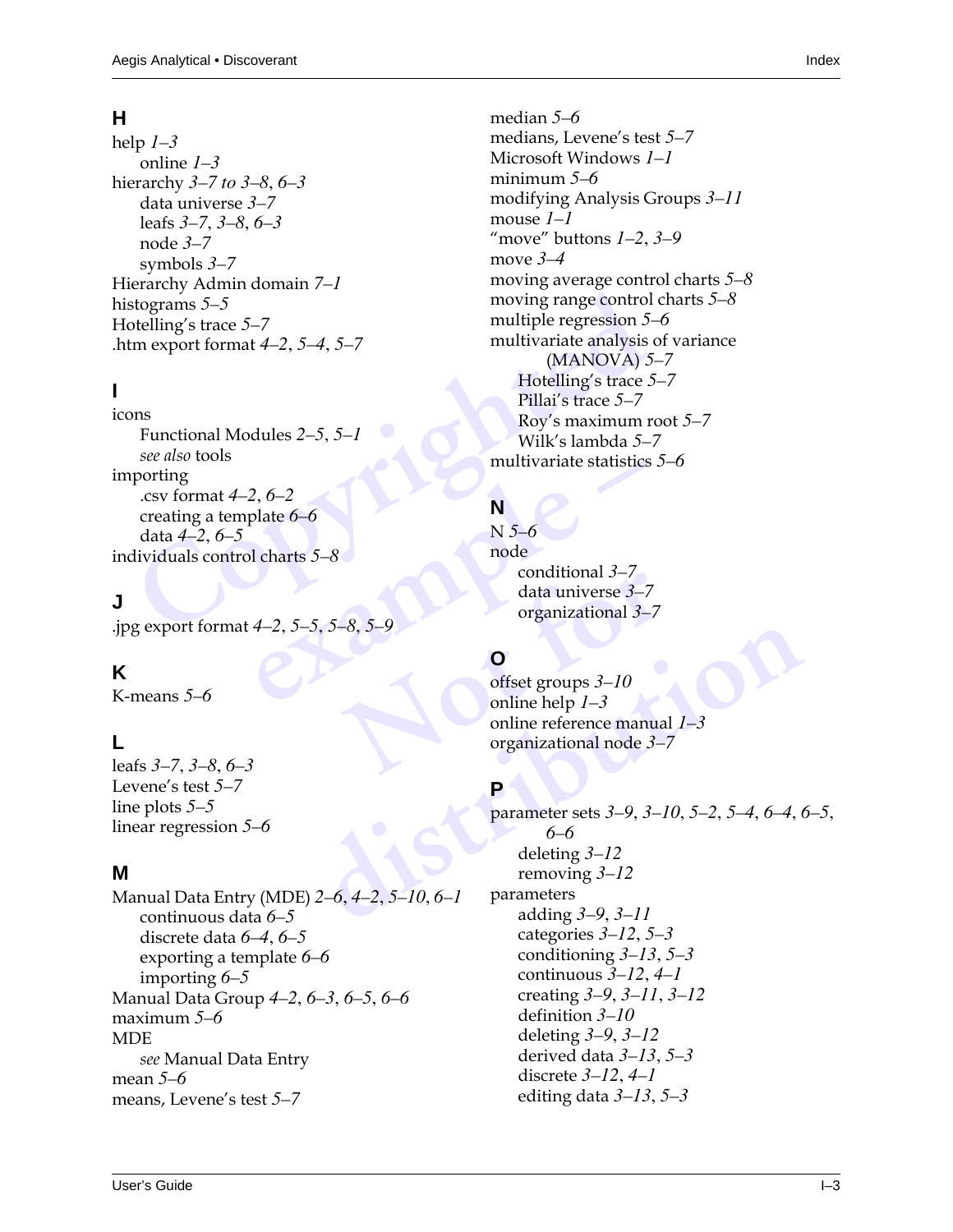[r](#page-35-18)efres[h](#page-35-10) 3-5<br>
SA<br>
r[e](#page-34-20)gression 4-2, 5-6<br>
see principal component analysis (PCA)<br>
Theat 5-6<br>
correlation 5-7<br>
recent of variance 5-6<br>
recent of variance 5-6<br>
recent of variance 5-6<br>
recent of variance 5-6<br>
charts 5-5<br>
lais tr Fram[e](#page-33-13) the state of the state of the state of the state of the state of the state of the state of the state of the state of the state of the state of the state of the state of the state of the state of the state of the stat importing *[6–5](#page-43-3)* manually entering *[6–4](#page-42-2)* new *[3–11](#page-24-8)* recalculating *[5–4](#page-32-8)* removing *[3–12](#page-25-9)* replicate *[3–12](#page-25-8)*, *[4–2](#page-28-9)* summary *[3–11](#page-24-9)* symbols *[5–1](#page-29-6) [see also](#page-23-7)* data Pareto graphs *5–8* PCA *see* principal component analysis (PCA) PCR *see* principal component regression (PCR) Pearson correlation *5–7* percent of variance *5–6* percent, cumulative *5–6* pie charts *5–5* Pillai's trace *5–7* plots bar *5–5* contour *5–5* histograms *5–5* line *5–5* pie charts *5–5* ribbon *5–5* scatter *5–5* surface *5–5* Plotting *[2–5](#page-12-5)*, *5–5* polynomial regression *5–6* preferences *1–2* Analysis Group Creation *3–8* Curve Metrics *5–9* Manual Data Entry *6–1* Plotting *5–5* Quality Monitor *5–9* Statistics *5–7* Table View *5–5* Visual Process Signature *5–8* principal component analysis (PCA) *5–6* principal component regression (PCR) *[4–2](#page-28-18)*, *[5–6](#page-34-17)* printing *[4–2](#page-28-19)* properties *[1–2](#page-6-6)* Analysis Group *[3–5](#page-18-3)* Table View *[5–3](#page-31-10)* p-value *[5–6](#page-34-18)*

#### **Q**

Quality Monitor *[2–6](#page-13-8)*, *[5–8](#page-36-15)*

#### **R**

Analysis Group Cre<br>
Manual Data Entry<br>
replicate data 4–2<br>
replicate groups 3–10,<br>
deleting 3–12<br>
removing 3–12<br>
results<br>
exp[or](#page-28-9)ting 4–2<br>
printing 4–2<br>
Results Paths 1–3, 2–6,<br>
results displaying 1–2 replica[t](#page-28-14)e groups  $3-10$ ,  $3-12$ ,  $5-4$ <br>deleti[n](#page-32-9)g  $3-12$ <br>removing  $4-2$ <br>printing  $4-2$ <br>printing  $4-2$ <br>printing  $4-2$ <br>printing  $4-2$ <br>printing  $4-2$ <br>printing  $4-2$ <br>printing  $4-2$ <br>printing  $4-2$ <br>printing  $4-2$ <br>printing  $4-2$ <br>p radio buttons *[1–2](#page-6-9)* range, control charts *[5–8](#page-36-9)* range, moving (control charts) *[5–8](#page-36-7)* recalculating *[5–4](#page-32-8)* refresh *3–5* regression *4–2*, *5–6* linear *5–6* multiple *5–6* polynomial *5–6* stepwise *5–6* removing continuous parameters *[3–12](#page-25-5)* discrete parameters *[3–12](#page-25-7)* parameter sets *[3–12](#page-25-10)* parameters *3–12* replicate groups *[3–12](#page-25-8)* rename *3–4* replace Analysis Group Creation *[3–8](#page-21-4)* Manual Data Entry *[6–1](#page-39-6)* replicate data *4–2* replicate groups *3–10*, *3–12*, *5–4* deleting *3–12* removing *3–12* results exporting *4–2* printing *4–2* Results Paths *1–3*, *2–6*, *5–7* results, displaying *1–2* ribbon plots *5–5* rollback *3–4* rolling average *5–9* Roy's maximum root *5–7*

#### **S**

saving *4–2 [see also](#page-32-10)* Functional Modules scatter plots *[5–5](#page-33-12)* Scheffe method *[5–7](#page-35-5)* search Analysis Group Creation *[3–8](#page-21-4)* Manual Data Entry *[6–1](#page-39-6)* sharing *[3–3](#page-16-1)*, *[3–4](#page-17-14)* shortcut *[5–7](#page-35-22)*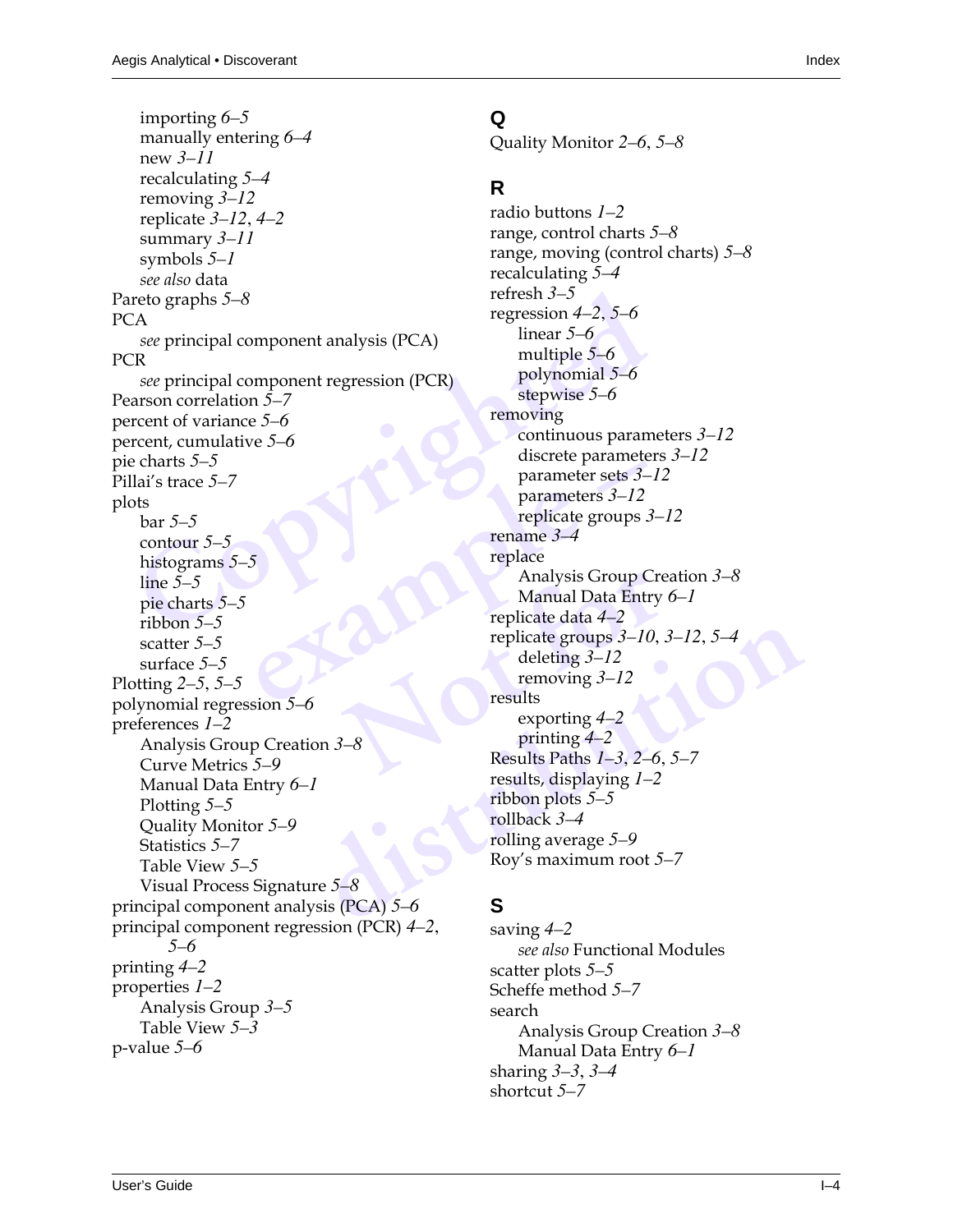#### SPC

tistics 2–6, 5–6<br>
tistics in Table View 5–in<br>
anal[y](#page-34-3)sis of va[r](#page-35-4)iance (ANOVA) 5–6, 5–7<br>
Sync[h](#page-35-3)ronize with Tre<br>
Bartlett's test 5–7<br>
Somparison 5–7<br>
correlation 5–7<br>
correlation 5–7<br>
correlation 5–7<br>
correlation 5–7<br>
correlatio r[e](#page-34-10)cent 3-0<br>
ethod 5-7<br>
filme stamp 4-1<br>
time stamp 4-1<br>
time stamp 4-1<br>
time stamp 4-1<br>
time stamp 4-1<br>
time stamp 4-1<br>
time stamp 4-1<br>
toolbars 1-1<br>
toolbars 1-1<br>
tools<br>
Analysis Group C<br>
Analysis Group C<br>
Curve Metrics 5 *[see](#page-13-12)* Statistical Process Control Spearman correlation *[5–7](#page-35-11)* spreadsheet data *[4–2](#page-28-6)*, *[6–5](#page-43-4)* standard deviation *[5–6](#page-34-21)* percent relative *[5–6](#page-34-22)* standard deviation control charts *[5–8](#page-36-10)* standard error *[5–6](#page-34-23)* Statistical Process Control (SPC) *[2–6](#page-13-12)*, *[5–8](#page-36-18)* Statistics *2–6*, *5–6* statistics analysis of variance (ANOVA) *5–6*, *5–7* Bartlett's test *5–7* Bonferroni method *5–7* comparison *5–7* correlation *5–7* covariance *5–7* cumulative percent *5–6* Dunn-Sidak method *5–7* eigenvalue *5–6* Hotelling's trace *5–7* K-means *5–6* Levene's test *5–7* linear regression *5–6* maximum *5–6* mean *5–6* median *5–6* minimum *5–6* multiple regression *5–6* multivariate *5–6* multivariate analysis of variance (MANOVA) *5–7* N *5–6* percent of variance *5–6* percent relative standard deviation *5–6* Pillai's trace *5–7* polynomial regression *5–6* principal component analysis *5–6* principal component regression *5–6* p-value *5–6* regression *5–6* Roy's maximum root *[5–7](#page-35-19)* Scheffe method *[5–7](#page-35-5)* standard deviation *[5–6](#page-34-21)* standard error *[5–6](#page-34-23)* stepwise regression *[5–6](#page-34-20)* summary *[5–6](#page-34-24)* T-statistic *[5–6](#page-34-25)* t-test, two sample *[5–7](#page-35-23)* Tukey method *[5–7](#page-35-6)*

two-sample t-test *[5–7](#page-35-23)* variance tests *[5–7](#page-35-24)* Wilk's lambda *[5–7](#page-35-20)* stepwise regression *[5–6](#page-34-20)* summary parameters *[3–11](#page-24-9)* summary statistics *[5–6](#page-34-24)* surface plots *[5–5](#page-33-13)* symbols in Analysis Group Central *[3–2](#page-15-5)* data hierarchy *[3–7](#page-20-3)* in Table View *[5–1](#page-29-6)* Synchronize with Tree *[3–9](#page-22-13)* system administration *[7–1](#page-45-3)*

#### **T**

tools<br>
Analysis Group Cre<br>
Curve Metrics 5–9<br>
Manual Data Entry<br>
Plotting 5–5<br>
Quality Monit[or](#page-37-11) 5–1<br>
Statistics 5–7<br>
Table View 5–4<br>
Visual Process Signa<br>
T-statistic 5–6<br>
t-test, two sample 5–7 Manual Data Entry 6-1<br>
Plotting 5-5<br>
Quality Monitor 5-9<br>
Statistics 5-7<br>
Table View 5-4<br>
Visual Process Signature 5-8<br>
T-statistic 5-6<br>
t-test, two sample 5-7<br>
Tukey metho[d](#page-34-18) 5-7<br>
Tukey me[t](#page-32-11)h[o](#page-37-12)d 5-7<br>
two sample t-test 5-7<br>
5-Table View *2–5*, *5–1* symbols *5–1* template *6–6* time stamp *4–1* timestamp group name *[6–3](#page-41-8)* tool tips *1–1* toolbars *1–1* tools Analysis Group Creation *[3–8](#page-21-5)* Curve Metrics *5–9* Manual Data Entry *6–1* Plotting *5–5* Quality Monitor *5–9* Statistics *5–7* Table View *5–4* Visual Process Signature *5–8* T-statistic *5–6* t-test, two sample *5–7* Tukey method *5–7* two sample t-test *5–7*

#### **U**

unapproved *6–2* unit of measure *5–3* universe, data *[3–7](#page-20-5)*, *6–1* use as template *[3–5](#page-18-5)* user interface conventions *[1–1](#page-5-7)* Windows conventions *[1–1](#page-5-6)*